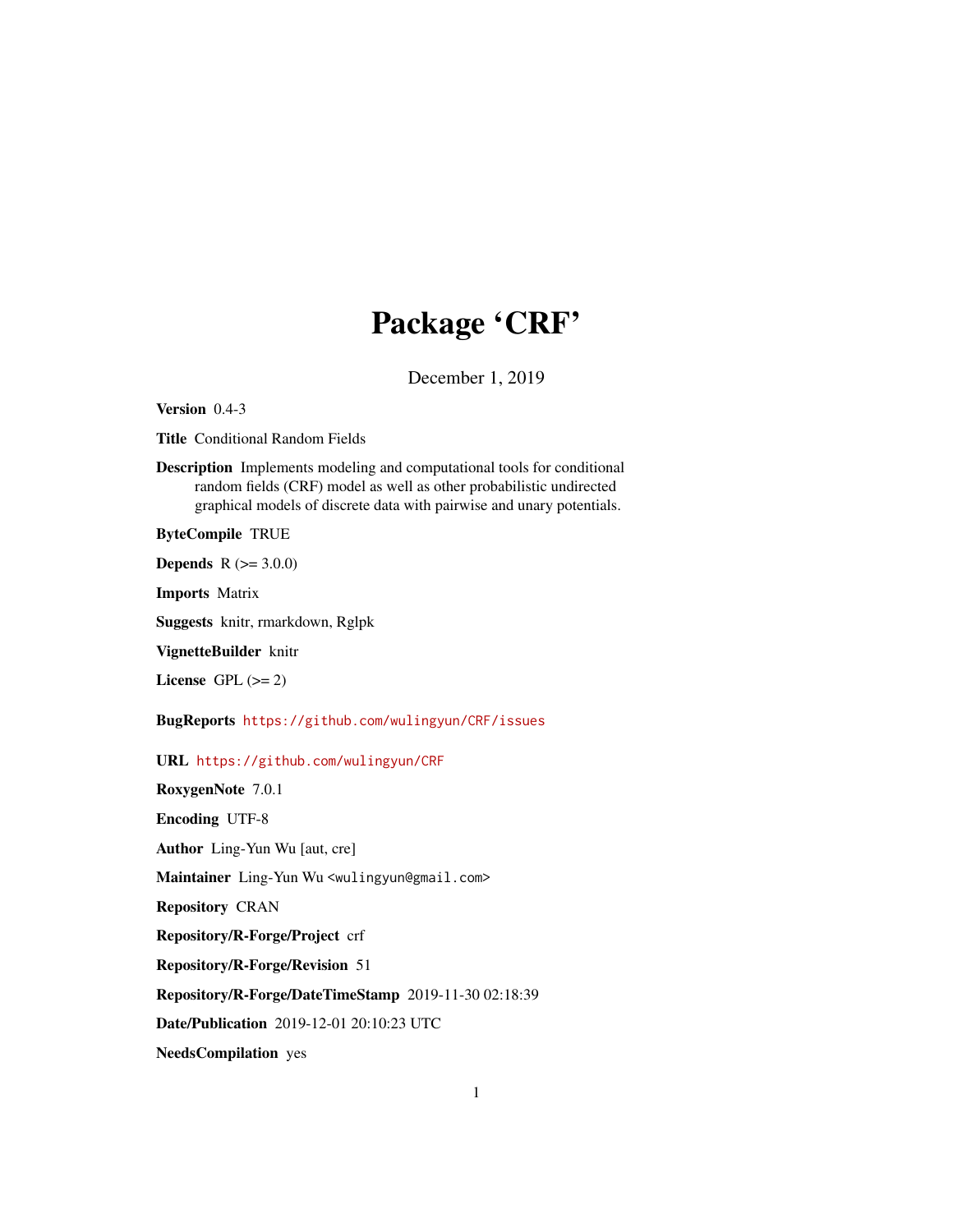# R topics documented:

|                    | 3              |
|--------------------|----------------|
|                    | 5              |
|                    | 6              |
|                    | $\overline{7}$ |
|                    | 8              |
|                    | 8              |
|                    | 9              |
|                    | 11             |
|                    | 12             |
|                    | 12             |
|                    | 13             |
|                    | 14             |
|                    | 15             |
|                    | 15             |
|                    | 16             |
|                    | 17             |
|                    | 18             |
|                    | 18             |
|                    | 19             |
|                    | 20             |
|                    | 21             |
|                    | 21             |
|                    | 22             |
|                    | 23             |
|                    | 23             |
|                    | 24             |
|                    | 25             |
|                    | 26             |
|                    | 27             |
|                    | 28             |
|                    | 29             |
|                    | 30             |
|                    | 31             |
|                    | 32             |
|                    | 33             |
|                    | 34             |
|                    | 34             |
|                    | 36             |
|                    | 37             |
|                    | 37             |
| mrf.stat           | 38             |
|                    | 39             |
| Rain               | 40             |
| sample.chain       | 40             |
| sample.conditional | 41             |
|                    | 42             |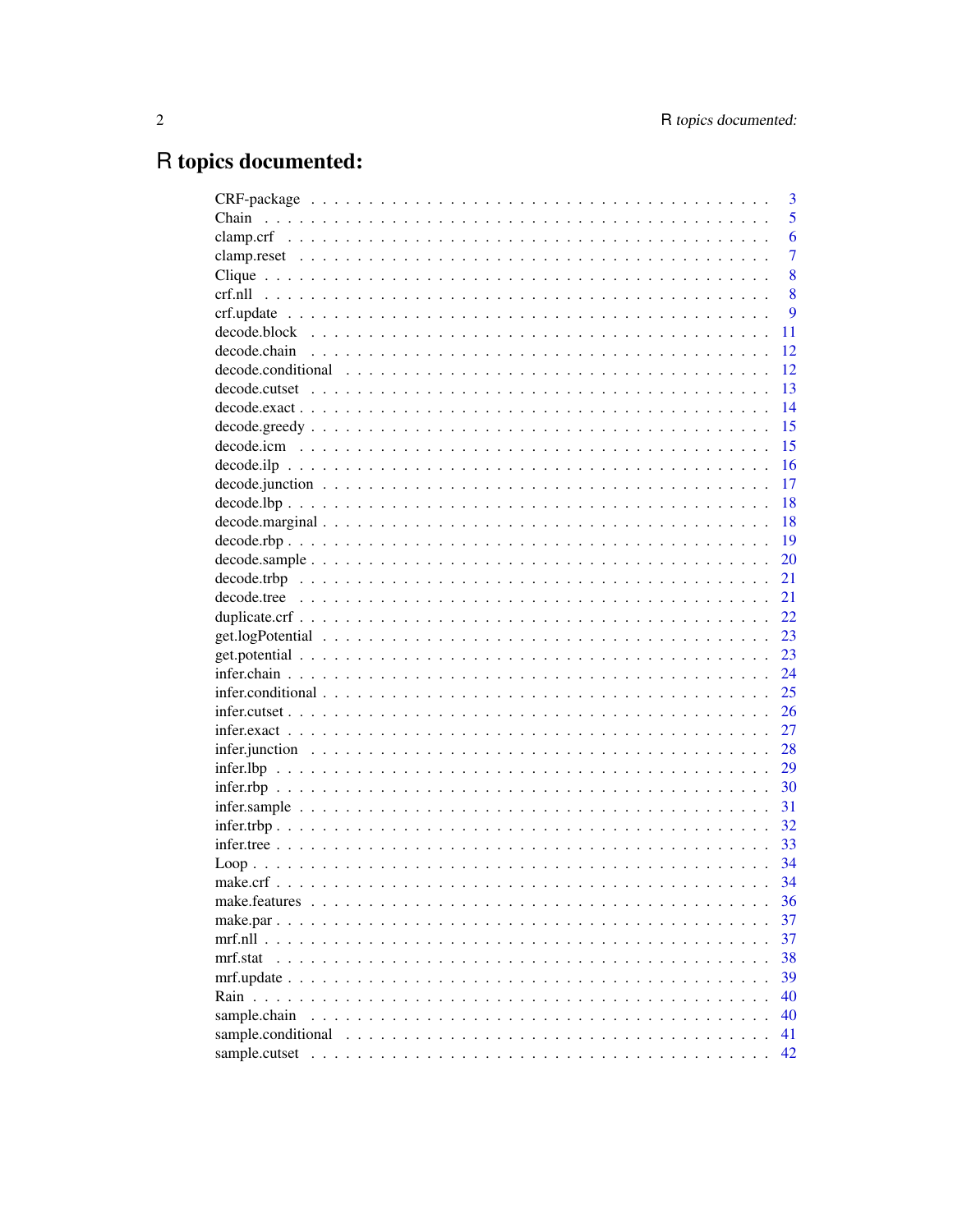### <span id="page-2-0"></span>CRF-package 3

| Index |  |
|-------|--|
|       |  |
|       |  |
|       |  |
|       |  |
|       |  |
|       |  |
|       |  |
|       |  |
|       |  |

CRF-package *CRF - Conditional Random Fields*

### Description

Library of Conditional Random Fields model

#### Details

CRF is R package for various computational tasks of conditional random fields as well as other probabilistic undirected graphical models of discrete data with pairwise and unary potentials. The decoding/inference/sampling tasks are implemented for general discrete undirected graphical models with pairwise potentials. The training task is less general, focusing on conditional random fields with log-linear potentials and a fixed structure. The code is written entirely in R and C++. The initial version is ported from UGM written by Mark Schmidt.

Decoding: Computing the most likely configuration

- [decode.exact](#page-13-1) Exact decoding for small graphs with brute-force search
- [decode.chain](#page-11-1) Exact decoding for chain-structured graphs with the Viterbi algorithm
- [decode.tree](#page-20-1) Exact decoding for tree- and forest-structured graphs with max-product belief propagation
- [decode.conditional](#page-11-2) Conditional decoding (takes another decoding method as input)
- [decode.cutset](#page-12-1) Exact decoding for graphs with a small cutset using cutset conditioning
- [decode.junction](#page-16-1) Exact decoding for low-treewidth graphs using junction trees
- [decode.sample](#page-19-1) Approximate decoding using sampling (takes a sampling method as input)
- [decode.marginal](#page-17-1) Approximate decoding using inference (takes an inference method as input)
- decode. 1bp Approximate decoding using max-product loopy belief propagation
- decode. trbp Approximate decoding using max-product tree-reweighted belief propagtion
- [decode.greedy](#page-14-1) Approximate decoding with greedy algorithm
- [decode.icm](#page-14-2) Approximate decoding with the iterated conditional modes algorithm
- [decode.block](#page-10-1) Approximate decoding with the block iterated conditional modes algorithm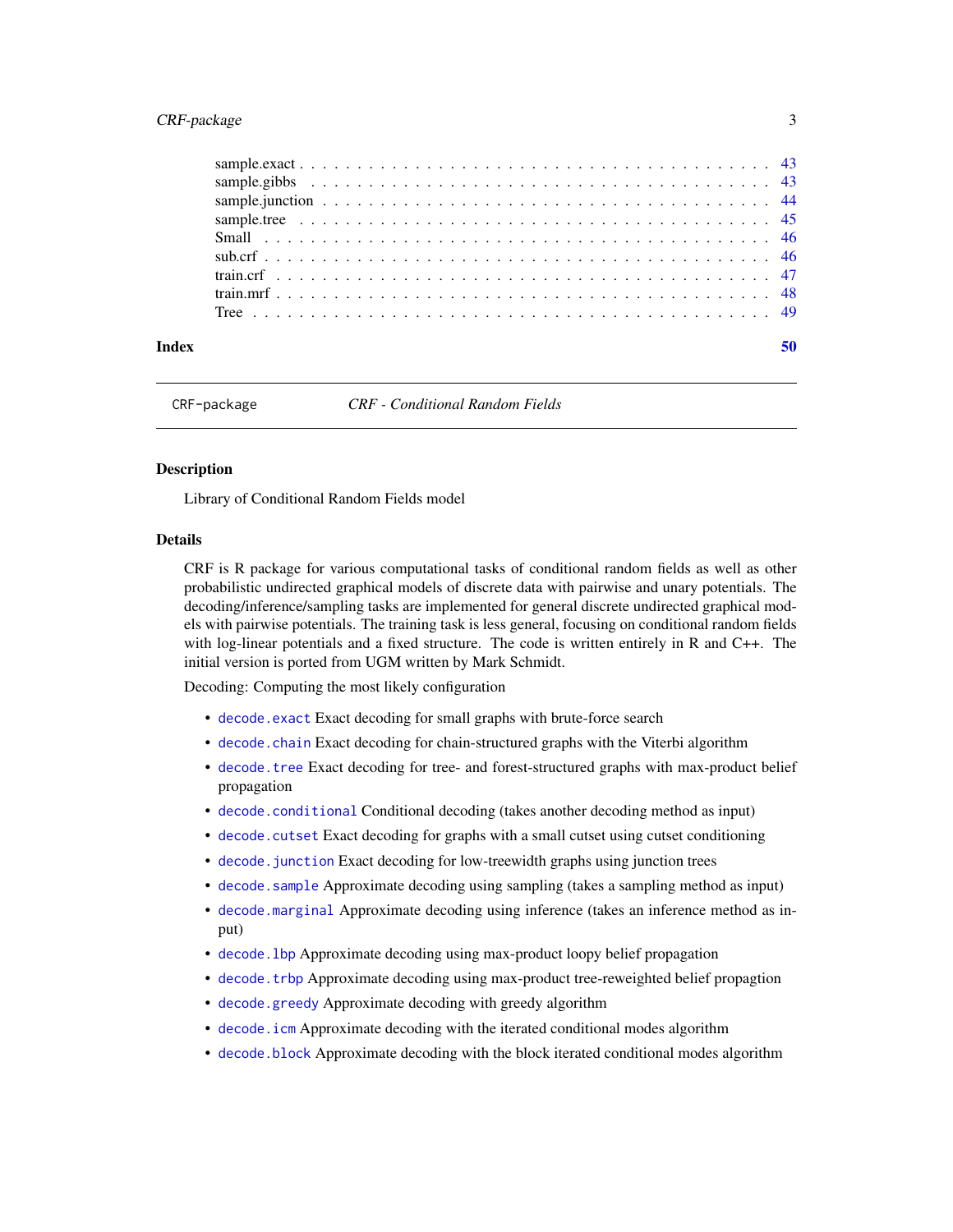<span id="page-3-0"></span>• [decode.ilp](#page-15-1) Exact decoding with an integer linear programming formulation and approximate using LP relaxation

Inference: Computing the partition function and marginal probabilities

- [infer.exact](#page-26-1) Exact inference for small graphs with brute-force counting
- [infer.chain](#page-23-1) Exact inference for chain-structured graphs with the forward-backward algorithm
- [infer.tree](#page-32-1) Exact inference for tree- and forest-structured graphs with sum-product belief propagation
- [infer.conditional](#page-24-1) Conditional inference (takes another inference method as input)
- [infer.cutset](#page-25-1) Exact inference for graphs with a small cutset using cutset conditioning
- infer. junction Exact decoding for low-treewidth graphs using junction trees
- [infer.sample](#page-30-1) Approximate inference using sampling (takes a sampling method as input)
- infer. 1bp Approximate inference using sum-product loopy belief propagation
- infer. trbp Approximate inference using sum-product tree-reweighted belief propagation

Sampling: Generating samples from the distribution

- [sample.exact](#page-42-1) Exact sampling for small graphs with brute-force inverse cumulative distribution
- [sample.chain](#page-39-1) Exact sampling for chain-structured graphs with the forward-filter backwardsample algorithm
- sample. tree Exact sampling for tree- and forest-structured graphs with sum-product belief propagation and backward-sampling
- [sample.conditional](#page-40-1) Conditional sampling (takes another sampling method as input)
- [sample.cutset](#page-41-1) Exact sampling for graphs with a small cutset using cutset conditioning
- sample. junction Exact sampling for low-treewidth graphs using junction trees
- [sample.gibbs](#page-42-2) Approximate sampling using a single-site Gibbs sampler

Training: Given data, computing the most likely estimates of the parameters

- [train.crf](#page-46-1) Train CRF model
- [train.mrf](#page-47-1) Train MRF model

Tools: Tools for building and manipulating CRF data

- [make.crf](#page-33-1) Generate CRF from the adjacent matrix
- make. features Make the data structure of CRF features
- [make.par](#page-36-1) Make the data structure of CRF parameters
- [duplicate.crf](#page-21-1) Duplicate an existing CRF
- [clamp.crf](#page-5-1) Generate clamped CRF by fixing the states of some nodes
- [clamp.reset](#page-6-1) Reset clamped CRF by changing the states of clamped nodes
- sub. crf Generate sub CRF by selecting some nodes
- [mrf.update](#page-38-1) Update node and edge potentials of MRF model
- [crf.update](#page-8-1) Update node and edge potentials of CRF model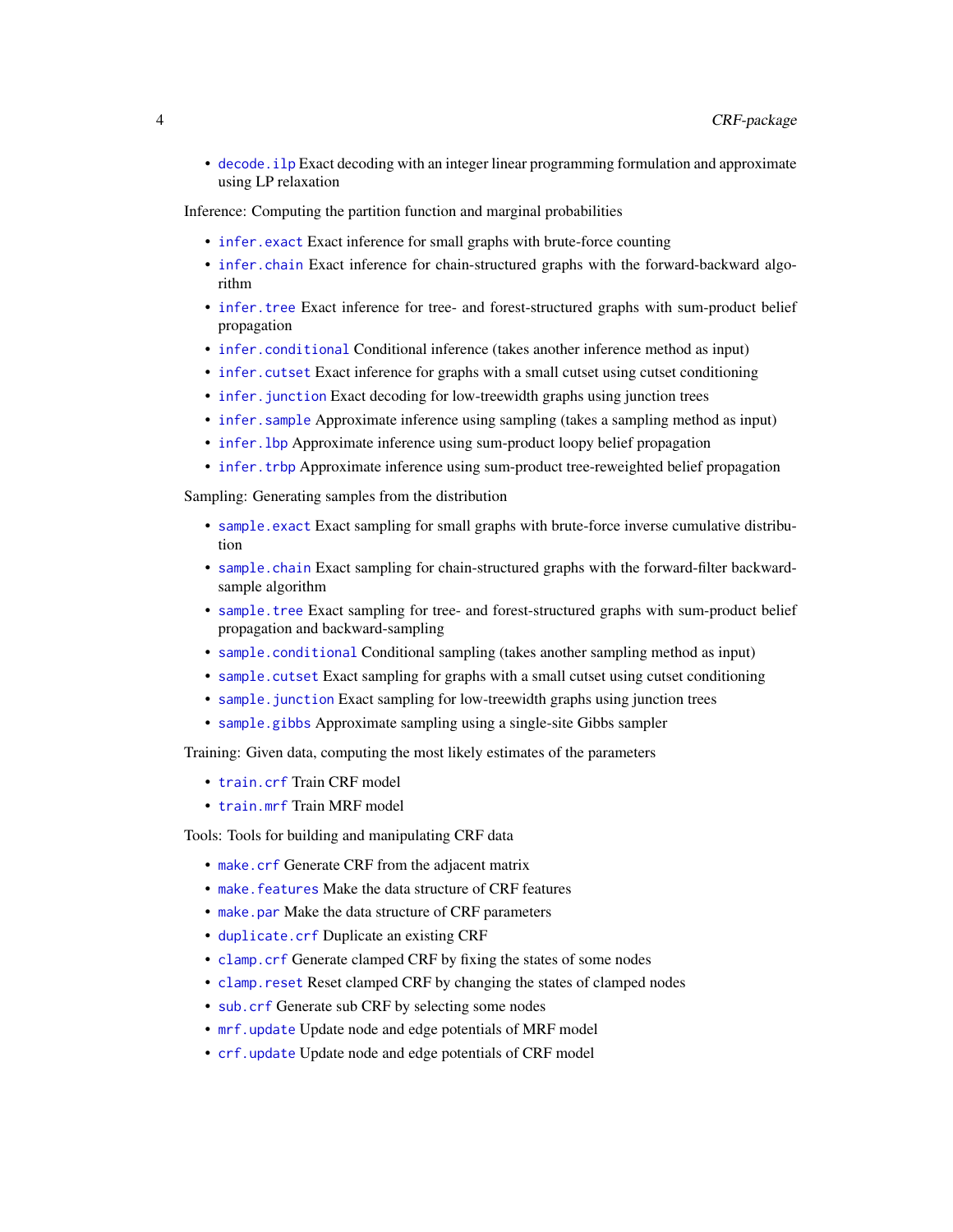#### <span id="page-4-0"></span>Chain 5

### Author(s)

Ling-Yun Wu <wulingyun@gmail.com>

### References

J. Lafferty, A. McCallum, and F. Pereira. Conditional random fields: Probabilistic models for segmenting and labeling sequence data. In *the proceedings of International Conference on Machine Learning (ICML)*, pp. 282-289, 2001.

Mark Schmidt. UGM: A Matlab toolbox for probabilistic undirected graphical models. [http:](http://www.cs.ubc.ca/~schmidtm/Software/UGM.html) [//www.cs.ubc.ca/~schmidtm/Software/UGM.html](http://www.cs.ubc.ca/~schmidtm/Software/UGM.html), 2007.

### Examples

```
library(CRF)
data(Small)
decode.exact(Small$crf)
infer.exact(Small$crf)
sample.exact(Small$crf, 100)
```
Chain *Chain CRF example*

#### Description

This data set gives a chain CRF example

#### Usage

data(Chain)

#### Format

A list containing two elements:

- crf The CRF
- answer A list of 4 elements:
	- decode The most likely configuration
	- node.bel The node belief
	- edge.bel The edge belief
	- logZ The logarithmic value of CRF normalization factor Z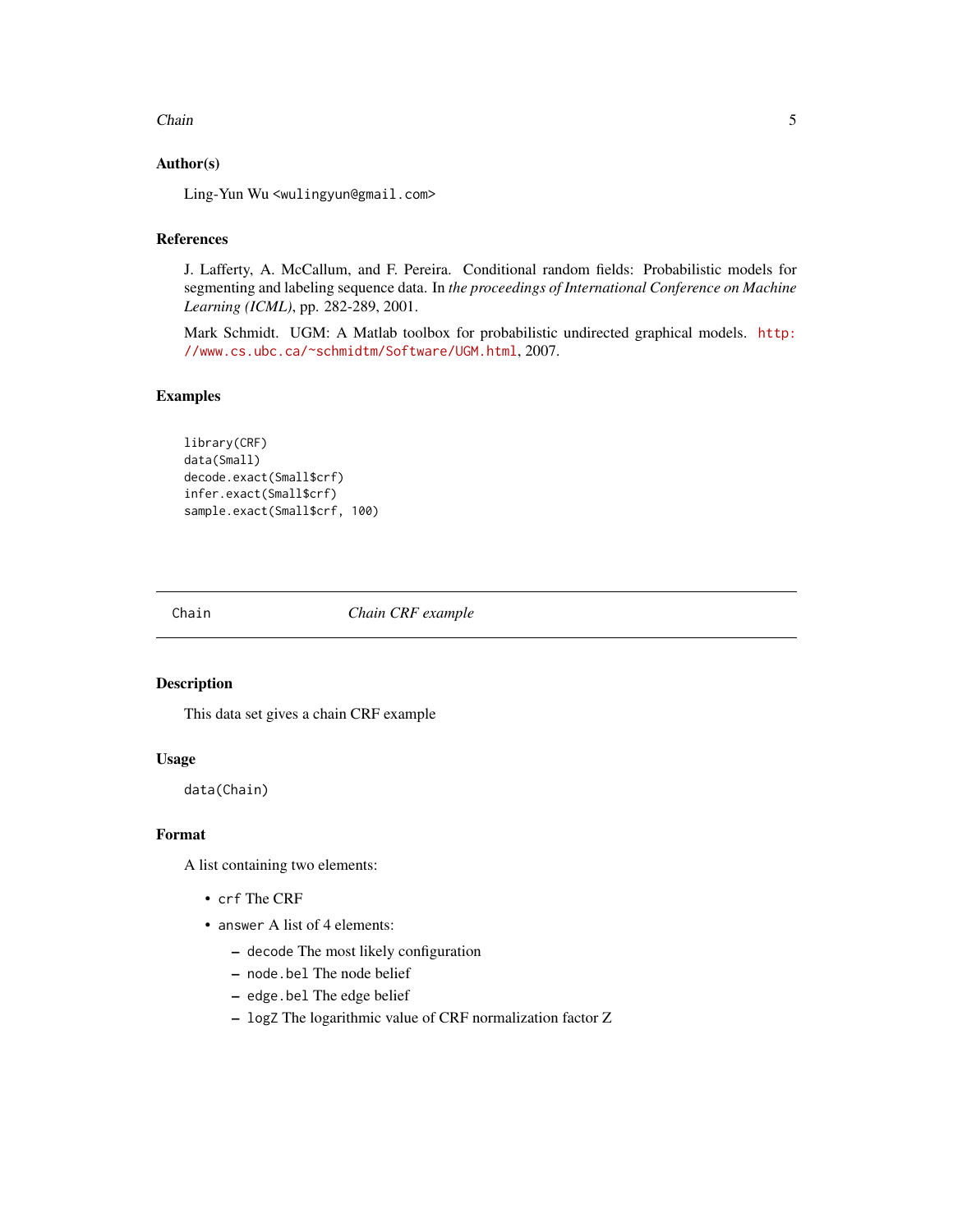<span id="page-5-1"></span><span id="page-5-0"></span>

Generate clamped CRF by fixing the states of some nodes

### Usage

```
clamp.crf(crf, clamped)
```
#### Arguments

| crf     | The CRF generated by make.crf       |
|---------|-------------------------------------|
| clamped | The vector of fixed states of nodes |

### Details

The function will generate a clamped CRF from a given CRF by fixing the states of some nodes. The vector clamped contains the desired state for each node while zero means the state is not fixed. The node and edge potentials are updated to the conditional potentials based on the clamped vector.

#### Value

The function will return a new CRF with additional components:

| original | The original CRF.                                             |
|----------|---------------------------------------------------------------|
| clamped  | The vector of fixed states of nodes.                          |
| node.id  | The vector of the original node ids for nodes in the new CRF. |
| node.map | The vector of the new node ids for nodes in the original CRF. |
| edge.id  | The vector of the original edge ids for edges in the new CRF. |
| edge.map | The vector of the new edge ids for edges in the original CRF. |

#### See Also

[make.crf](#page-33-1), [sub.crf](#page-45-1), [clamp.reset](#page-6-1)

```
library(CRF)
data(Small)
crf <- clamp.crf(Small$crf, c(0, 0, 1, 1))
```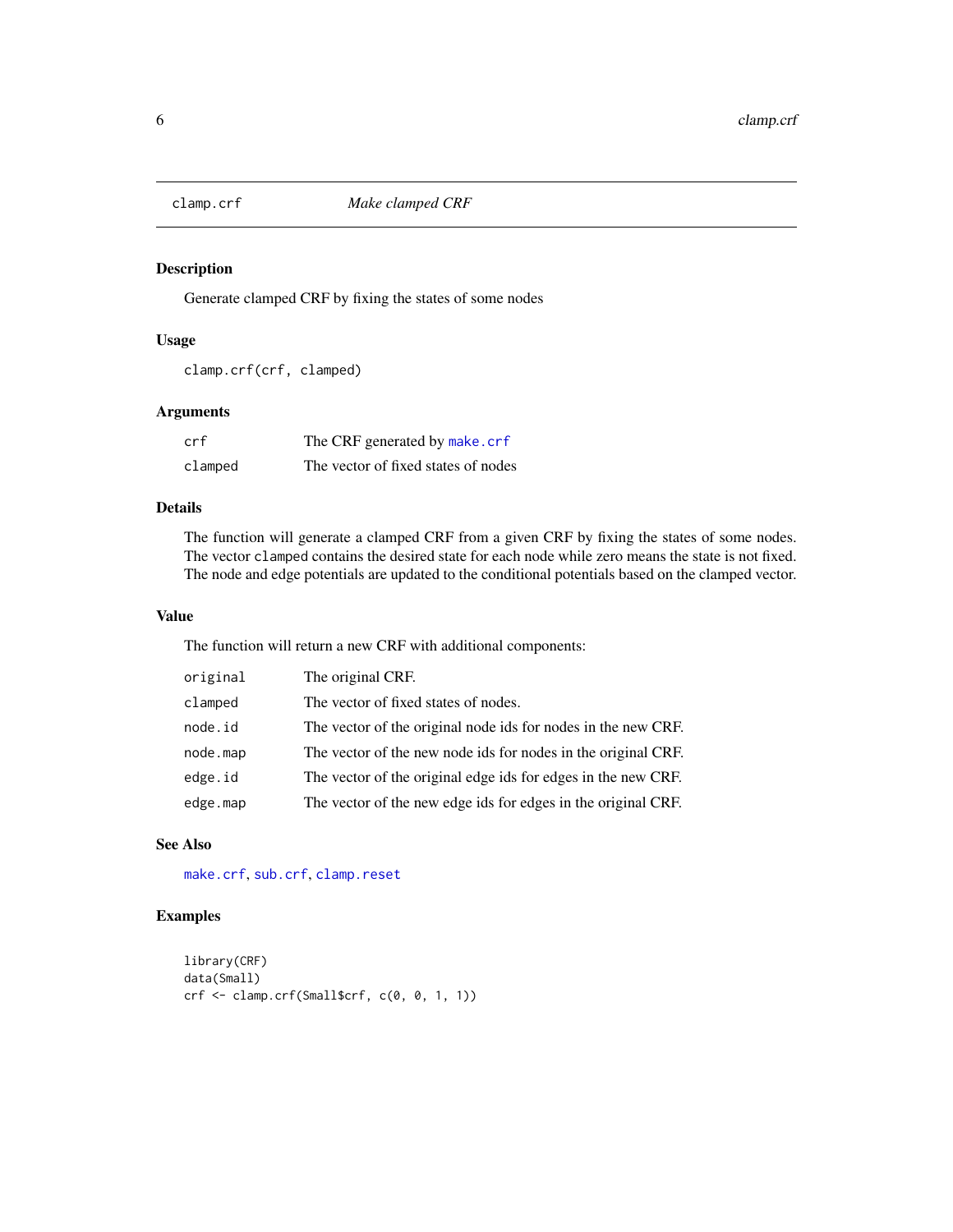<span id="page-6-1"></span><span id="page-6-0"></span>

Reset clamped CRF by changing the states of clamped nodes

#### Usage

clamp.reset(crf, clamped)

### Arguments

| crf     | The clamped CRF generated by clamp.crf |
|---------|----------------------------------------|
| clamped | The vector of fixed states of nodes    |

#### Details

The function will reset a clamped CRF by changing the states of fixed nodes. The vector clamped contains the desired state for each node while zero means the state is not fixed. The node and edge potentials are updated to the conditional potentials based on the clamped vector.

### Value

The function will return the same clamped CRF.

#### See Also

[make.crf](#page-33-1), [clamp.crf](#page-5-1)

```
library(CRF)
data(Small)
crf <- clamp.crf(Small$crf, c(0, 0, 1, 1))
clamp.reset(crf, c(0,0,2,2))
```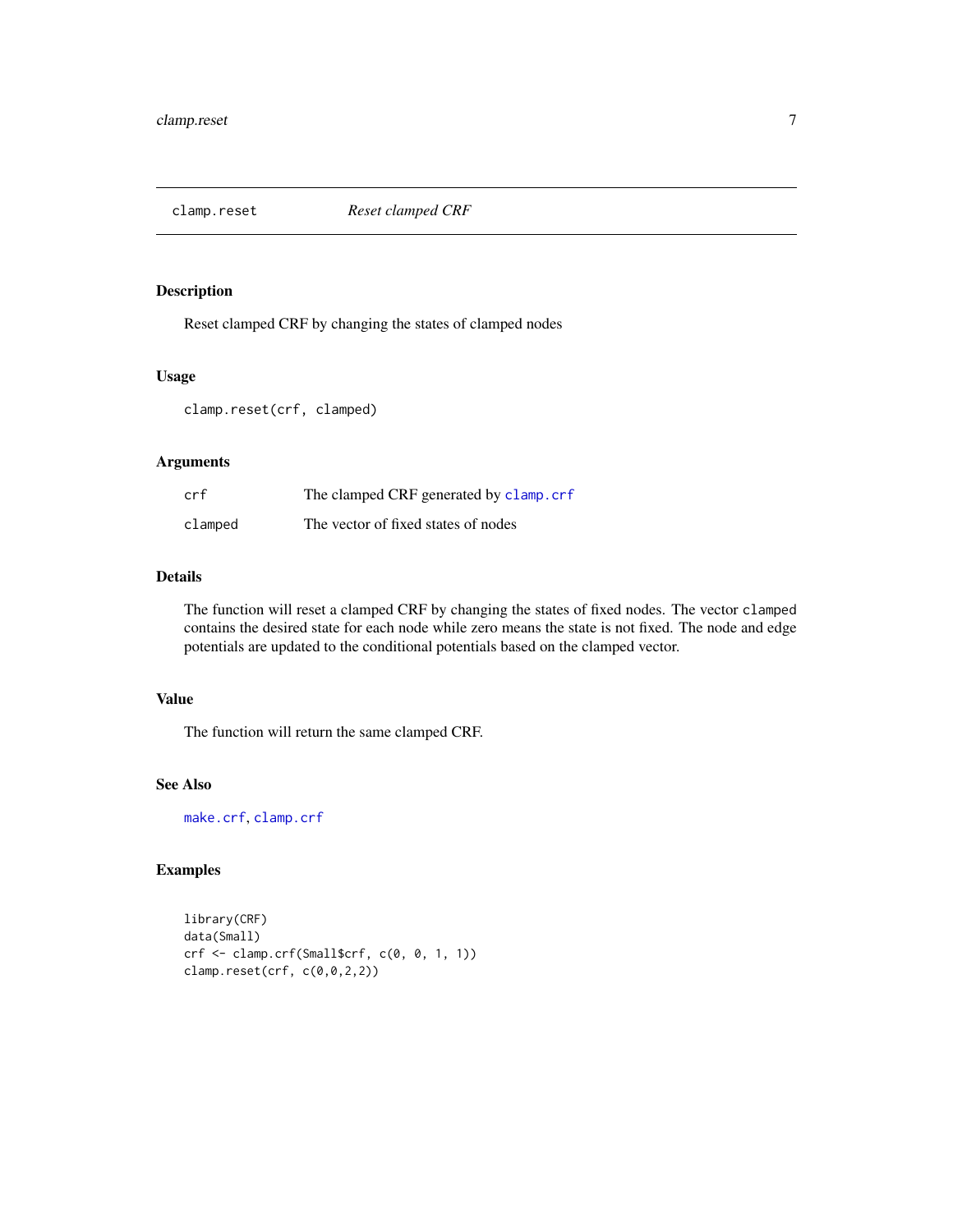<span id="page-7-0"></span>

This data set gives a clique CRF example

### Usage

data(Clique)

#### Format

A list containing two elements:

- crf The CRF
- answer A list of 4 elements:
	- decode The most likely configuration
	- node.bel The node belief
	- edge.bel The edge belief
	- logZ The logarithmic value of CRF normalization factor Z

### <span id="page-7-1"></span>crf.nll *Calculate CRF negative log likelihood*

### Description

Calculate the negative log likelihood of CRF model

#### Usage

```
crf.nll(
  par,
  crf,
  instances,
  node.fea = NULL,
  edge.fea = NULL,
  node.ext = NULL,
  edge.ext = NULL,
  infer.method = infer.chain,
  ...
\mathcal{L}
```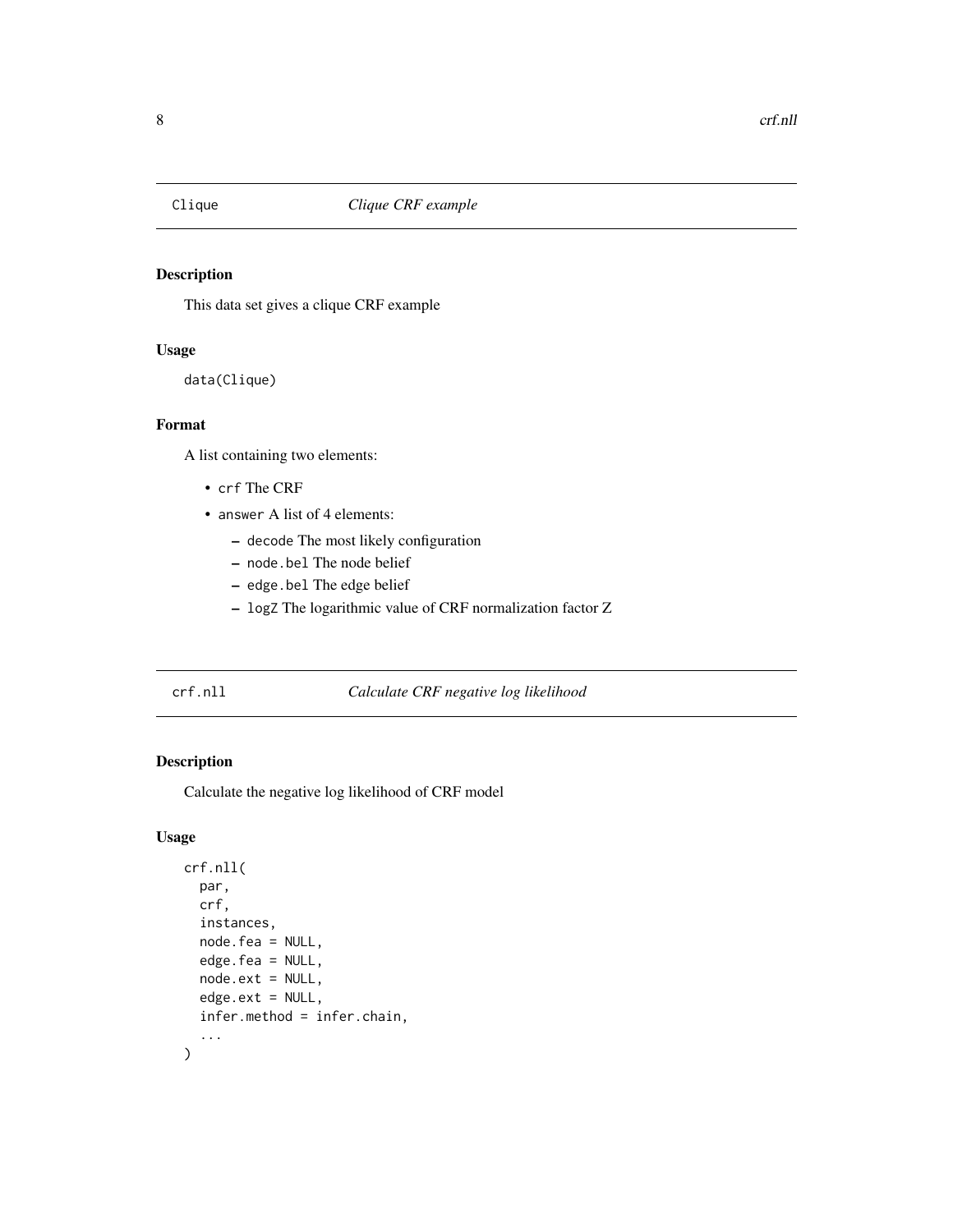#### <span id="page-8-0"></span>crf.update 99

#### Arguments

| par          | The parameter vector of CRF                         |
|--------------|-----------------------------------------------------|
| crf          | The CRF                                             |
| instances    | The training data matrix of CRF model               |
| node.fea     | The list of node features                           |
| edge.fea     | The list of edge features                           |
| node.ext     | The list of extended information of node features   |
| edge.ext     | The list of extended information of edge features   |
| infer.method | The inference method used to compute the likelihood |
|              | Extra parameters need by the inference method       |

### Details

This function calculates the negative log likelihood of CRF model as well as the gradient. This function is intended to be called by optimization algorithm in training process.

In the training data matrix instances, each row is an instance and each column corresponds a node in CRF. The variables node.fea, edge.fea, node.ext, edge.ext are lists of length equal to the number of instances, and their elements are defined as in [crf.update](#page-8-1) respectively.

#### Value

This function will return the value of CRF negative log-likelihood.

#### See Also

[crf.update](#page-8-1), [train.crf](#page-46-1)

<span id="page-8-1"></span>crf.update *Update CRF potentials*

### Description

Update node and edge potentials of CRF model

#### Usage

```
crf.update(
 crf,
 node.fea = NULL,
 edge.fea = NULL,
 node.exit = NULL,edge.txt = NULL)
```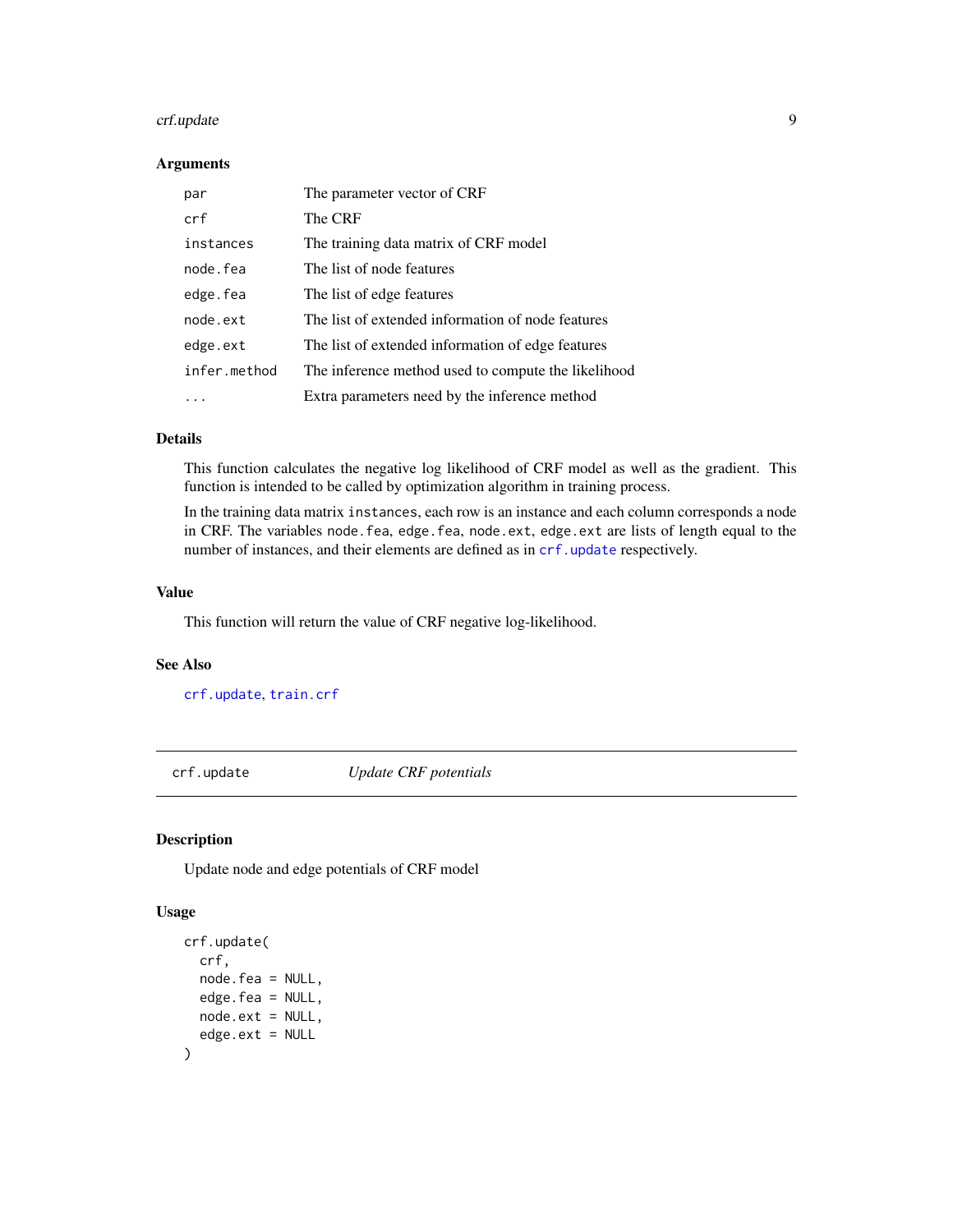#### <span id="page-9-0"></span>**Arguments**

| crf      | The CRF                                                   |
|----------|-----------------------------------------------------------|
| node.fea | The node features matrix with dimension (n. nf, n. nodes) |
| edge.fea | The edge features matrix with dimension (n.ef, n.edges)   |
| node.ext | The extended information of node features                 |
| edge.ext | The extended information of edge features                 |

### Details

This function updates node.pot and edge.pot of CRF model by using the current values of parameters and features.

There are two ways to model the relationship between parameters and features. The first one exploits the special structure of features to reduce the memory usage. However it may not suitable for all circumstances. The other one is more straighforward by explicitly specifying the coefficients of each parameter to calculate the potentials, and may use much more memory. Two approaches can be used together.

The first way uses the objects node.par and edge.par to define the structure of features and provides the feature information in variables node.fea and edge.fea. The second way directly provides the feature information in variables node.ext and edge.ext without any prior assumption on feature structure. node.ext is a list and each element has the same structure as node.pot. edge.ext is a list and each element has the same structure as edge.pot.

In detail, the node potential is updated as follows:

$$
node.pot[n,i] = exp(\sum_{f} par[node.par[n,i,f]]*node.fea[f,n] + \sum_{k} par[k]*node.ext[[k]][n,i])
$$

and the edge potential is updated as follows:

$$
edge.pdf[[e]][i,j]=exp(\sum_{f}par[edge.parent[[e]][i,j,f]]*edge.fea[f,e]+\sum_{k}par[k]*edge ext[[k]][[e]][i,j])
$$

#### Value

This function will directly modify the CRF and return the same CRF.

#### See Also

[crf.nll](#page-7-1), [train.crf](#page-46-1)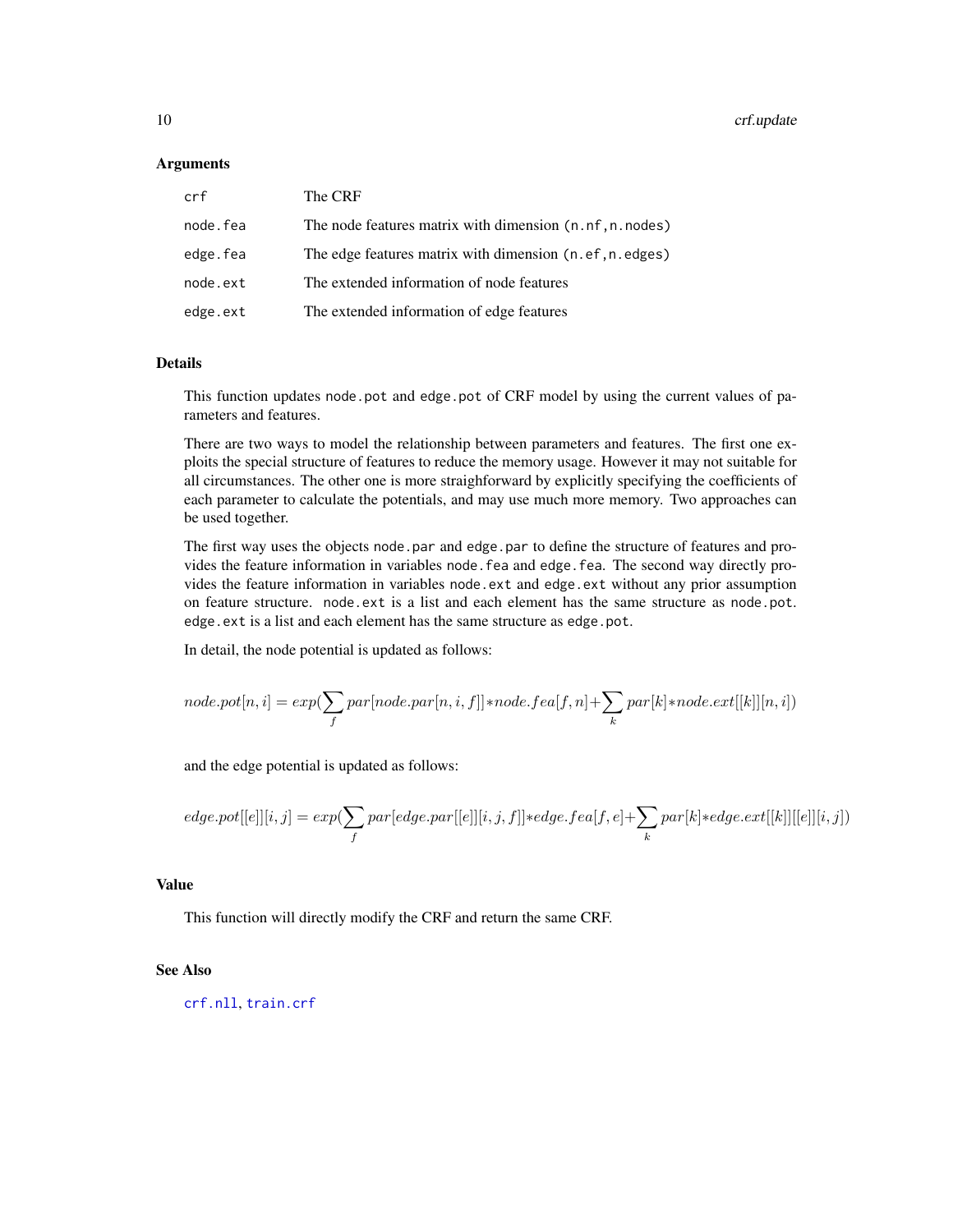<span id="page-10-1"></span><span id="page-10-0"></span>

Computing the most likely configuration for CRF

#### Usage

```
decode.block(
  crf,
 blocks,
 decode.method = decode.tree,
  restart = 0,
  start = apply(crf$node.pot, 1, which.max),
  ...
\mathcal{L}
```
### Arguments

| crf           | The CRF                                                                             |
|---------------|-------------------------------------------------------------------------------------|
| blocks        | A list of vectors, each vector containing the nodes in a block                      |
| decode.method | The decoding method to solve the clamped CRF                                        |
| restart       | Non-negative integer to control how many restart iterations are repeated            |
| start         | An initial configuration, a good start will significantly reduce the seraching time |
| $\cdots$      | The parameters for decode.method                                                    |

### Details

Approximate decoding with the block iterated conditional modes algorithm

#### Value

This function will return the most likely configuration, which is a vector of length crf\$n.nodes.

```
library(CRF)
data(Small)
d <- decode.block(Small$crf, list(c(1,3), c(2,4)))
```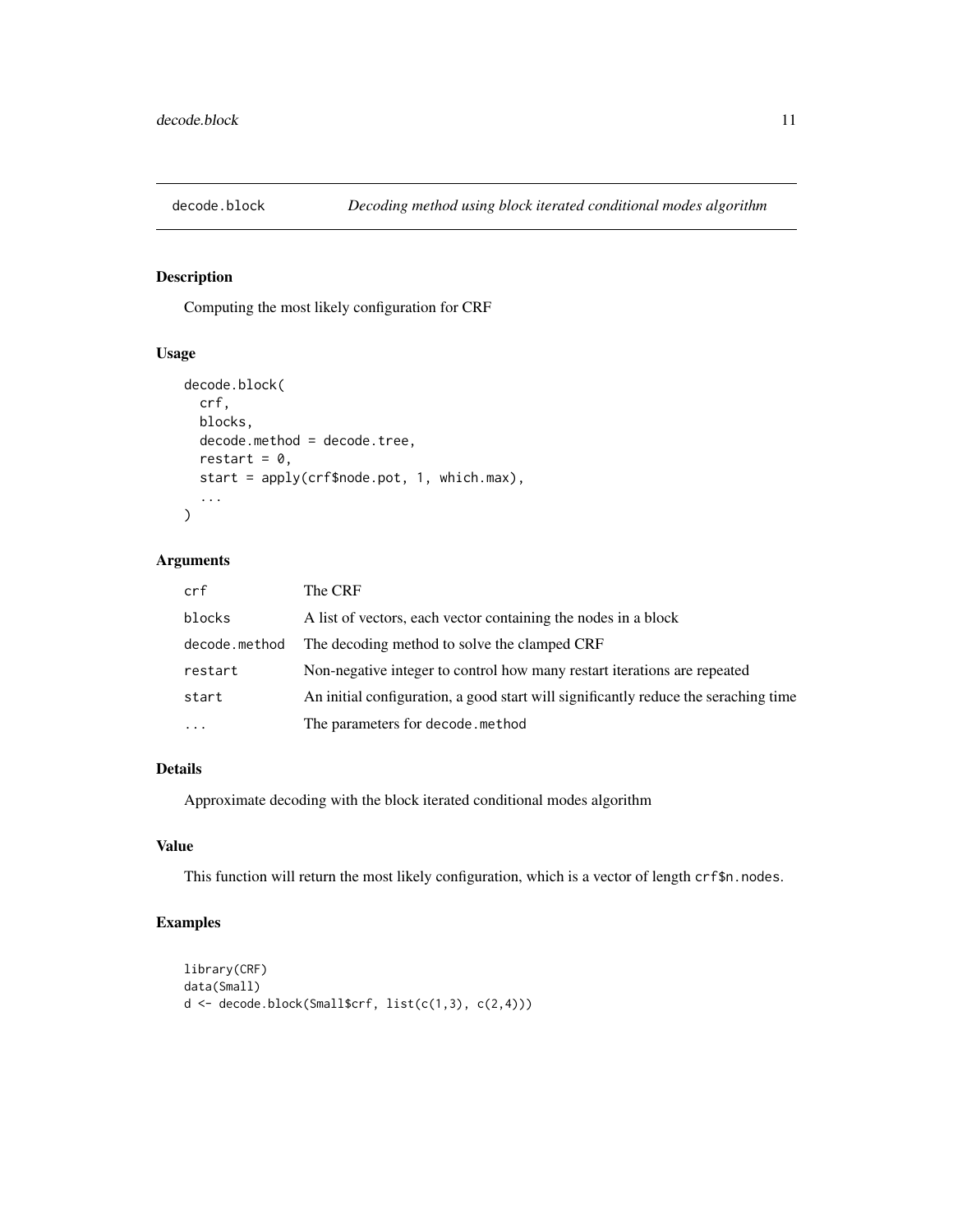<span id="page-11-1"></span><span id="page-11-0"></span>

Computing the most likely configuration for CRF

#### Usage

```
decode.chain(crf)
```
### Arguments

crf The CRF

#### Details

Exact decoding for chain-structured graphs with the Viterbi algorithm.

#### Value

This function will return the most likely configuration, which is a vector of length crf\$n.nodes.

### Examples

```
library(CRF)
data(Small)
d <- decode.chain(Small$crf)
```
<span id="page-11-2"></span>decode.conditional *Conditional decoding method*

#### Description

Computing the most likely configuration for CRF

#### Usage

```
decode.conditional(crf, clamped, decode.method, ...)
```
#### Arguments

| crf           | The CRF                                                           |
|---------------|-------------------------------------------------------------------|
| clamped       | The vector of fixed values for clamped nodes, 0 for unfixed nodes |
| decode.method | The decoding method to solve clamped CRF                          |
| $\cdot$       | The parameters for decode, method                                 |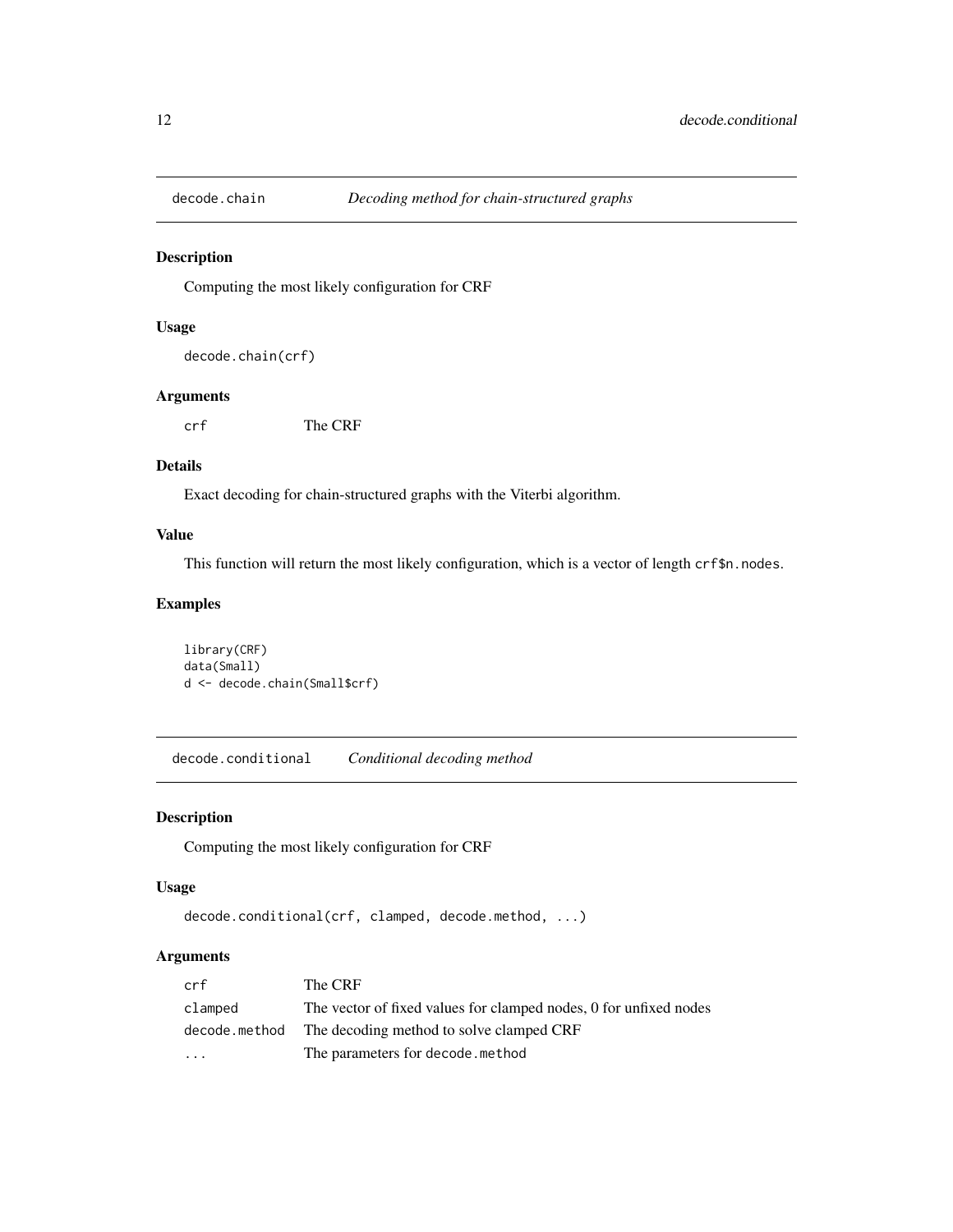#### <span id="page-12-0"></span>decode.cutset 13

### Details

Conditional decoding (takes another decoding method as input)

### Value

This function will return the most likely configuration, which is a vector of length crf\$n.nodes.

### Examples

```
library(CRF)
data(Small)
d <- decode.conditional(Small$crf, c(0,1,0,0), decode.exact)
```
<span id="page-12-1"></span>decode.cutset *Decoding method for graphs with a small cutset*

#### Description

Computing the most likely configuration for CRF

#### Usage

```
decode.cutset(
 crf,
 cutset,
  engine = "default",
  start = apply(crf$node.pot, 1, which.max)
\lambda
```
#### Arguments

| crf    | The CRF                                                                                                            |
|--------|--------------------------------------------------------------------------------------------------------------------|
| cutset | A vector of nodes in the cutset                                                                                    |
| engine | The underlying engine for cutset decoding, possible values are "default", "none",<br>"exact", "chain", and "tree". |
| start  | An initial configuration, a good start will significantly reduce the seraching time                                |

### Details

Exact decoding for graphs with a small cutset using cutset conditioning

#### Value

This function will return the most likely configuration, which is a vector of length crf\$n.nodes.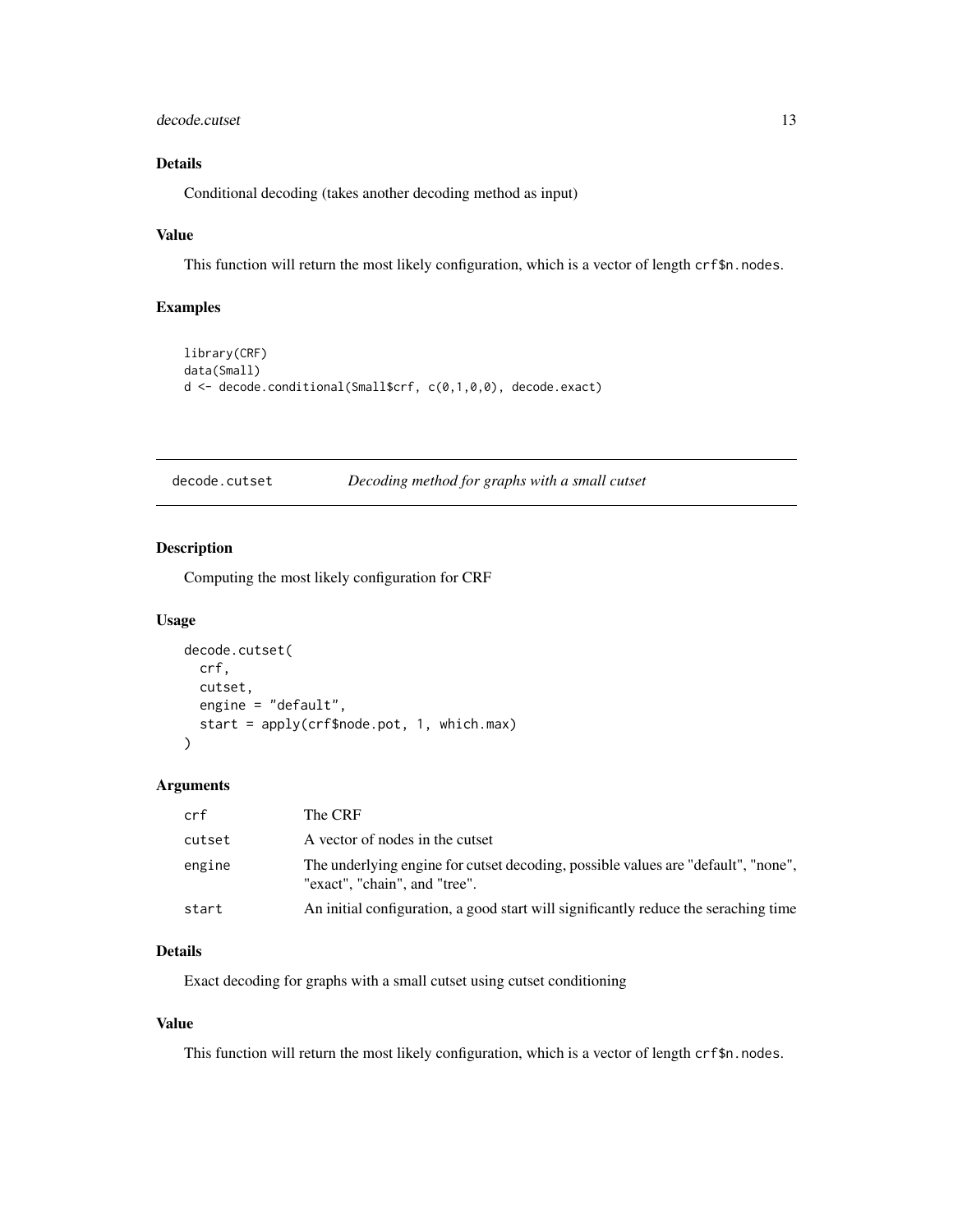### Examples

```
library(CRF)
data(Small)
d <- decode.cutset(Small$crf, c(2))
```
<span id="page-13-1"></span>decode.exact *Decoding method for small graphs*

### Description

Computing the most likely configuration for CRF

#### Usage

decode.exact(crf)

### Arguments

crf The CRF

### Details

Exact decoding for small graphs with brute-force search

### Value

This function will return the most likely configuration, which is a vector of length crf\$n.nodes.

```
library(CRF)
data(Small)
d <- decode.exact(Small$crf)
```
<span id="page-13-0"></span>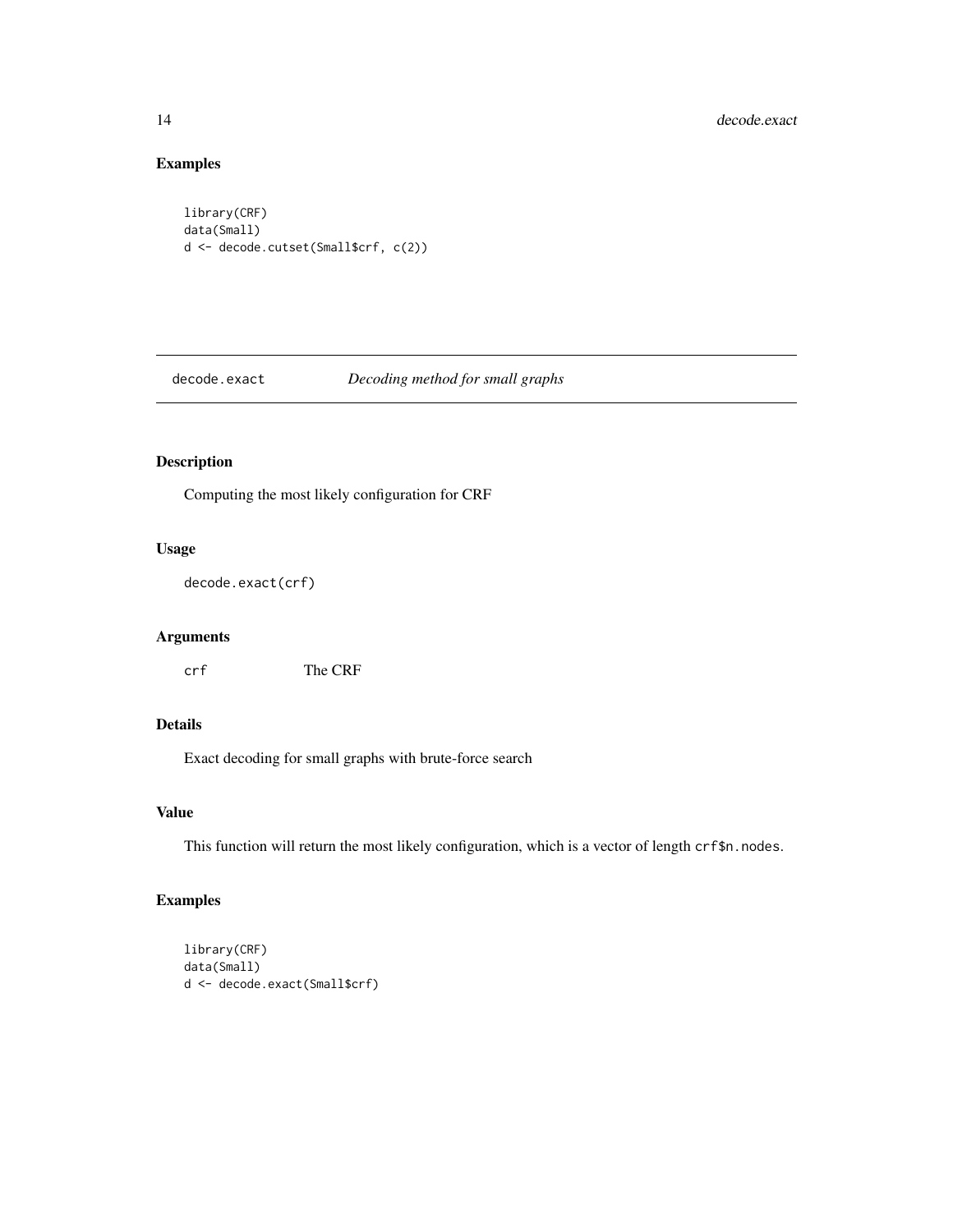<span id="page-14-1"></span><span id="page-14-0"></span>

Computing the most likely configuration for CRF

#### Usage

```
decode.greedy(crf, restart = 0, start = apply(crf$node.pot, 1, which.max))
```
### Arguments

| crf     | The CRF                                                                             |
|---------|-------------------------------------------------------------------------------------|
| restart | Non-negative integer to control how many restart iterations are repeated            |
| start   | An initial configuration, a good start will significantly reduce the seraching time |

#### Details

Approximate decoding with greedy algorithm

#### Value

This function will return the most likely configuration, which is a vector of length crf\$n.nodes.

#### Examples

```
library(CRF)
data(Small)
d <- decode.greedy(Small$crf)
```

```
decode.icm Decoding method using iterated conditional modes algorithm
```
### Description

Computing the most likely configuration for CRF

#### Usage

```
decode.in(m(crf, restart = 0, start = apply(crf, model, 1, which.max))
```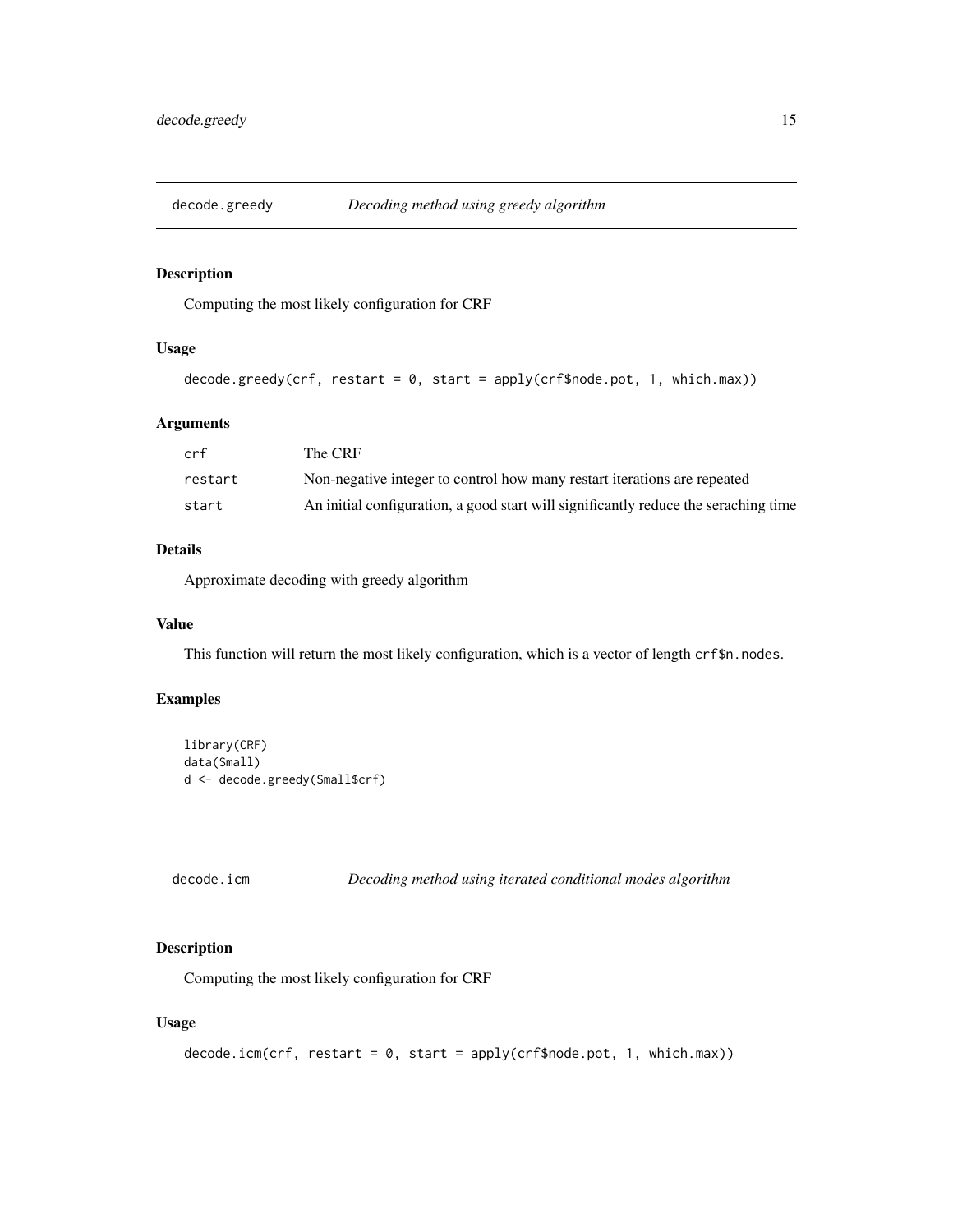<span id="page-15-0"></span>16 decode.ilp

#### Arguments

| crf     | The CRF                                                                             |
|---------|-------------------------------------------------------------------------------------|
| restart | Non-negative integer to control how many restart iterations are repeated            |
| start   | An initial configuration, a good start will significantly reduce the seraching time |

### Details

Approximate decoding with the iterated conditional modes algorithm

#### Value

This function will return the most likely configuration, which is a vector of length crf\$n.nodes.

#### Examples

```
library(CRF)
data(Small)
d <- decode.icm(Small$crf)
```
<span id="page-15-1"></span>

```
decode.ilp Decoding method using integer linear programming
```
### Description

Computing the most likely configuration for CRF

#### Usage

```
decode.ilp(crf, lp.rounding = FALSE)
```
#### Arguments

| crf         | The CRF                                                   |
|-------------|-----------------------------------------------------------|
| lp.rounding | Boolean variable to indicate whether LP rounding is need. |

### Details

Exact decoding with an integer linear programming formulation and approximate using LP relaxation

#### Value

This function will return the most likely configuration, which is a vector of length crf\$n.nodes.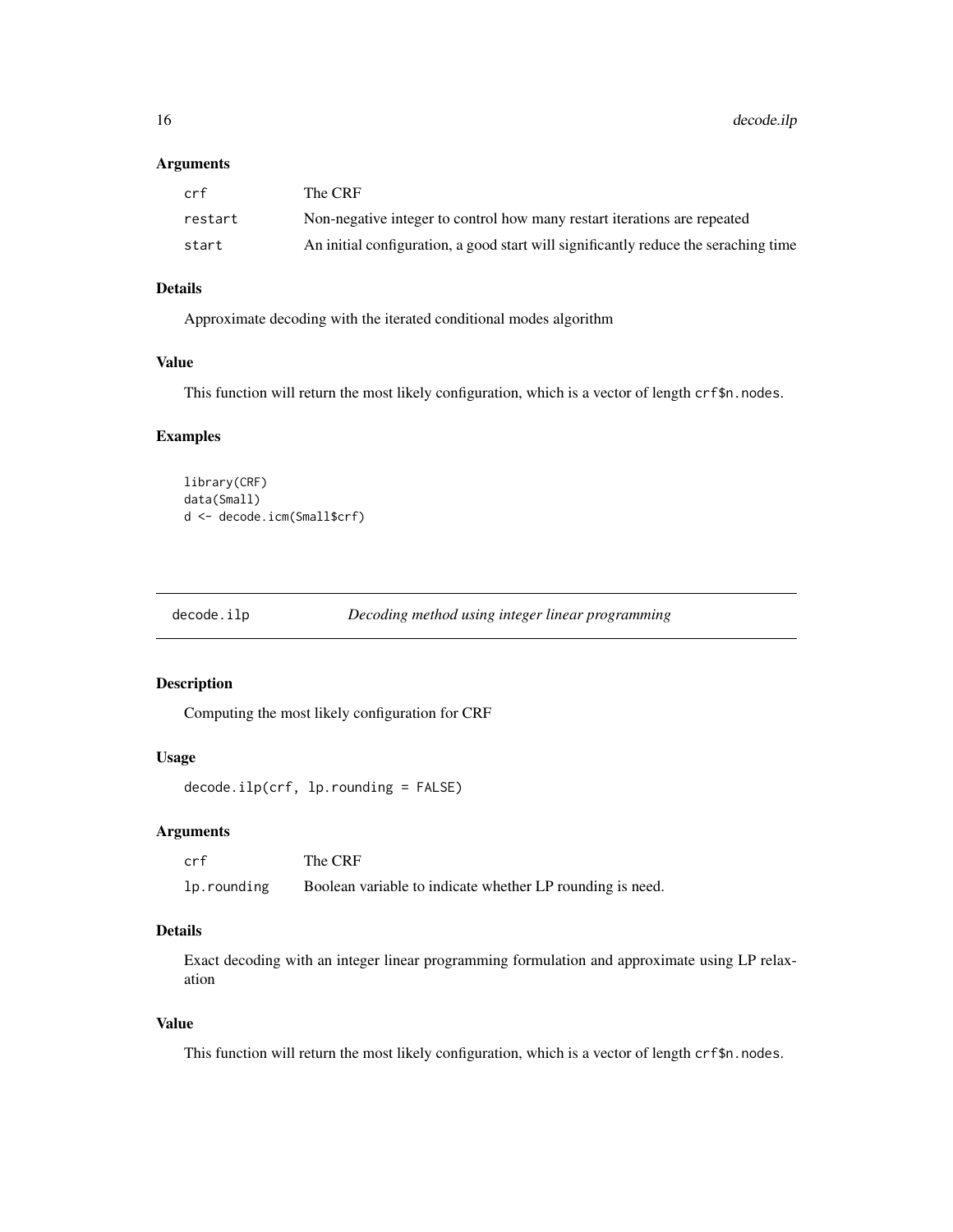### <span id="page-16-0"></span>decode.junction 17

#### Examples

```
## Not run:
library(CRF)
data(Small)
d <- decode.ilp(Small$crf)
## End(Not run)
```
<span id="page-16-1"></span>decode.junction *Decoding method for low-treewidth graphs*

### Description

Computing the most likely configuration for CRF

#### Usage

```
decode.junction(crf)
```
### Arguments

crf The CRF

#### Details

Exact decoding for low-treewidth graphs using junction trees

#### Value

This function will return the most likely configuration, which is a vector of length crf\$n.nodes.

```
library(CRF)
data(Small)
d <- decode.junction(Small$crf)
```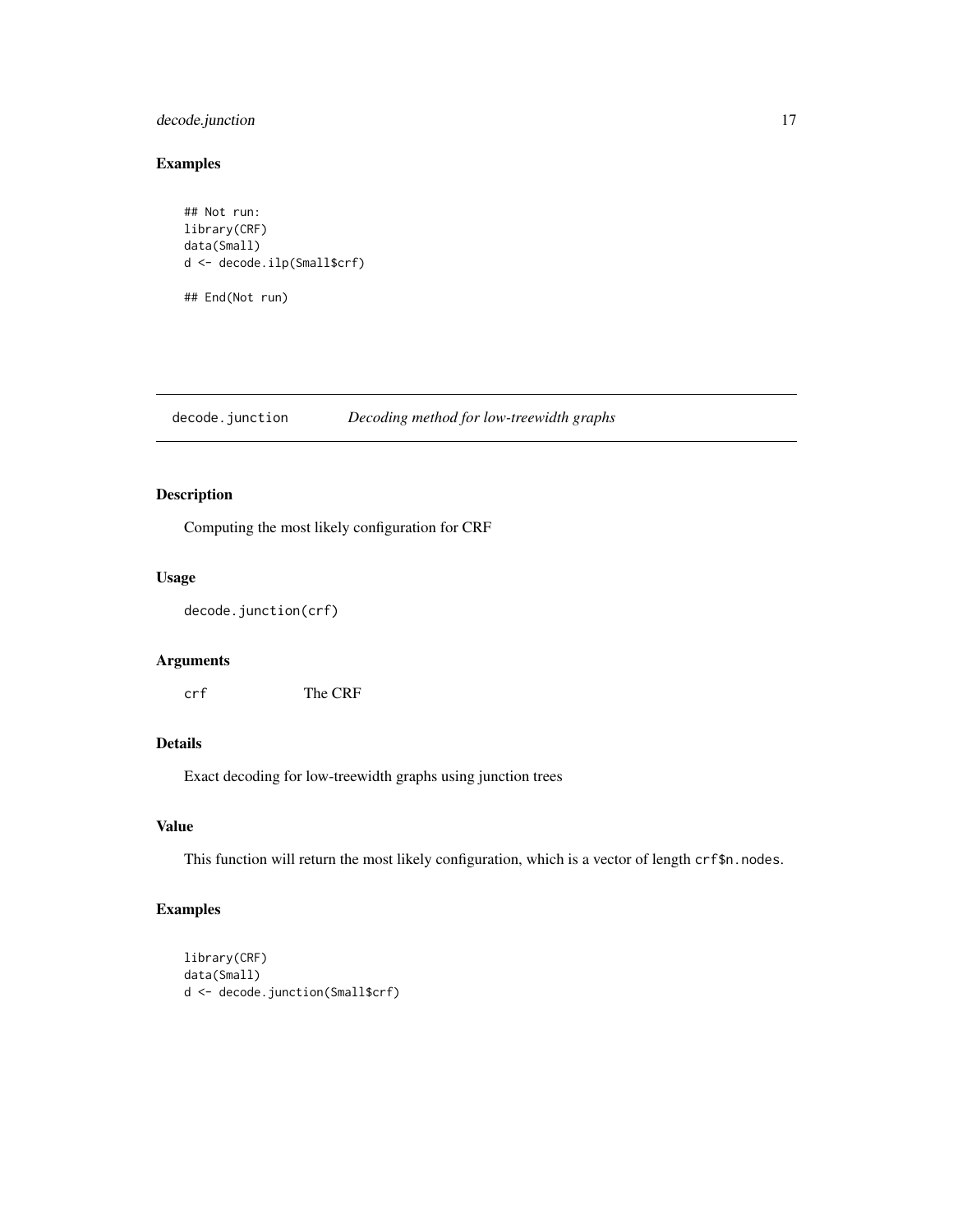<span id="page-17-2"></span><span id="page-17-0"></span>

Computing the most likely configuration for CRF

### Usage

```
decode.lbp(crf, max.iter = 10000, cutoff = 1e-04, verbose = 0)
```
### Arguments

| crf      | The CRF                                                             |
|----------|---------------------------------------------------------------------|
| max.iter | The maximum allowed iterations of termination criteria              |
| cutoff   | The convergence cutoff of termination criteria                      |
| verbose  | Non-negative integer to control the tracing informtion in algorithm |

### Details

Approximate decoding using max-product loopy belief propagation

#### Value

This function will return the most likely configuration, which is a vector of length crf\$n.nodes.

### Examples

```
library(CRF)
data(Small)
d <- decode.lbp(Small$crf)
```
<span id="page-17-1"></span>decode.marginal *Decoding method using inference*

### Description

Computing the most likely configuration for CRF

### Usage

decode.marginal(crf, infer.method, ...)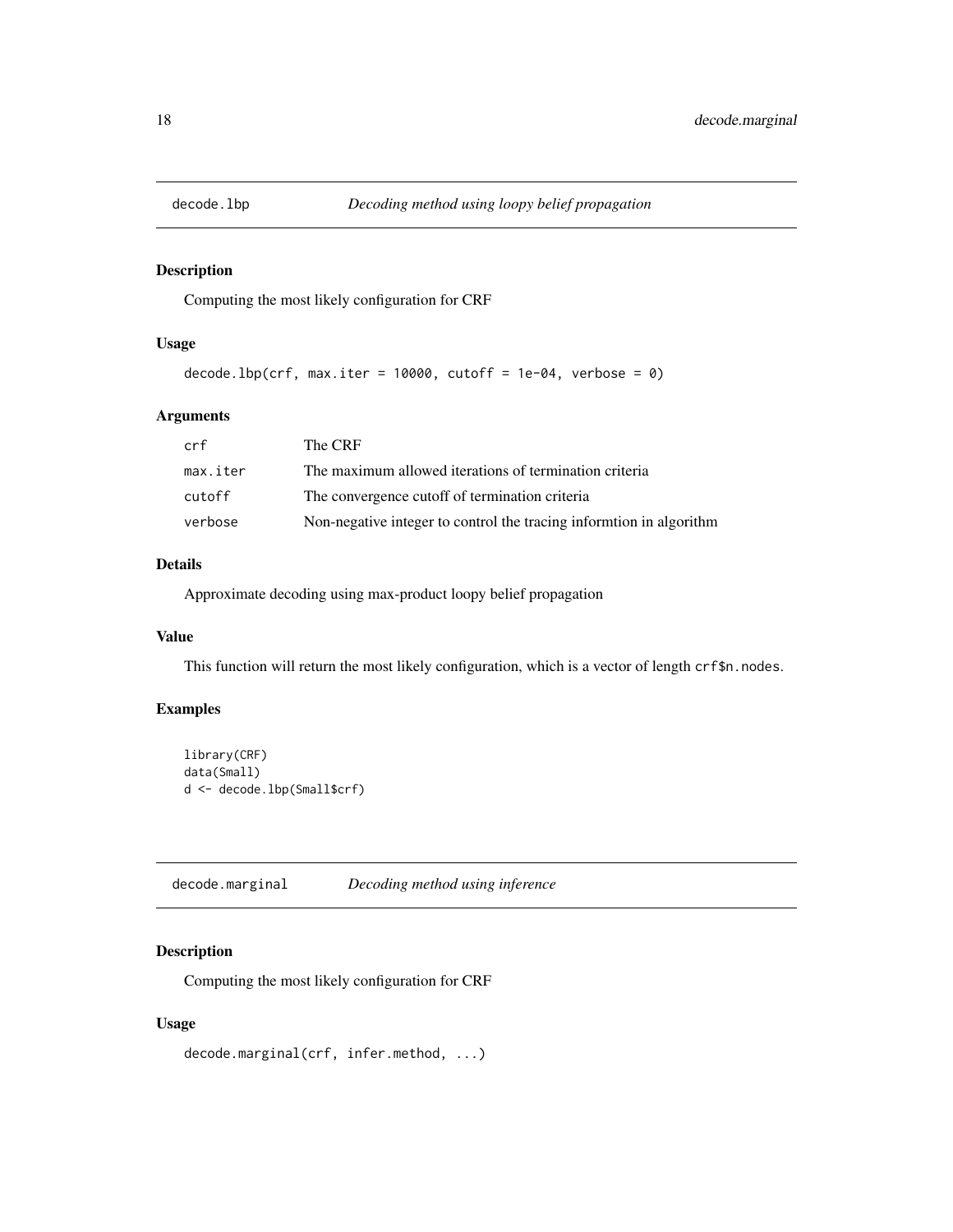### <span id="page-18-0"></span>decode.rbp 19

#### Arguments

| crf                  | The CRF                         |
|----------------------|---------------------------------|
| infer.method         | The inference method            |
| $\ddot{\phantom{0}}$ | The parameters for infer.method |

#### Details

Approximate decoding using inference (takes an inference method as input)

#### Value

This function will return the most likely configuration, which is a vector of length crf\$n.nodes.

### Examples

```
library(CRF)
data(Small)
d <- decode.marginal(Small$crf, infer.exact)
```

|  | decode.rbp | Decoding method using residual belief propagation |  |
|--|------------|---------------------------------------------------|--|
|--|------------|---------------------------------------------------|--|

### Description

Computing the most likely configuration for CRF

### Usage

```
decode.rbp(crf, max.iter = 10000, cutoff = 1e-04, verbose = 0)
```
### Arguments

| crf      | The CRF                                                             |
|----------|---------------------------------------------------------------------|
| max.iter | The maximum allowed iterations of termination criteria              |
| cutoff   | The convergence cutoff of termination criteria                      |
| verbose  | Non-negative integer to control the tracing informtion in algorithm |

### Details

Approximate decoding using max-product residual belief propagation

#### Value

This function will return the most likely configuration, which is a vector of length crf\$n.nodes.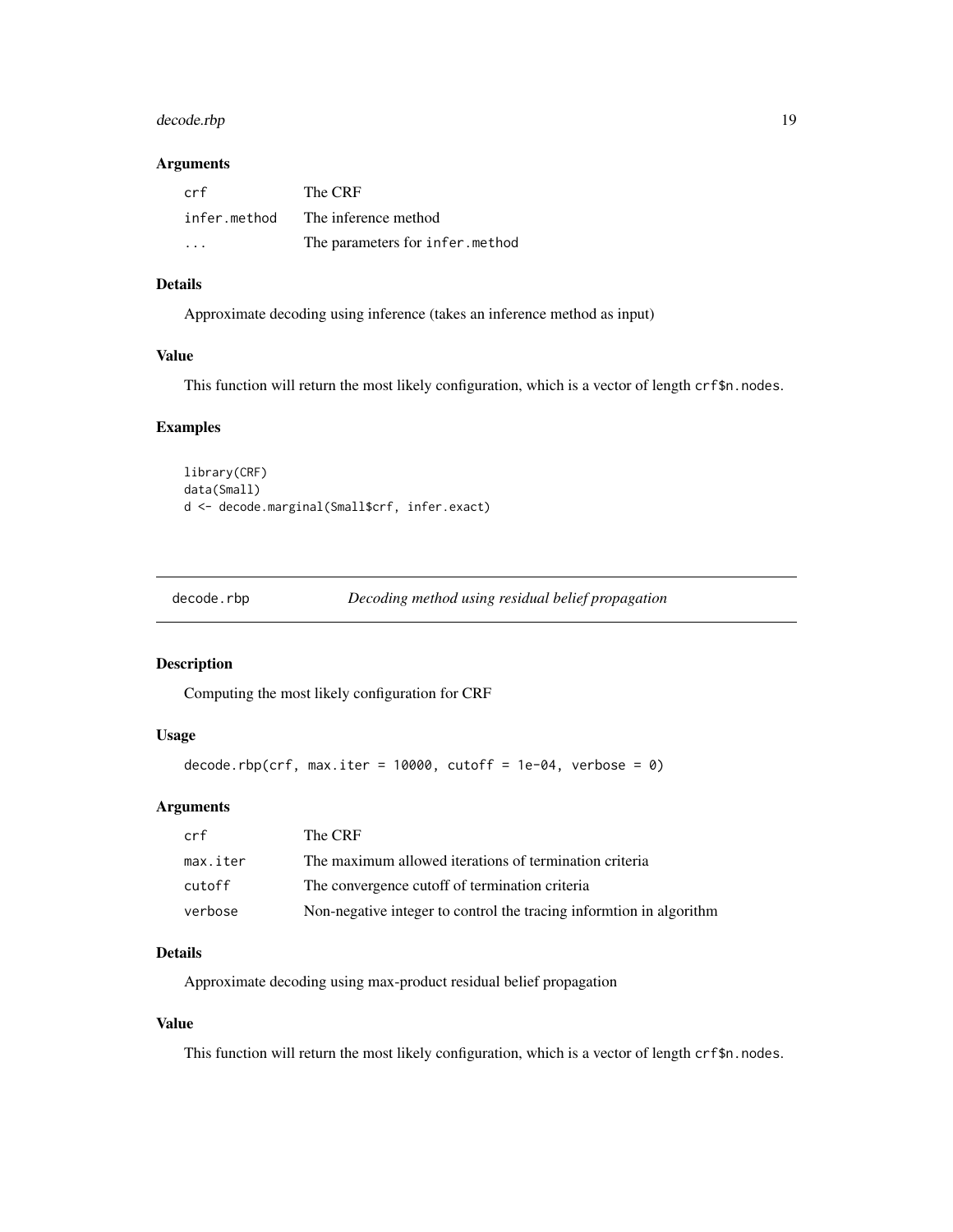### Examples

```
library(CRF)
data(Small)
d <- decode.rbp(Small$crf)
```
<span id="page-19-1"></span>decode.sample *Decoding method using sampling*

### Description

Computing the most likely configuration for CRF

#### Usage

```
decode.sample(crf, sample.method, ...)
```
### Arguments

| crf                     | The CRF                           |
|-------------------------|-----------------------------------|
|                         | sample.method The sampling method |
| $\cdot$ $\cdot$ $\cdot$ | The parameters for sample.method  |

#### Details

Approximate decoding using sampling (takes a sampling method as input)

#### Value

This function will return the most likely configuration, which is a vector of length crf\$n.nodes.

```
library(CRF)
data(Small)
d <- decode.sample(Small$crf, sample.exact, 10000)
```
<span id="page-19-0"></span>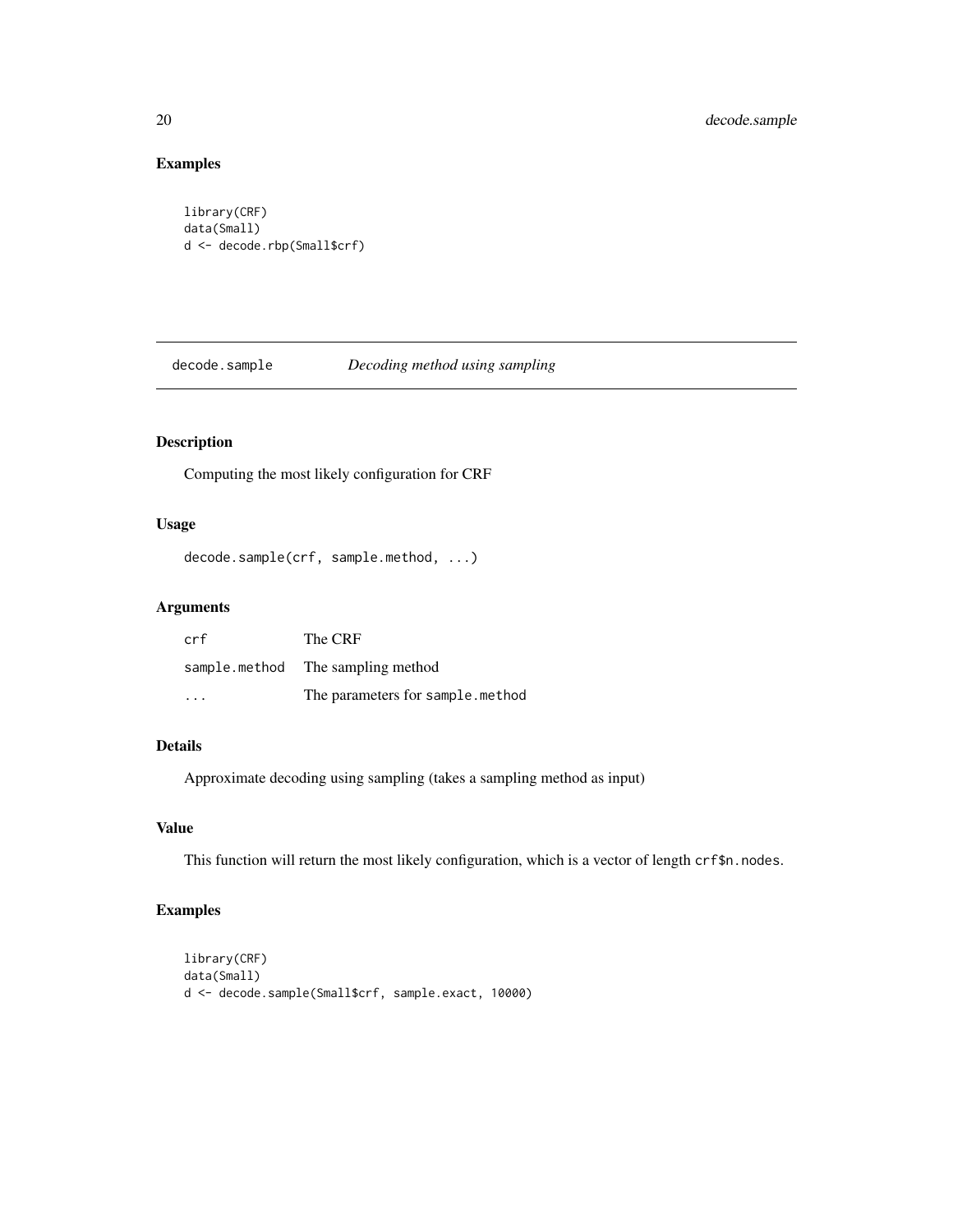<span id="page-20-2"></span><span id="page-20-0"></span>

Computing the most likely configuration for CRF

### Usage

```
decode.trbp(crf, max.iter = 10000, cutoff = 1e-04, verbose = 0)
```
### Arguments

| crf      | The CRF                                                             |
|----------|---------------------------------------------------------------------|
| max.iter | The maximum allowed iterations of termination criteria              |
| cutoff   | The convergence cutoff of termination criteria                      |
| verbose  | Non-negative integer to control the tracing informtion in algorithm |

### Details

Approximate decoding using max-product tree-reweighted belief propagtion

#### Value

This function will return the most likely configuration, which is a vector of length crf\$n.nodes.

### Examples

```
library(CRF)
data(Small)
d <- decode.trbp(Small$crf)
```
<span id="page-20-1"></span>decode.tree *Decoding method for tree- and forest-structured graphs*

### Description

Computing the most likely configuration for CRF

#### Usage

decode.tree(crf)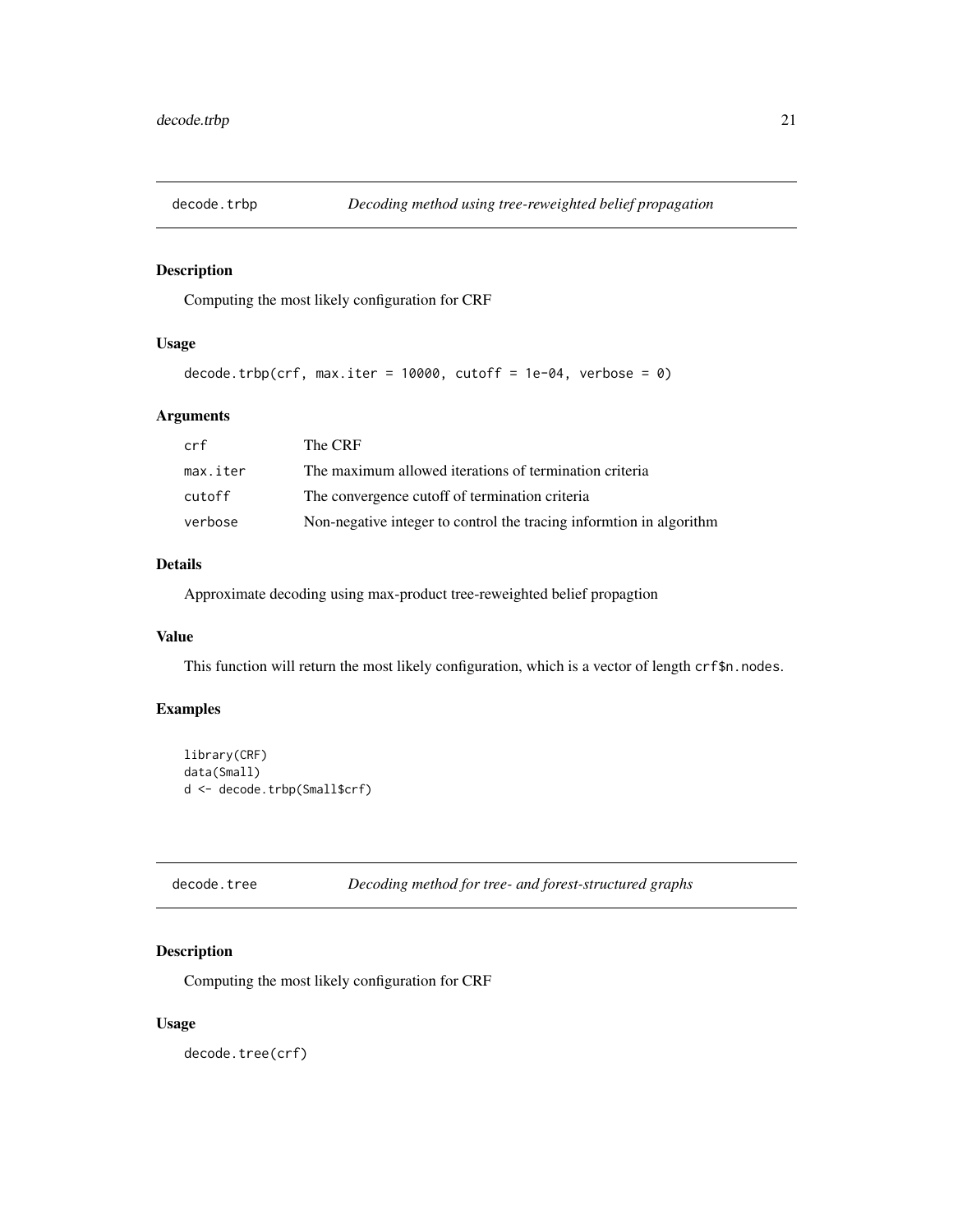#### <span id="page-21-0"></span>Arguments

crf The CRF

#### Details

Exact decoding for tree- and forest-structured graphs with max-product belief propagation

#### Value

This function will return the most likely configuration, which is a vector of length crf\$n.nodes.

### Examples

library(CRF) data(Small) d <- decode.tree(Small\$crf)

<span id="page-21-1"></span>duplicate.crf *Duplicate CRF*

#### Description

Duplicate an existing CRF

#### Usage

duplicate.crf(crf)

### Arguments

crf The existing CRF

#### Details

This function will duplicate an existing CRF. Since CRF is implemented as an environment, normal assignment will only copy the pointer instead of the real data. This function will generate a new CRF and really copy all data.

### Value

The function will return a new CRF with copied data

### See Also

[make.crf](#page-33-1)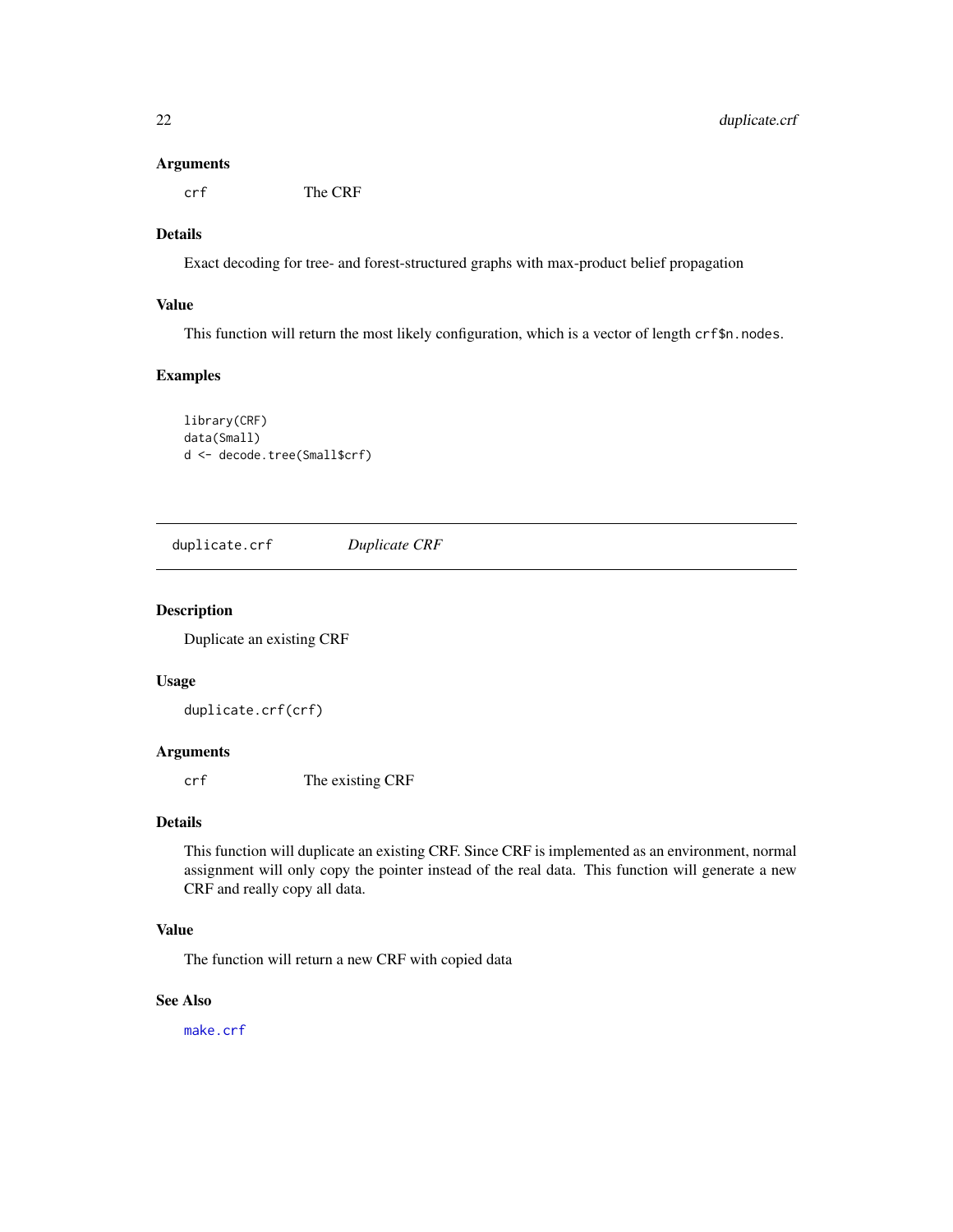<span id="page-22-2"></span><span id="page-22-0"></span>get.logPotential *Calculate the log-potential of CRF*

#### Description

Calculate the logarithmic potential of a CRF with given configuration

### Usage

```
get.logPotential(crf, configuration)
```
#### Arguments

crf The CRF configuration The vector of states of nodes

#### Details

The function will calculate the logarithmic potential of a CRF with given configuration, i.e., the assigned states of nodes in the CRF.

#### Value

The function will return the log-potential of CRF with given configuration

#### See Also

[get.potential](#page-22-1)

<span id="page-22-1"></span>get.potential *Calculate the potential of CRF*

#### Description

Calculate the potential of a CRF with given configuration

#### Usage

get.potential(crf, configuration)

#### Arguments

crf The CRF configuration The vector of states of nodes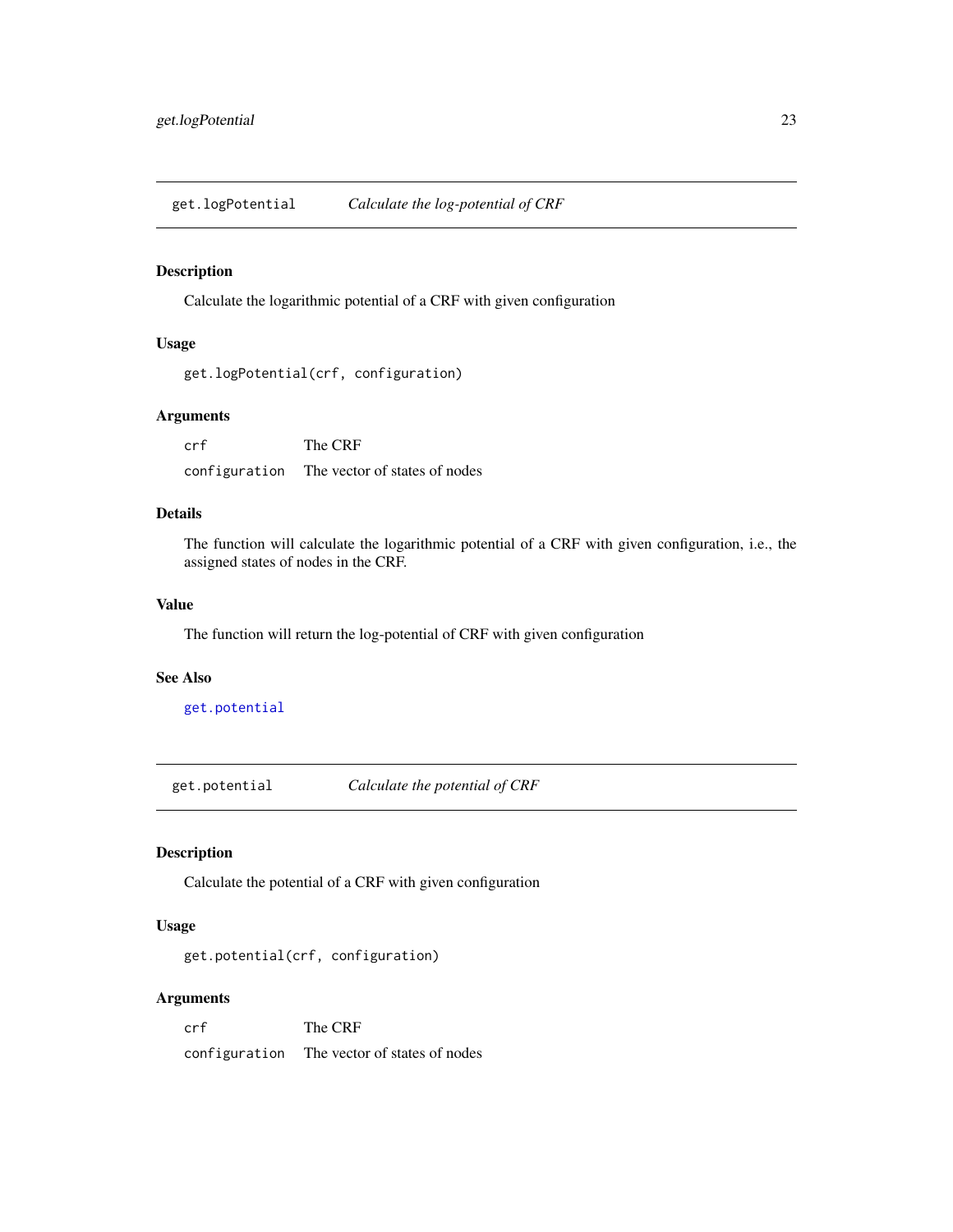### Details

The function will calculate the potential of a CRF with given configuration, i.e., the assigned states of nodes in the CRF.

#### Value

The function will return the potential of CRF with given configuration

#### See Also

[get.logPotential](#page-22-2)

<span id="page-23-1"></span>infer.chain *Inference method for chain-structured graphs*

### Description

Computing the partition function and marginal probabilities

#### Usage

infer.chain(crf)

#### Arguments

crf The CRF

#### Details

Exact inference for chain-structured graphs with the forward-backward algorithm

#### Value

This function will return a list with components:

| node.bel | Node belief. It is a matrix with crf\$n. nodes rows and crf\$max. state columns.                                                                                                                     |
|----------|------------------------------------------------------------------------------------------------------------------------------------------------------------------------------------------------------|
| edge.bel | Edge belief. It is a list of matrices. The size of list is $crf\$ n edges and the ma-<br>trix i has $crf$ \$n.states[ $crf$ \$edges[i,1]] rows and $crf$ \$n.states[ $crf$ \$edges[i,2]]<br>columns. |
| logZ     | The logarithmic value of CRF normalization factor Z.                                                                                                                                                 |

```
library(CRF)
data(Small)
i <- infer.chain(Small$crf)
```
<span id="page-23-0"></span>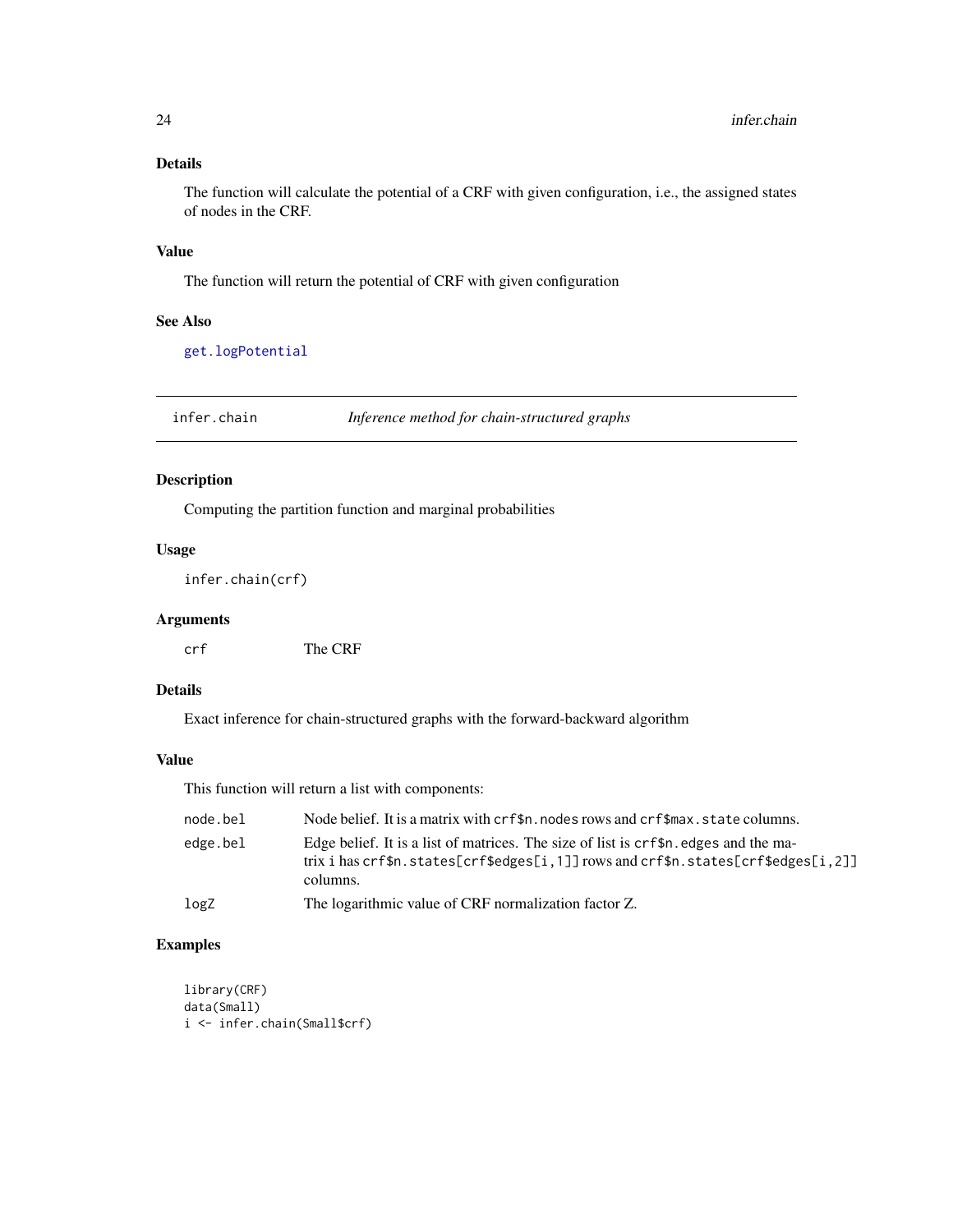<span id="page-24-1"></span><span id="page-24-0"></span>Computing the partition function and marginal probabilities

#### Usage

```
infer.conditional(crf, clamped, infer.method, ...)
```
### Arguments

| crf          | The CRF                                                           |
|--------------|-------------------------------------------------------------------|
| clamped      | The vector of fixed values for clamped nodes, 0 for unfixed nodes |
| infer.method | The inference method to solve the clamped CRF                     |
| $\ddotsc$    | The parameters for infer.method                                   |

### Details

Conditional inference (takes another inference method as input)

#### Value

This function will return a list with components:

| node.bel | Node belief. It is a matrix with crf\$n. nodes rows and crf\$max. state columns.                                                                                                      |
|----------|---------------------------------------------------------------------------------------------------------------------------------------------------------------------------------------|
| edge.bel | Edge belief. It is a list of matrices. The size of list is crf\$n. edges and the ma-<br>trix i has crf\$n.states[crf\$edges[i,1]] rows and crf\$n.states[crf\$edges[i,2]]<br>columns. |
| logZ     | The logarithmic value of CRF normalization factor Z.                                                                                                                                  |

```
library(CRF)
data(Small)
i <- infer.conditional(Small$crf, c(0,1,0,0), infer.exact)
```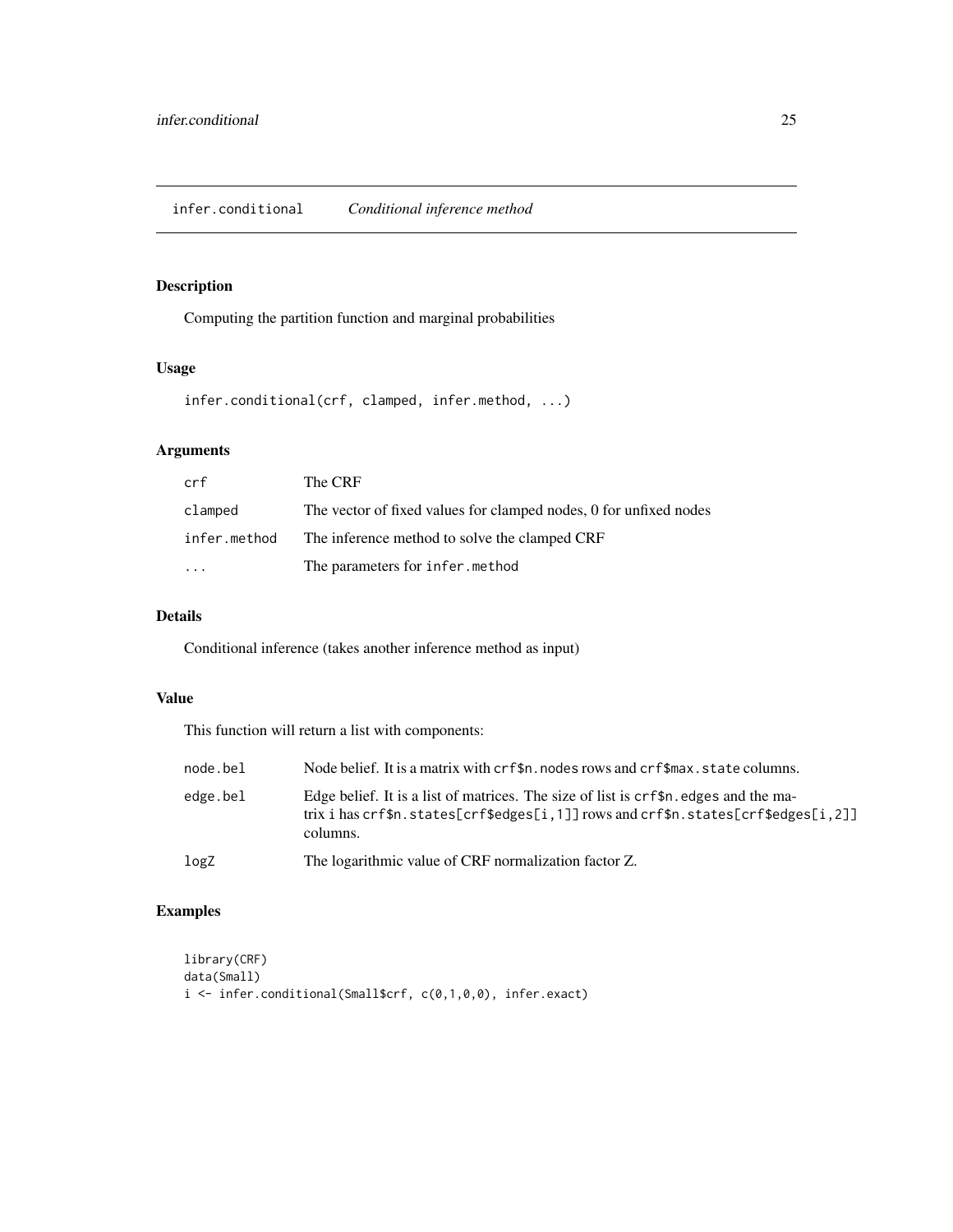<span id="page-25-1"></span><span id="page-25-0"></span>

Computing the partition function and marginal probabilities

### Usage

infer.cutset(crf, cutset, engine = "default")

### Arguments

| crf    | The CRF                                                                                                            |
|--------|--------------------------------------------------------------------------------------------------------------------|
| cutset | A vector of nodes in the cutset                                                                                    |
| engine | The underlying engine for cutset decoding, possible values are "default", "none",<br>"exact", "chain", and "tree". |

### Details

Exact inference for graphs with a small cutset using cutset conditioning

### Value

This function will return a list with components:

| node.bel | Node belief. It is a matrix with crf\$n. nodes rows and crf\$max. state columns.                                                                                                       |
|----------|----------------------------------------------------------------------------------------------------------------------------------------------------------------------------------------|
| edge.bel | Edge belief. It is a list of matrices. The size of list is $crf\$ n edges and the ma-<br>trix i has crf\$n.states[crf\$edges[i,1]] rows and crf\$n.states[crf\$edges[i,2]]<br>columns. |
| logZ     | The logarithmic value of CRF normalization factor Z.                                                                                                                                   |

```
library(CRF)
data(Small)
i <- infer.cutset(Small$crf, c(2))
```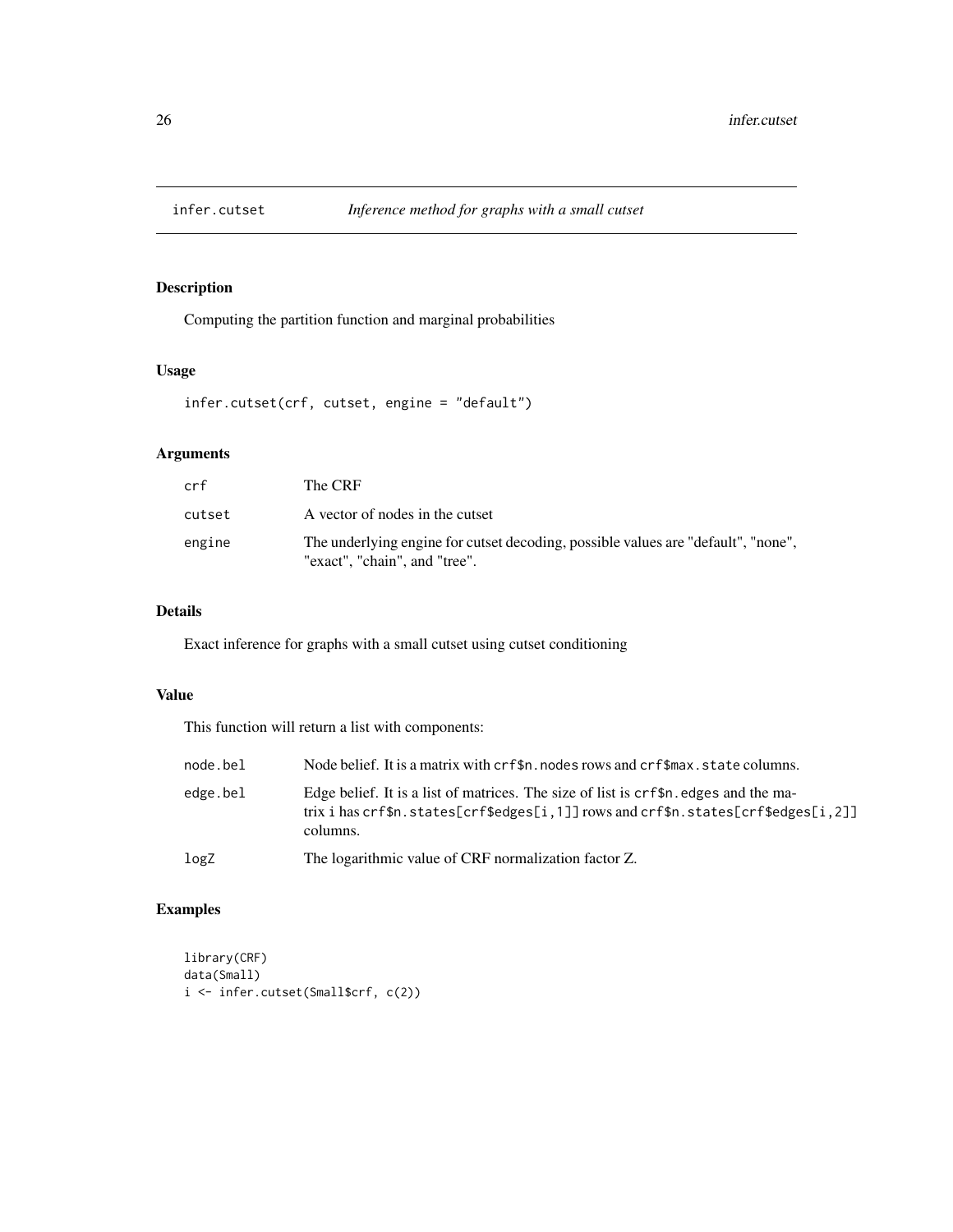<span id="page-26-1"></span><span id="page-26-0"></span>

Computing the partition function and marginal probabilities

### Usage

infer.exact(crf)

### Arguments

crf The CRF

### Details

Exact inference for small graphs with brute-force counting

### Value

This function will return a list with components:

| node.bel | Node belief. It is a matrix with crf\$n. nodes rows and crf\$max. state columns.                                                                                                         |
|----------|------------------------------------------------------------------------------------------------------------------------------------------------------------------------------------------|
| edge.bel | Edge belief. It is a list of matrices. The size of list is $crf\$ n edges and the ma-<br>trix i has $crfsn. states[crfsedges[i,1]]$ rows and $crfsn. states[crfsedges[i,2]]$<br>columns. |
| logZ     | The logarithmic value of CRF normalization factor Z.                                                                                                                                     |

```
library(CRF)
data(Small)
i <- infer.exact(Small$crf)
```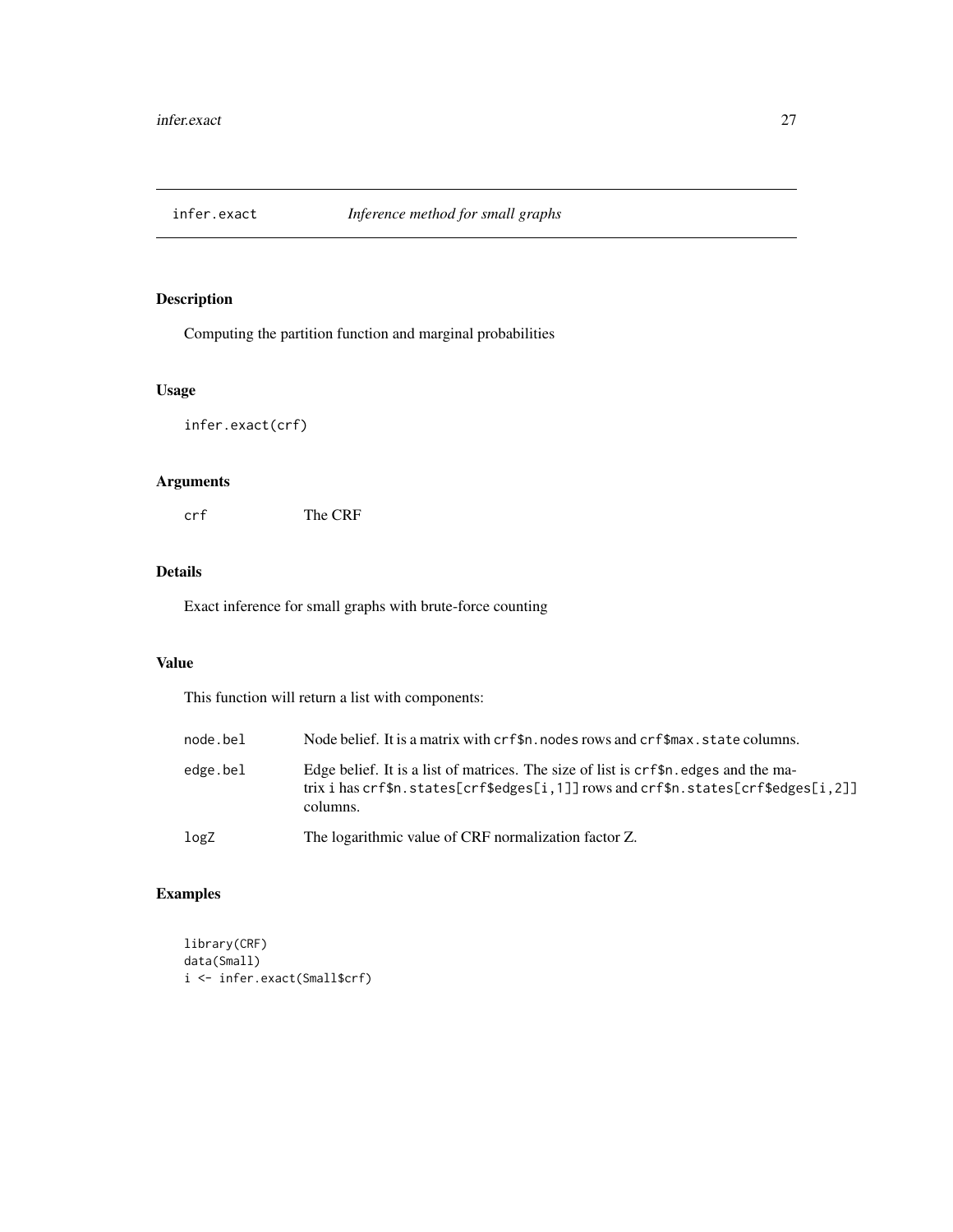<span id="page-27-1"></span><span id="page-27-0"></span>

Computing the partition function and marginal probabilities

### Usage

infer.junction(crf)

### Arguments

crf The CRF

#### Details

Exact decoding for low-treewidth graphs using junction trees

### Value

This function will return a list with components:

| node.bel | Node belief. It is a matrix with crf\$n. nodes rows and crf\$max. state columns.                                                                                                         |
|----------|------------------------------------------------------------------------------------------------------------------------------------------------------------------------------------------|
| edge.bel | Edge belief. It is a list of matrices. The size of list is $crf\$ n edges and the ma-<br>trix i has $crfsn. states[crfsedges[i,1]]$ rows and $crfsn. states[crfsedges[i,2]]$<br>columns. |
| logZ     | The logarithmic value of CRF normalization factor Z.                                                                                                                                     |

```
library(CRF)
data(Small)
i <- infer.junction(Small$crf)
```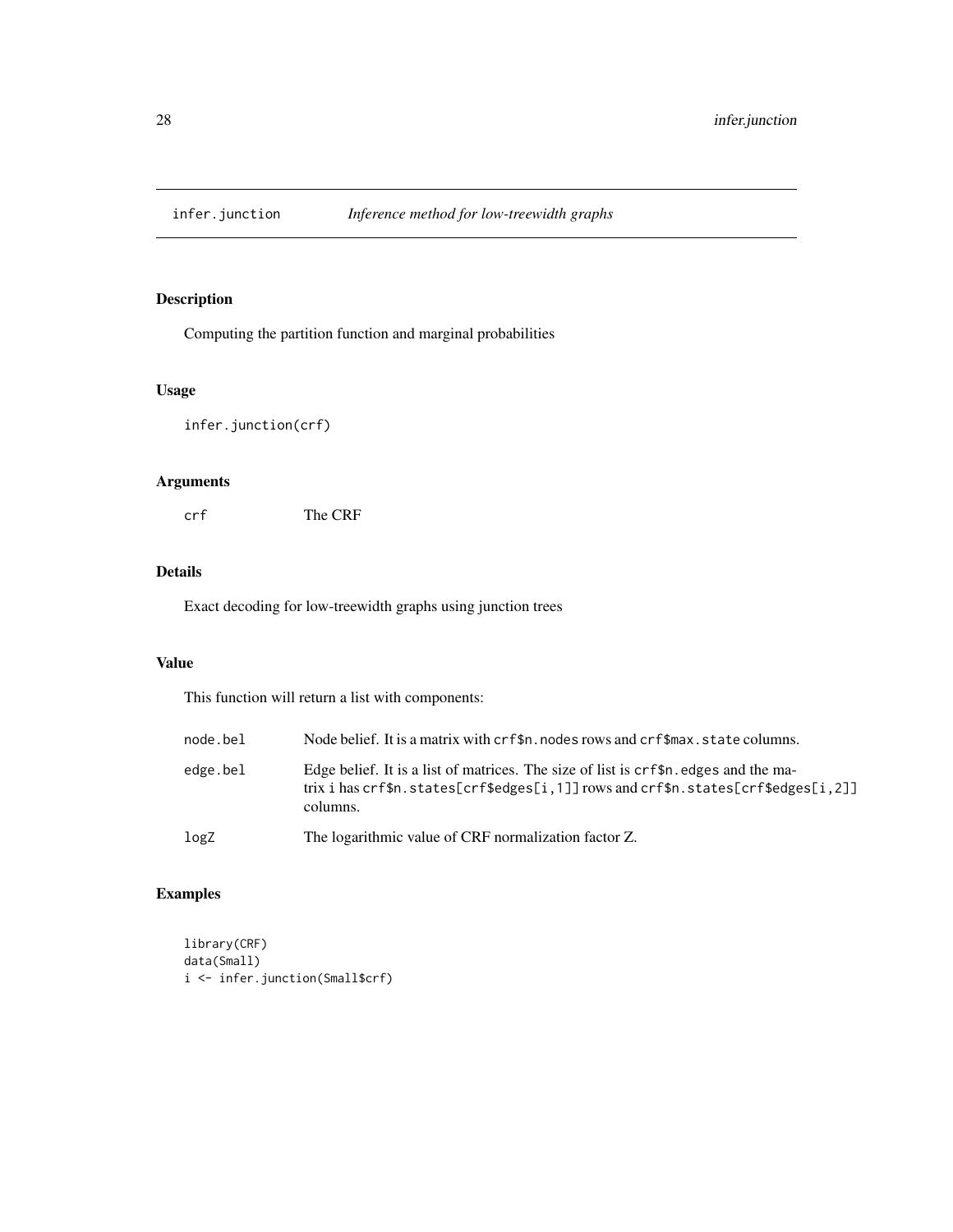<span id="page-28-1"></span><span id="page-28-0"></span>

Computing the partition function and marginal probabilities

### Usage

```
inferlbp(crf, max.iter = 10000, cutoff = 1e-04, verbose = 0, maximize = FALSE)
```
### Arguments

| crf      | The CRF                                                               |
|----------|-----------------------------------------------------------------------|
| max.iter | The maximum allowed iterations of termination criteria                |
| cutoff   | The convergence cutoff of termination criteria                        |
| verbose  | Non-negative integer to control the tracing informtion in algorithm   |
| maximize | Logical variable to indicate using max-product instead of sum-product |

#### Details

Approximate inference using sum-product loopy belief propagation

#### Value

This function will return a list with components:

| node.bel | Node belief. It is a matrix with crf\$n. nodes rows and crf\$max. state columns.                                                                                                       |
|----------|----------------------------------------------------------------------------------------------------------------------------------------------------------------------------------------|
| edge.bel | Edge belief. It is a list of matrices. The size of list is $crf\$ n edges and the ma-<br>trix i has crf\$n.states[crf\$edges[i,1]] rows and crf\$n.states[crf\$edges[i,2]]<br>columns. |
| logZ     | The logarithmic value of CRF normalization factor Z.                                                                                                                                   |

```
library(CRF)
data(Small)
i <- infer.lbp(Small$crf)
```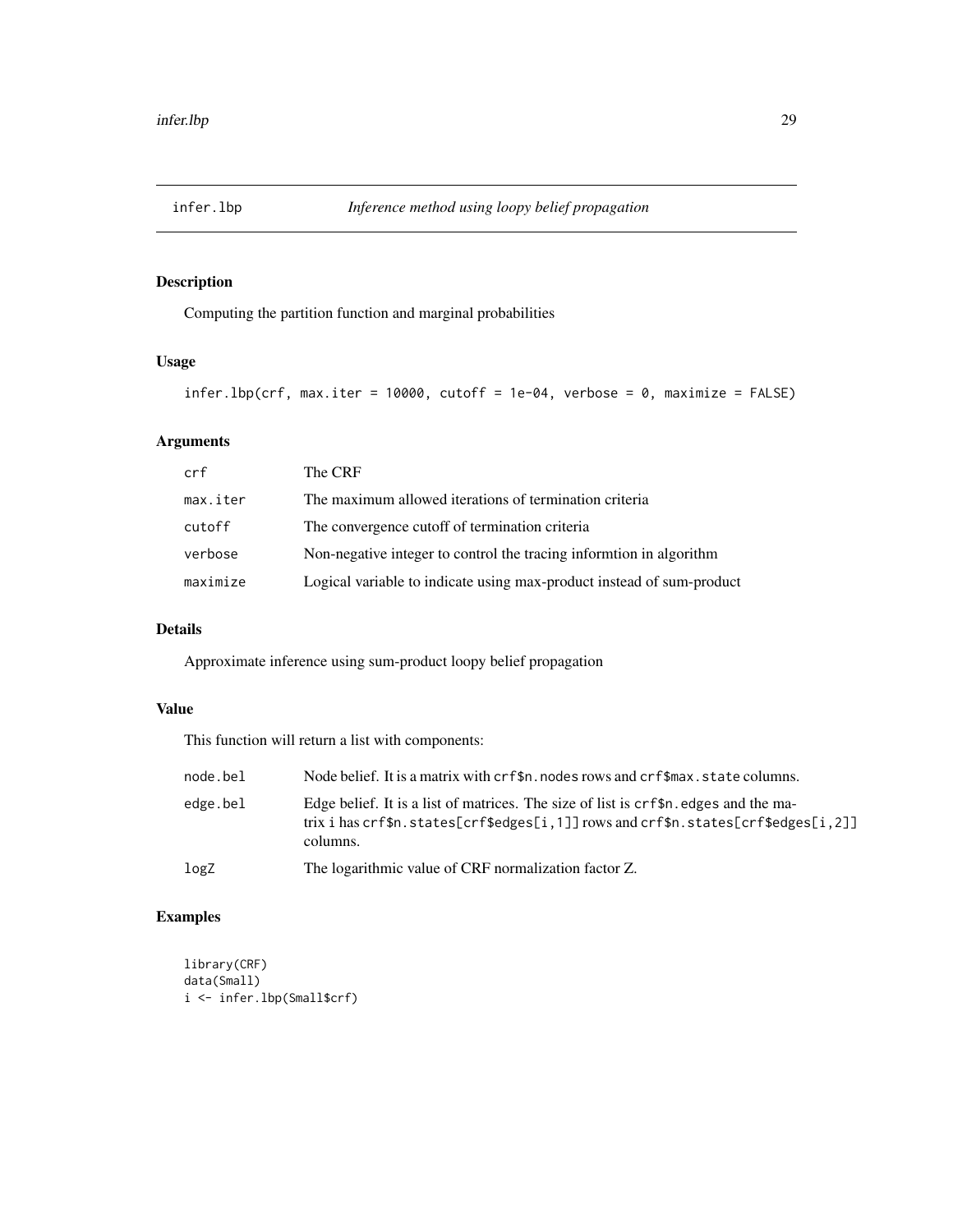<span id="page-29-0"></span>

Computing the partition function and marginal probabilities

### Usage

```
infer.rbp(crf, max.iter = 10000, cutoff = 1e-04, verbose = 0, maximize = FALSE)
```
### Arguments

| crf      | The CRF                                                               |
|----------|-----------------------------------------------------------------------|
| max.iter | The maximum allowed iterations of termination criteria                |
| cutoff   | The convergence cutoff of termination criteria                        |
| verbose  | Non-negative integer to control the tracing informtion in algorithm   |
| maximize | Logical variable to indicate using max-product instead of sum-product |

#### Details

Approximate inference using sum-product residual belief propagation

#### Value

This function will return a list with components:

| node.bel | Node belief. It is a matrix with crf\$n. nodes rows and crf\$max. state columns.                                                                                                       |
|----------|----------------------------------------------------------------------------------------------------------------------------------------------------------------------------------------|
| edge.bel | Edge belief. It is a list of matrices. The size of list is $crf\$ n edges and the ma-<br>trix i has crf\$n.states[crf\$edges[i,1]] rows and crf\$n.states[crf\$edges[i,2]]<br>columns. |
| logZ     | The logarithmic value of CRF normalization factor Z.                                                                                                                                   |

```
library(CRF)
data(Small)
i <- infer.rbp(Small$crf)
```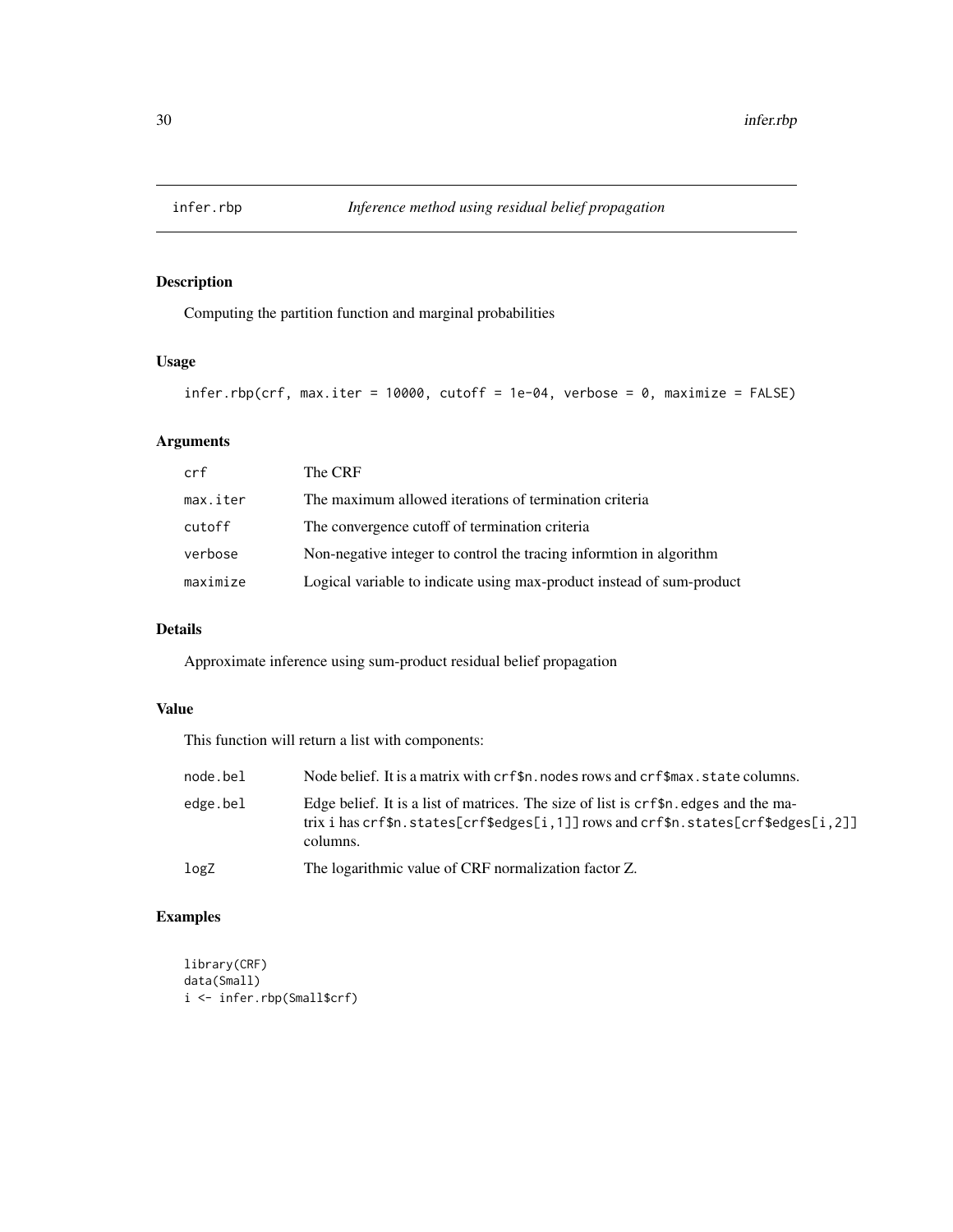<span id="page-30-1"></span><span id="page-30-0"></span>

Computing the partition function and marginal probabilities

### Usage

infer.sample(crf, sample.method, ...)

### Arguments

| crf | The CRF                           |
|-----|-----------------------------------|
|     | sample.method The sampling method |
| .   | The parameters for sample.method  |

### Details

Approximate inference using sampling (takes a sampling method as input)

#### Value

This function will return a list with components:

| node.bel | Node belief. It is a matrix with crf\$n, nodes rows and crf\$max, state columns.                                                                                                       |
|----------|----------------------------------------------------------------------------------------------------------------------------------------------------------------------------------------|
| edge.bel | Edge belief. It is a list of matrices. The size of list is $crf\$ n edges and the ma-<br>trix i has crf\$n.states[crf\$edges[i,1]] rows and crf\$n.states[crf\$edges[i,2]]<br>columns. |
| logZ     | The logarithmic value of CRF normalization factor Z.                                                                                                                                   |

### Examples

library(CRF) data(Small) i <- infer.sample(Small\$crf, sample.exact, 10000)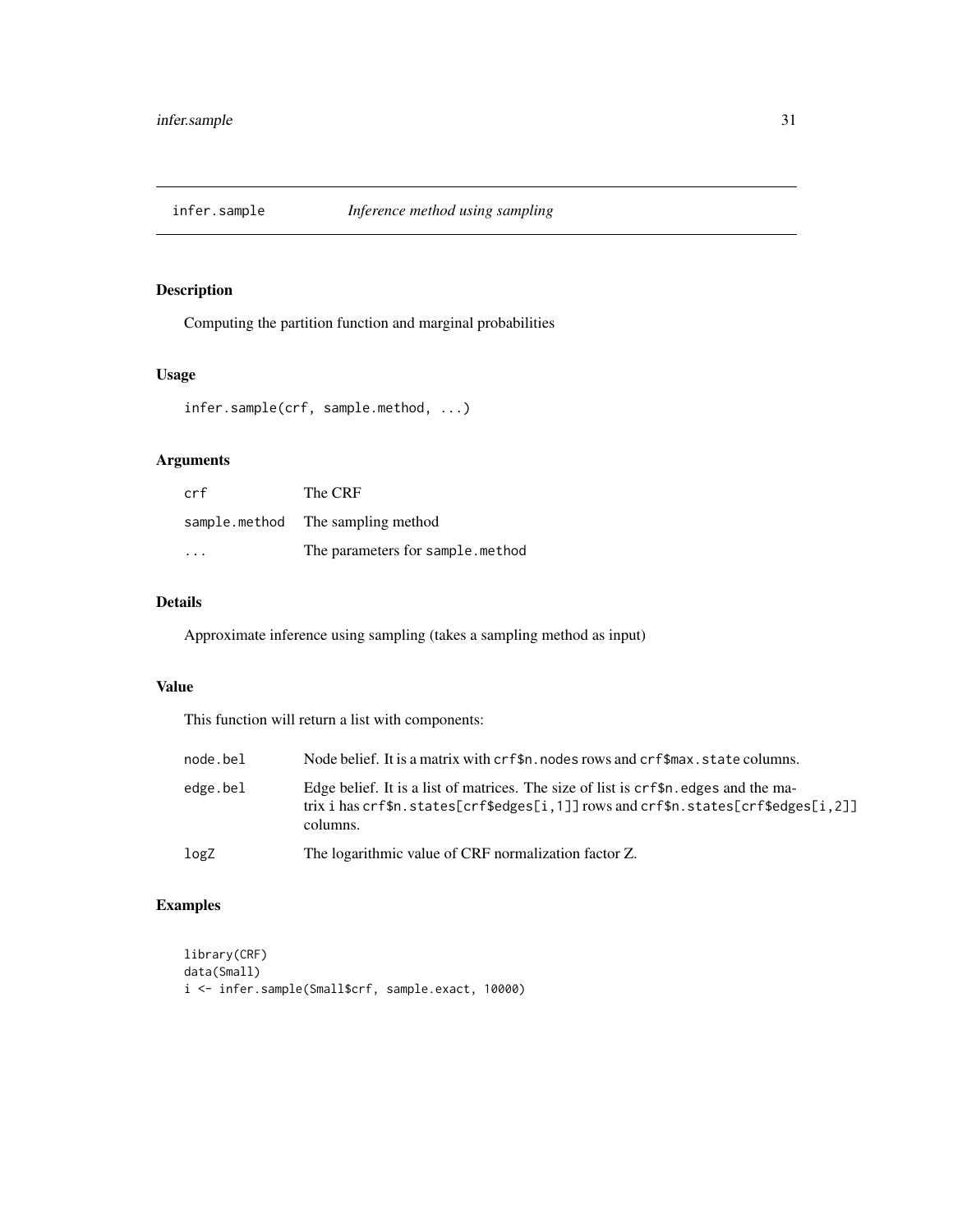<span id="page-31-1"></span><span id="page-31-0"></span>

Computing the partition function and marginal probabilities

### Usage

```
infer.trbp(
 crf,
 max.iter = 10000,
 cutoff = 1e-04,verbose = 0,
 maximize = FALSE
)
```
### Arguments

| crf      | The CRF                                                               |
|----------|-----------------------------------------------------------------------|
| max.iter | The maximum allowed iterations of termination criteria                |
| cutoff   | The convergence cutoff of termination criteria                        |
| verbose  | Non-negative integer to control the tracing informtion in algorithm   |
| maximize | Logical variable to indicate using max-product instead of sum-product |

### Details

Approximate inference using sum-product tree-reweighted belief propagation

#### Value

This function will return a list with components:

| node.bel | Node belief. It is a matrix with crf\$n. nodes rows and crf\$max. state columns.                                                                                                                    |
|----------|-----------------------------------------------------------------------------------------------------------------------------------------------------------------------------------------------------|
| edge.bel | Edge belief. It is a list of matrices. The size of list is crf\$n. edges and the ma-<br>trix i has $crf$ \$n.states[ $crf$ \$edges[i,1]] rows and $crf$ \$n.states[ $crf$ \$edges[i,2]]<br>columns. |
| logZ     | The logarithmic value of CRF normalization factor Z.                                                                                                                                                |

```
library(CRF)
data(Small)
i <- infer.trbp(Small$crf)
```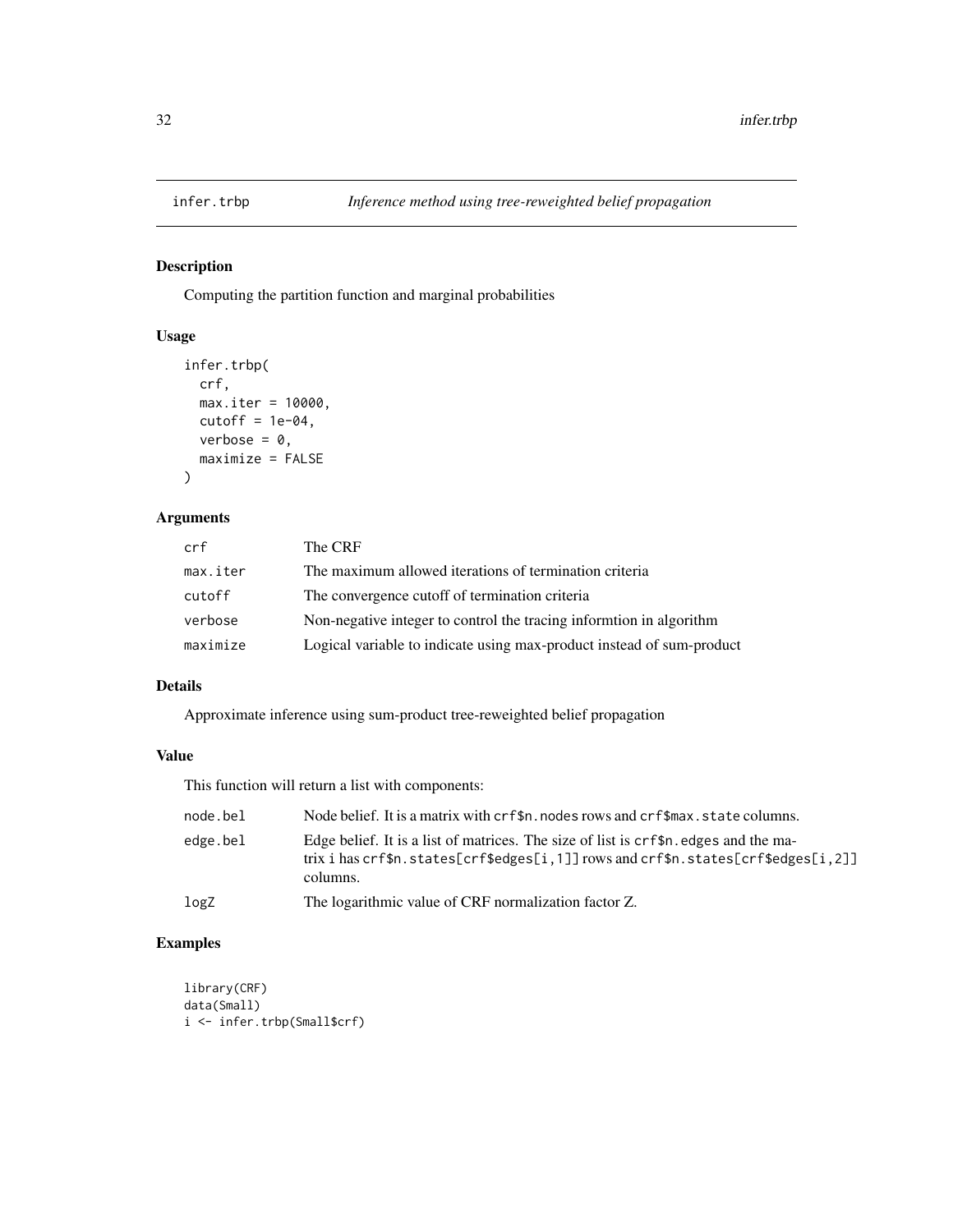<span id="page-32-1"></span><span id="page-32-0"></span>

Computing the partition function and marginal probabilities

### Usage

infer.tree(crf)

### Arguments

crf The CRF

#### Details

Exact inference for tree- and forest-structured graphs with sum-product belief propagation

### Value

This function will return a list with components:

| node.bel | Node belief. It is a matrix with crf\$n. nodes rows and crf\$max. state columns.                                                                                                       |
|----------|----------------------------------------------------------------------------------------------------------------------------------------------------------------------------------------|
| edge.bel | Edge belief. It is a list of matrices. The size of list is $crf\$ n edges and the ma-<br>trix i has crf\$n.states[crf\$edges[i,1]] rows and crf\$n.states[crf\$edges[i,2]]<br>columns. |
| logZ     | The logarithmic value of CRF normalization factor Z.                                                                                                                                   |

```
library(CRF)
data(Small)
i <- infer.tree(Small$crf)
```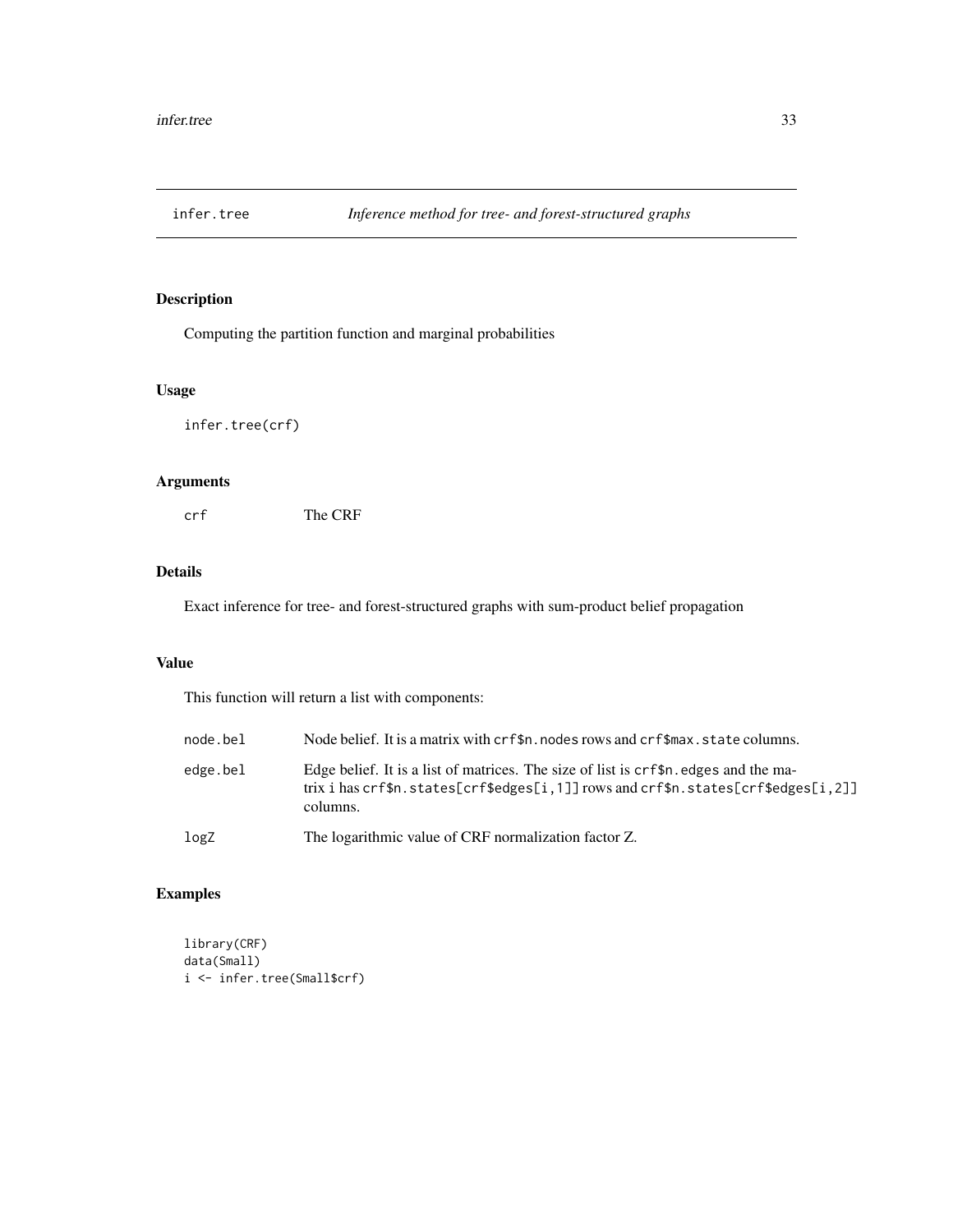<span id="page-33-0"></span>

This data set gives a loop CRF example

### Usage

data(Loop)

### Format

A list containing two elements:

- crf The CRF
- answer A list of 4 elements:
	- decode The most likely configuration
	- node.bel The node belief
	- edge.bel The edge belief
	- logZ The logarithmic value of CRF normalization factor Z

<span id="page-33-1"></span>make.crf *Make CRF*

### Description

Generate CRF from the adjacent matrix

#### Usage

```
make.crf(adj.matrix = NULL, n.states = 2, n.nodes = 2)
```
### Arguments

| adj.matrix | The adjacent matrix of CRF network.                                                              |
|------------|--------------------------------------------------------------------------------------------------|
| n.states   | The state numbers of nodes.                                                                      |
| n.nodes    | The number of nodes, which is only used to generate linear chain CRF when<br>adj.matrix is NULL. |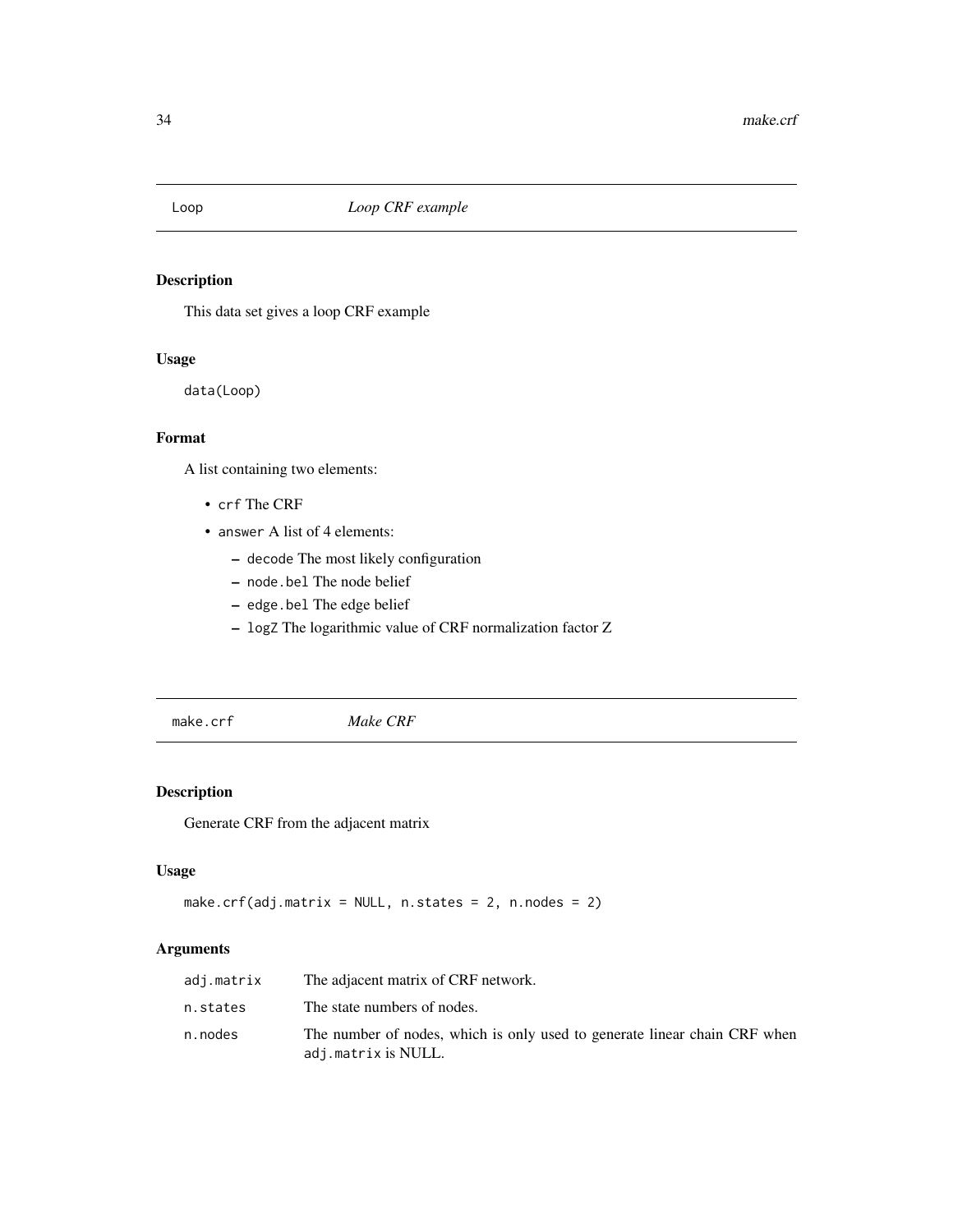#### <span id="page-34-0"></span>make.crf 35

### Details

The function will generate an empty CRF from a given adjacent matrix. If the length of nstates is less than n.nodes, it will be used repeatly. All node and edge potentials are initilized as 1.

Since the CRF data are often very huge, CRF is implemented as an environment. The assignment of environments will only copy the addresses instead of real data, therefore the variables using normal assignment will refer to the exactly same CRF. For complete duplication of the data, please use [duplicate.crf](#page-21-1).

### Value

The function will return a new CRF, which is an environment with components:

| The number of nodes.                                                                                                                                                                                            |
|-----------------------------------------------------------------------------------------------------------------------------------------------------------------------------------------------------------------|
| The number of edges.                                                                                                                                                                                            |
| The number of states for each node. It is a vector of length n. nodes.                                                                                                                                          |
| The maximum number of states. It is equal to max(n.states).                                                                                                                                                     |
| The node pair of each edge. It is a matrix with 2 columns and n. edges rows.<br>Each row denotes one edge. The node with smaller id is put in the first column.                                                 |
| The number of adjacent nodes for each node. It is a vector of length n. nodes.                                                                                                                                  |
| The list of adjacent nodes for each node. It is a list of length n. nodes and the<br>i-th element is a vector of length $n$ . adj[i].                                                                           |
| The list of adjacent edges for each node. It is similiar to adj. nodes while<br>contains the edge ids instead of node ids.                                                                                      |
| The node potentials. It is a matrix with dimmension (n.nodes, max.state).<br>Each row node pot[ $i$ , ] denotes the node potentials of the i-th node.                                                           |
| The edge potentials. It is a list of n. edges matrixes. Each matrix edge. $pot[[i]]$ ,<br>with dimension (n.states[edges[i,1]], n.states[edges[i,2]]), denotes<br>the edge potentials of the <i>i</i> -th edge. |
|                                                                                                                                                                                                                 |

### See Also

[duplicate.crf](#page-21-1), [clamp.crf](#page-5-1), [sub.crf](#page-45-1)

```
library(CRF)
nNodes <- 4
nStates <- 2
adj <- matrix(0, nrow=nNodes, ncol=nNodes)
for (i in 1:(nNodes-1))
{
adj[i, i+1] <- 1
adj[i+1, i] < -1}
```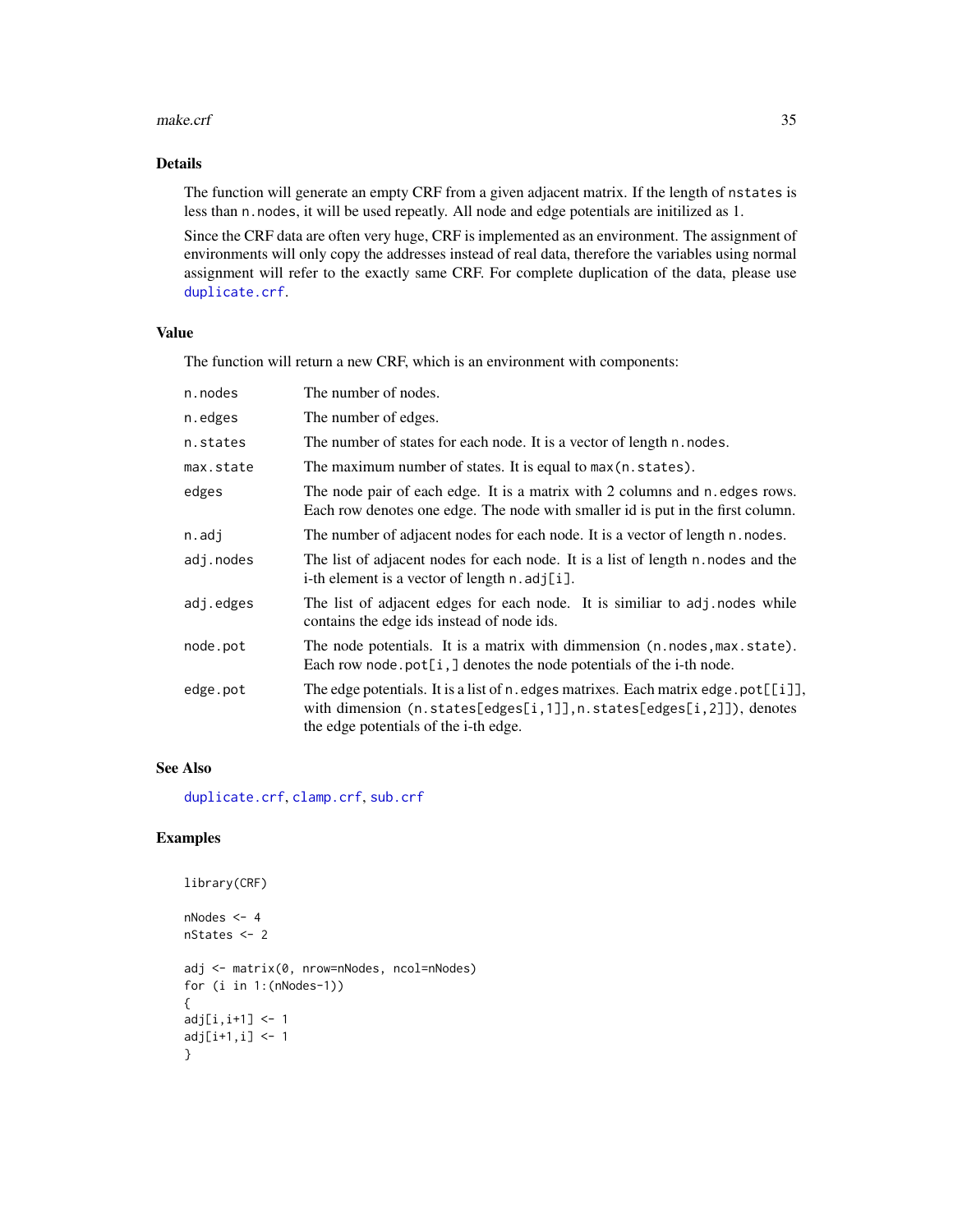```
crf <- make.crf(adj, nStates)
crf\node.pot[1, ] \leftarrow c(1, 3)crf$node.pot[2, ] < -c(9, 1)crf$node.pot[3,] <- c(1, 3)
crf$node.pot[4,] <-c(9, 1)for (i in 1:crf$n.edges)
{
  crf$edge.pot[[i]][1,] <- c(2, 1)crf$edge.pot[[i]][2,] < -c(1, 2)}
```
<span id="page-35-1"></span>make.features *Make CRF features*

#### Description

Make the data structure of CRF features

#### Usage

make.features( $crf$ , n.nf = 1, n.ef = 1)

#### Arguments

| crf  | The CRF                     |
|------|-----------------------------|
| n.nf | The number of node features |
| n.ef | The number of edge features |

#### Details

This function makes the data structure of features need for modeling and training CRF.

The parameters n.nf and n.ef specify the number of node and edge features, respectively.

The objects node.par and edge.par define the corresponding parameters used with each feature. node.par is a 3-dimensional arrays, and element node.par $[n,i,f]$  is the index of parameter associated with the corresponding node potential node.pot $[n,i]$  and node feature f. edge.par is a list of 3-dimensional arrays, and element edge.par $[[e]][i,j,f]$  is the index of parameter associated with the corresponding edge potential edge.pot $[E]$ [i,j] and edge feature f. The value 0 is used to indicate the corresponding node or edge potential does not depend on that feature.

For detail of calculation of node and edge potentials from features and parameters, please see [crf.update](#page-8-1).

#### Value

This function will directly modify the CRF and return the same CRF.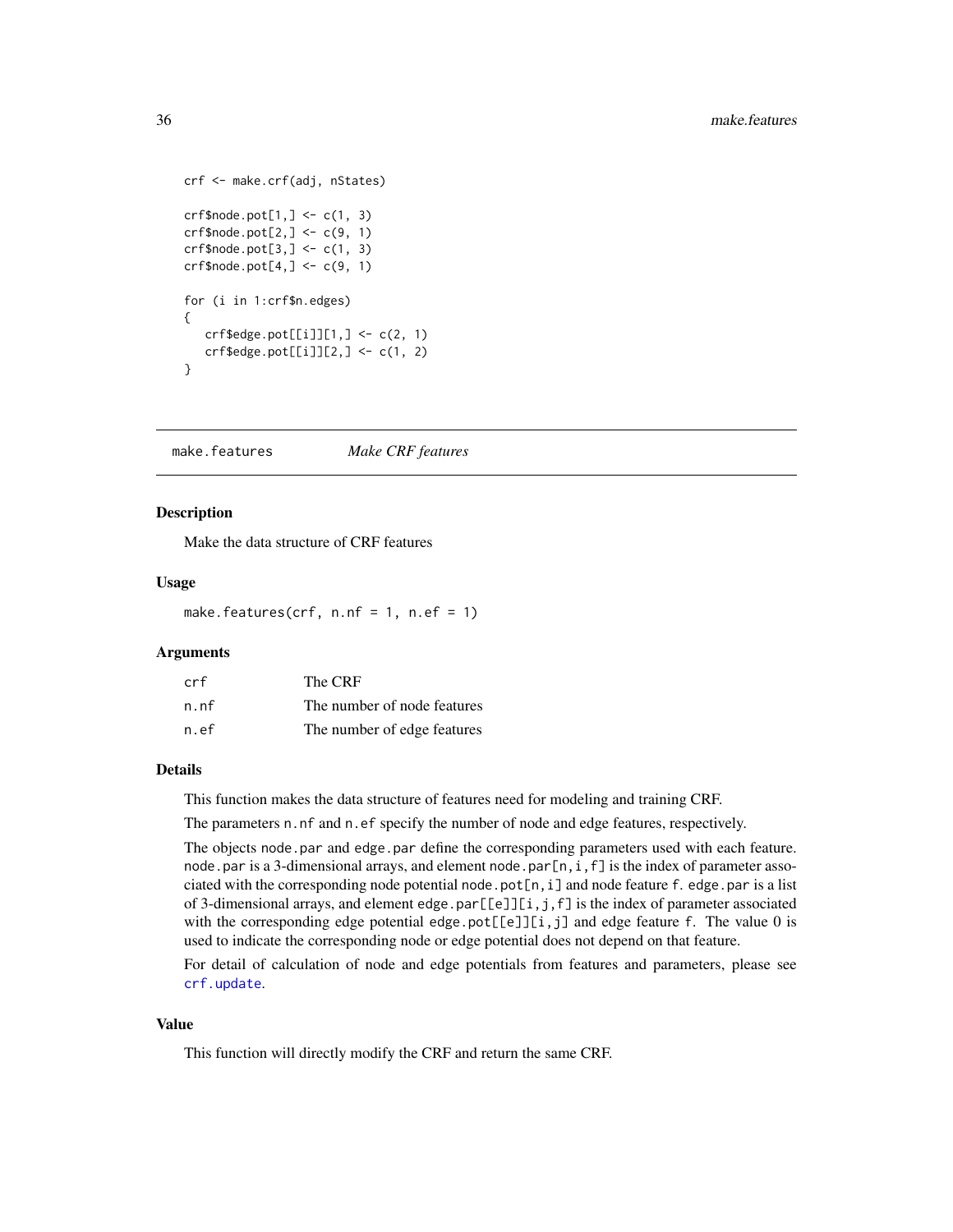#### <span id="page-36-0"></span>make.par 37

### See Also

[crf.update](#page-8-1), [make.par](#page-36-1), [make.crf](#page-33-1)

### <span id="page-36-1"></span>make.par *Make CRF parameters*

#### Description

Make the data structure of CRF parameters

#### Usage

make.par(crf, n.par = 1)

### Arguments

| crf   | The CRF                  |
|-------|--------------------------|
| n.par | The number of parameters |

### Details

This function makes the data structure of parameters need for modeling and training CRF. The parameters are stored in par, which is a numeric vector of length n.par.

#### Value

This function will directly modify the CRF and return the same CRF.

#### See Also

[crf.update](#page-8-1), [make.features](#page-35-1), [make.crf](#page-33-1)

<span id="page-36-2"></span>mrf.nll *Calculate MRF negative log-likelihood*

### Description

Calculate the negative log-likelihood of MRF model

#### Usage

```
mrf.nll(par, crf, instances, infer.method = infer.chain, ...)
```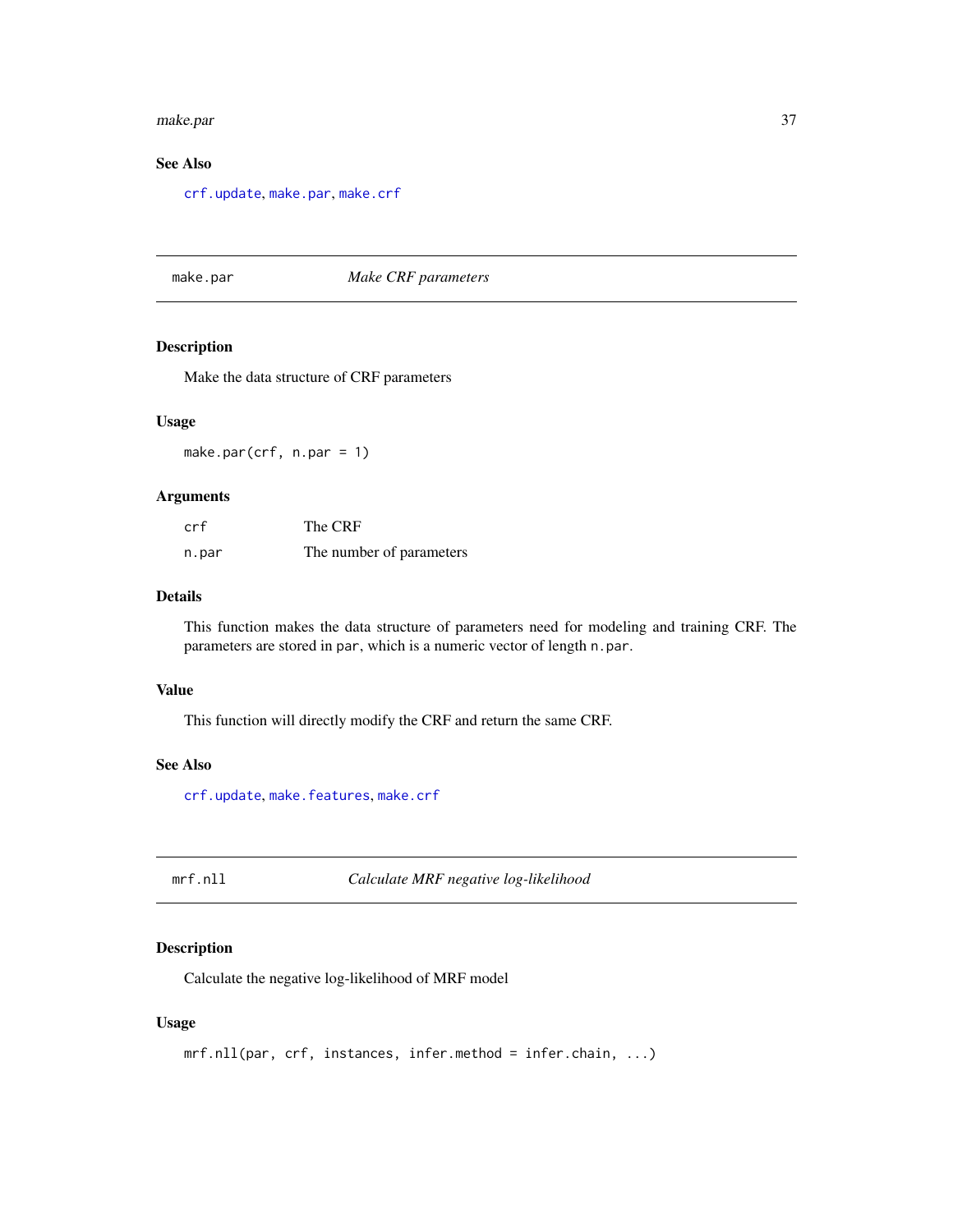<span id="page-37-0"></span>38 mrf.stat

#### Arguments

| par          | The parameter vector of CRF                         |
|--------------|-----------------------------------------------------|
| crf          | The CRF                                             |
| instances    | The training data matrix of MRF model               |
| infer.method | The inference method used to compute the likelihood |
|              | Extra parameters need by the inference method       |

### **Details**

This function calculates the negative log-likelihood of MRF model as well as the gradient. This function is intended to be called by optimization algorithm in training process. Before calling this function, the MRF sufficient statistics must be calculated and stored in object par.stat of CRF.

In the training data matrix instances, each row is an instance and each column corresponds a node in CRF.

#### Value

This function will return the value of MRF negative log-likilihood.

#### See Also

[mrf.stat](#page-37-1), [mrf.update](#page-38-1), [train.mrf](#page-47-1)

<span id="page-37-1"></span>

| mrf.stat | Calculate MRF sufficient statistics |
|----------|-------------------------------------|
|----------|-------------------------------------|

#### Description

Calculate the sufficient statistics of MRF model

#### Usage

```
mrf.stat(crf, instances)
```
#### Arguments

| crf       | The CRF                               |
|-----------|---------------------------------------|
| instances | The training data matrix of MRF model |

#### Details

This function calculates the sufficient statistics of MRF model. This function much be called before the first calling to [mrf.nll](#page-36-2). In the training data matrix instances, each row is an instance and each column corresponds a node in CRF.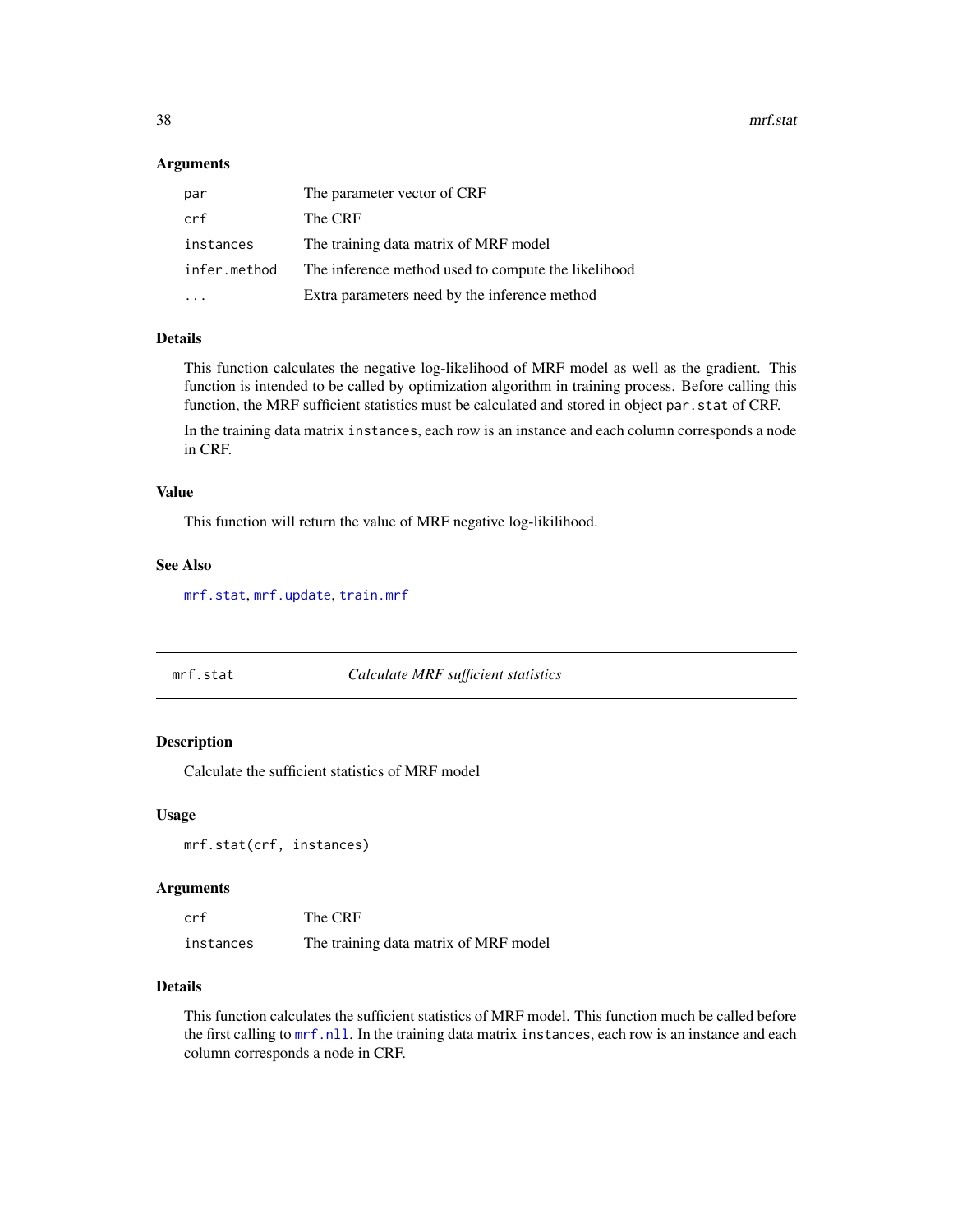### <span id="page-38-0"></span>mrf.update 39

### Value

This function will return the value of MRF sufficient statistics.

#### See Also

[mrf.nll](#page-36-2), [train.mrf](#page-47-1)

### <span id="page-38-1"></span>mrf.update *Update MRF potentials*

### Description

Update node and edge potentials of MRF model

#### Usage

mrf.update(crf)

### Arguments

crf The CRF

### Details

The function updates node.pot and edge.pot of MRF model.

## Value

This function will directly modify the CRF and return the same CRF.

### See Also

[mrf.nll](#page-36-2), [train.mrf](#page-47-1)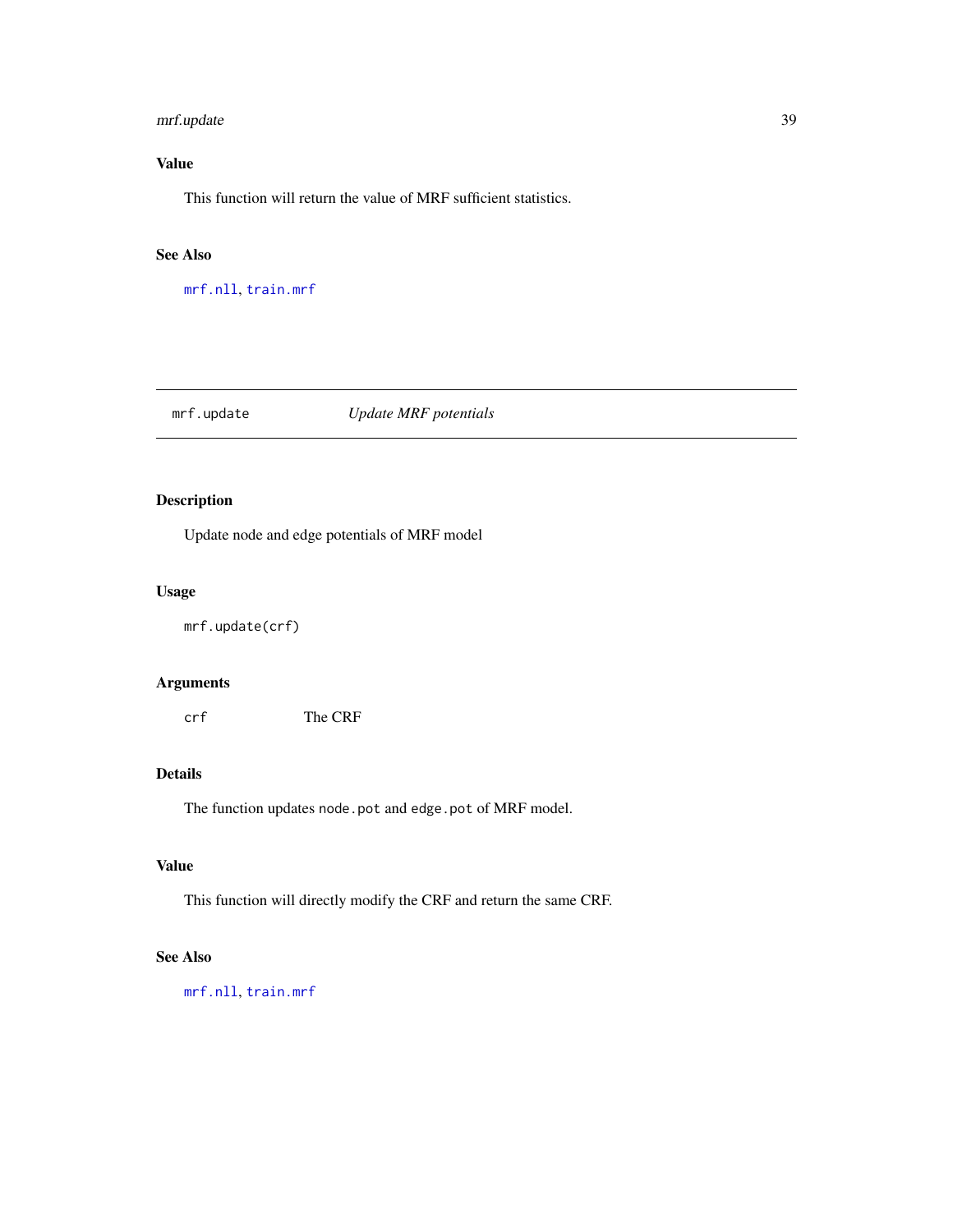<span id="page-39-0"></span>

This data set gives an example of rain data used to train CRF and MRF models

#### Usage

data(Rain)

### Format

A list containing two elements:

- rain A matrix of 28 columns containing raining data (1: rain, 2: sunny). Each row is an instance of 28 days for one month.
- months A vector containing the months of each instance.

#### References

Mark Schmidt. UGM: A Matlab toolbox for probabilistic undirected graphical models. [http:](http://www.cs.ubc.ca/~schmidtm/Software/UGM.html) [//www.cs.ubc.ca/~schmidtm/Software/UGM.html](http://www.cs.ubc.ca/~schmidtm/Software/UGM.html), 2007.

<span id="page-39-1"></span>

| sample.chain | Sampling method for chain-structured graphs |
|--------------|---------------------------------------------|
|              |                                             |

#### Description

Generating samples from the distribution

#### Usage

```
sample.chain(crf, size)
```
### Arguments

| crf  | The CRF         |
|------|-----------------|
| size | The sample size |

#### Details

Exact sampling for chain-structured graphs with the forward-filter backward-sample algorithm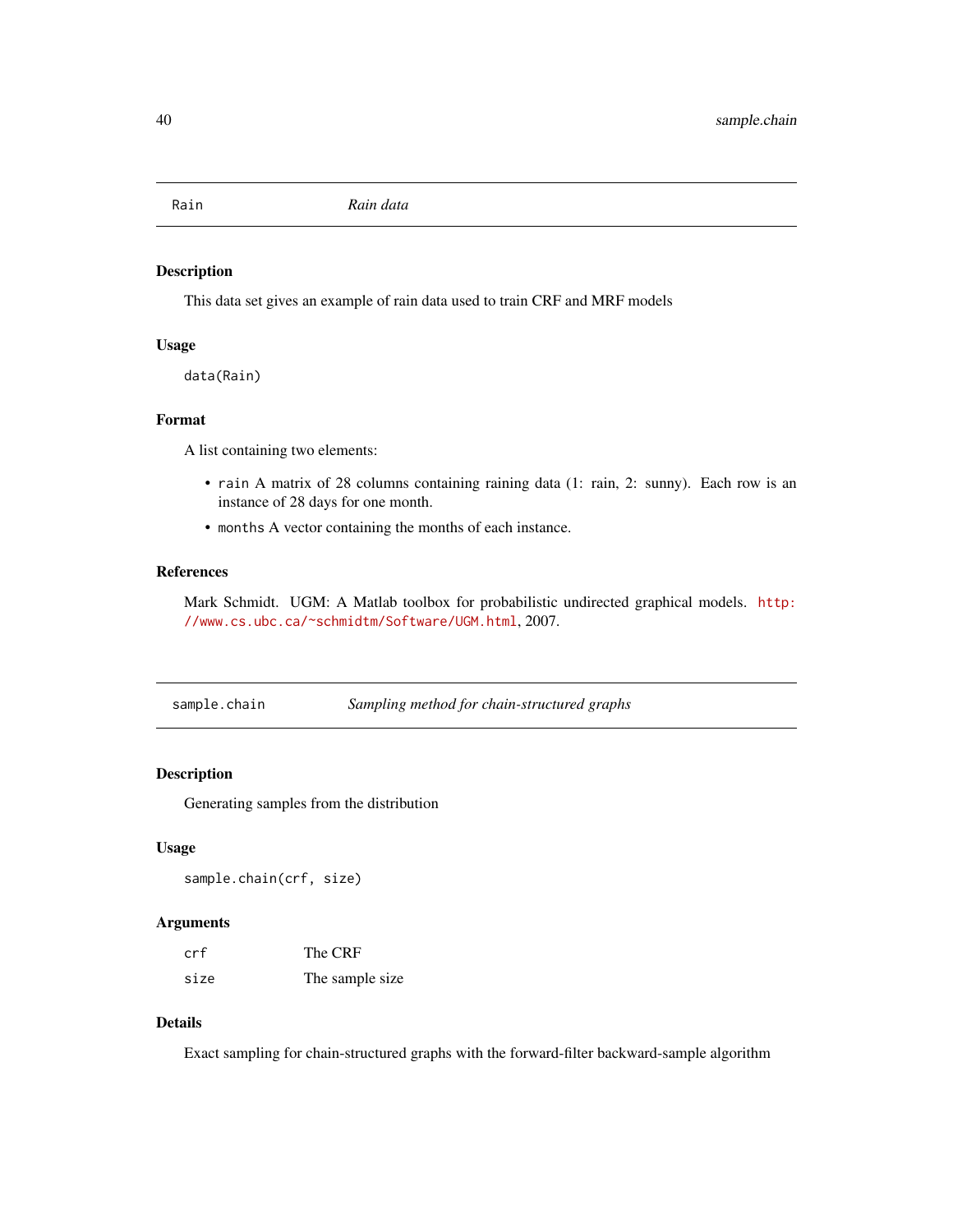### <span id="page-40-0"></span>sample.conditional 41

### Value

This function will return a matrix with size rows and crf\$n.nodes columns, in which each row is a sampled configuration.

### Examples

```
library(CRF)
data(Small)
s <- sample.chain(Small$crf, 100)
```
<span id="page-40-1"></span>sample.conditional *Conditional sampling method*

### Description

Generating samples from the distribution

#### Usage

sample.conditional(crf, size, clamped, sample.method, ...)

#### Arguments

| crf           | The CRF                                                           |
|---------------|-------------------------------------------------------------------|
| size          | The sample size.                                                  |
| clamped       | The vector of fixed values for clamped nodes, 0 for unfixed nodes |
| sample.method | The sampling method to solve the clamped CRF                      |
| .             | The parameters for sample.method                                  |

#### Details

Conditional sampling (takes another sampling method as input)

#### Value

This function will return a matrix with size rows and crf\$n.nodes columns, in which each row is a sampled configuration.

```
library(CRF)
data(Small)
s <- sample.conditional(Small$crf, 100, c(0,1,0,0), sample.exact)
```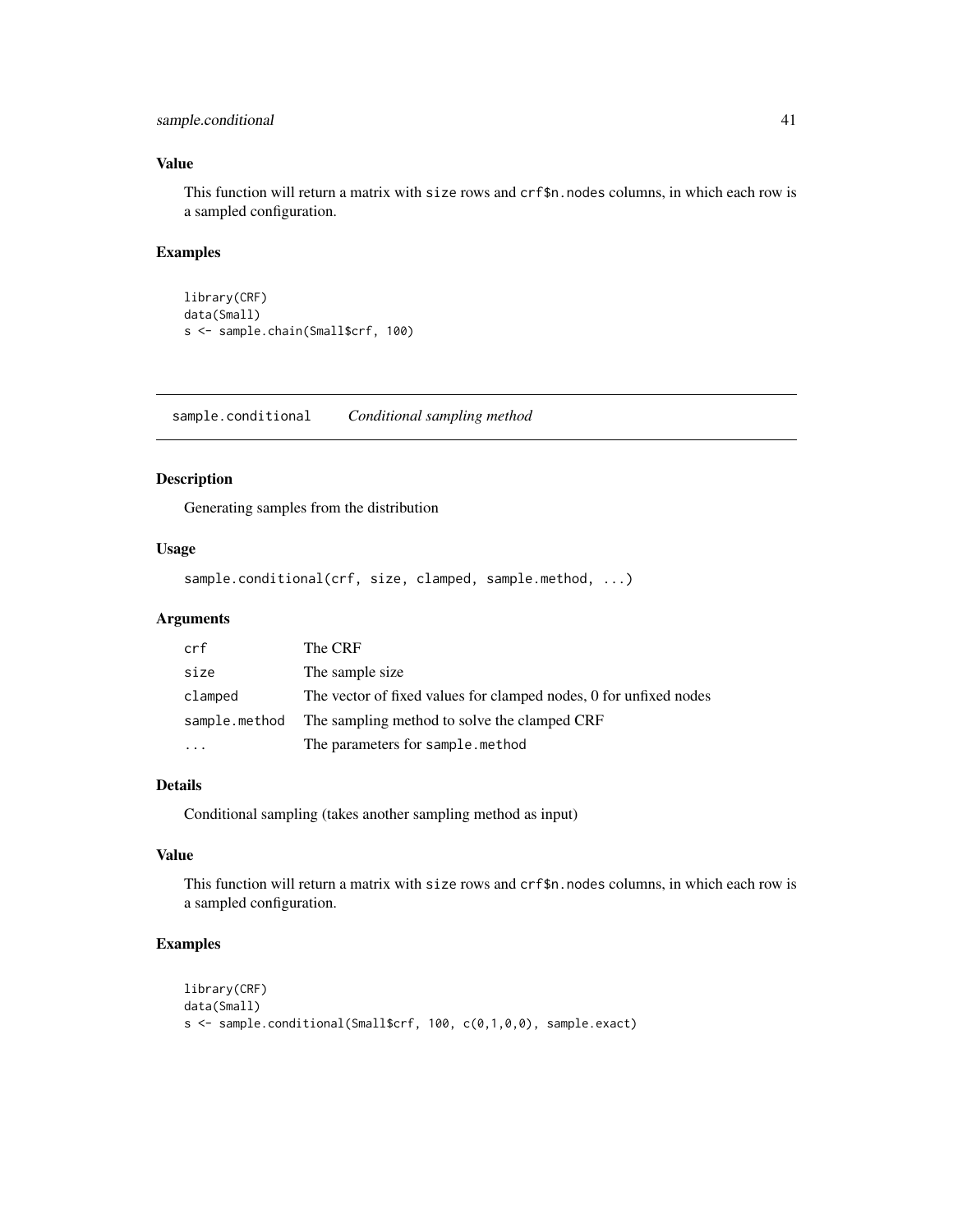<span id="page-41-1"></span><span id="page-41-0"></span>

Generating samples from the distribution

#### Usage

```
sample.cutset(crf, size, cutset, engine = "default")
```
### Arguments

| crf    | The CRF                                                                                                            |
|--------|--------------------------------------------------------------------------------------------------------------------|
| size   | The sample size.                                                                                                   |
| cutset | A vector of nodes in the cutset                                                                                    |
| engine | The underlying engine for cutset sampling, possible values are "default", "none",<br>"exact", "chain", and "tree". |

### Details

Exact sampling for graphs with a small cutset using cutset conditioning

#### Value

This function will return a matrix with size rows and crf\$n.nodes columns, in which each row is a sampled configuration.

```
library(CRF)
data(Small)
s <- sample.cutset(Small$crf, 100, c(2))
```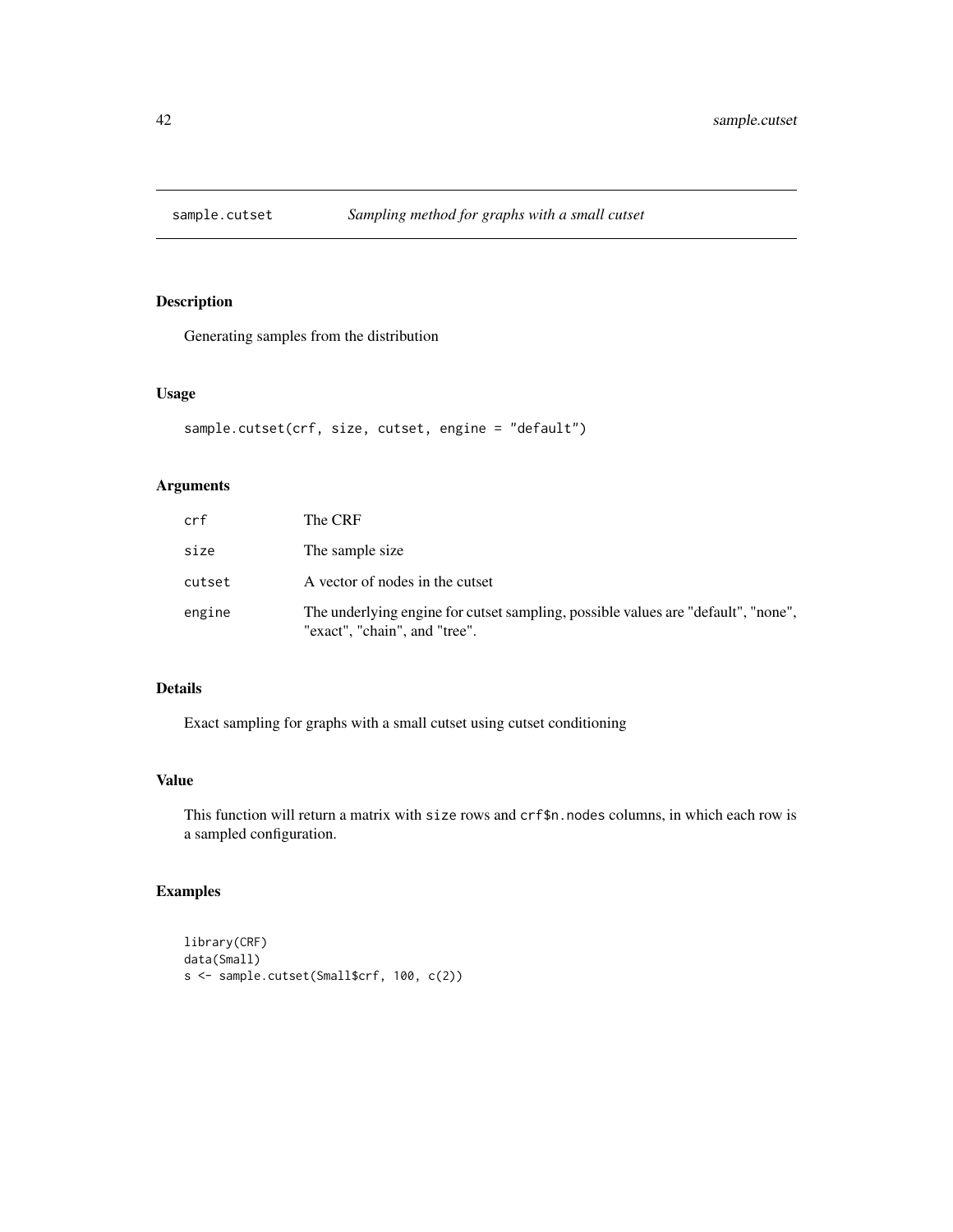<span id="page-42-1"></span><span id="page-42-0"></span>

Generating samples from the distribution

#### Usage

sample.exact(crf, size)

#### Arguments

| crf  | The CRF         |
|------|-----------------|
| size | The sample size |

#### Details

Exact sampling for small graphs with brute-force inverse cumulative distribution

#### Value

This function will return a matrix with size rows and crf\$n.nodes columns, in which each row is a sampled configuration.

### Examples

```
library(CRF)
data(Small)
s <- sample.exact(Small$crf, 100)
```
<span id="page-42-2"></span>sample.gibbs *Sampling method using single-site Gibbs sampler*

### Description

Generating samples from the distribution

### Usage

```
sample.gibbs(
 crf,
  size,
 burn.in = 1000,start = apply(crf$node.pot, 1, which.max)
\mathcal{E}
```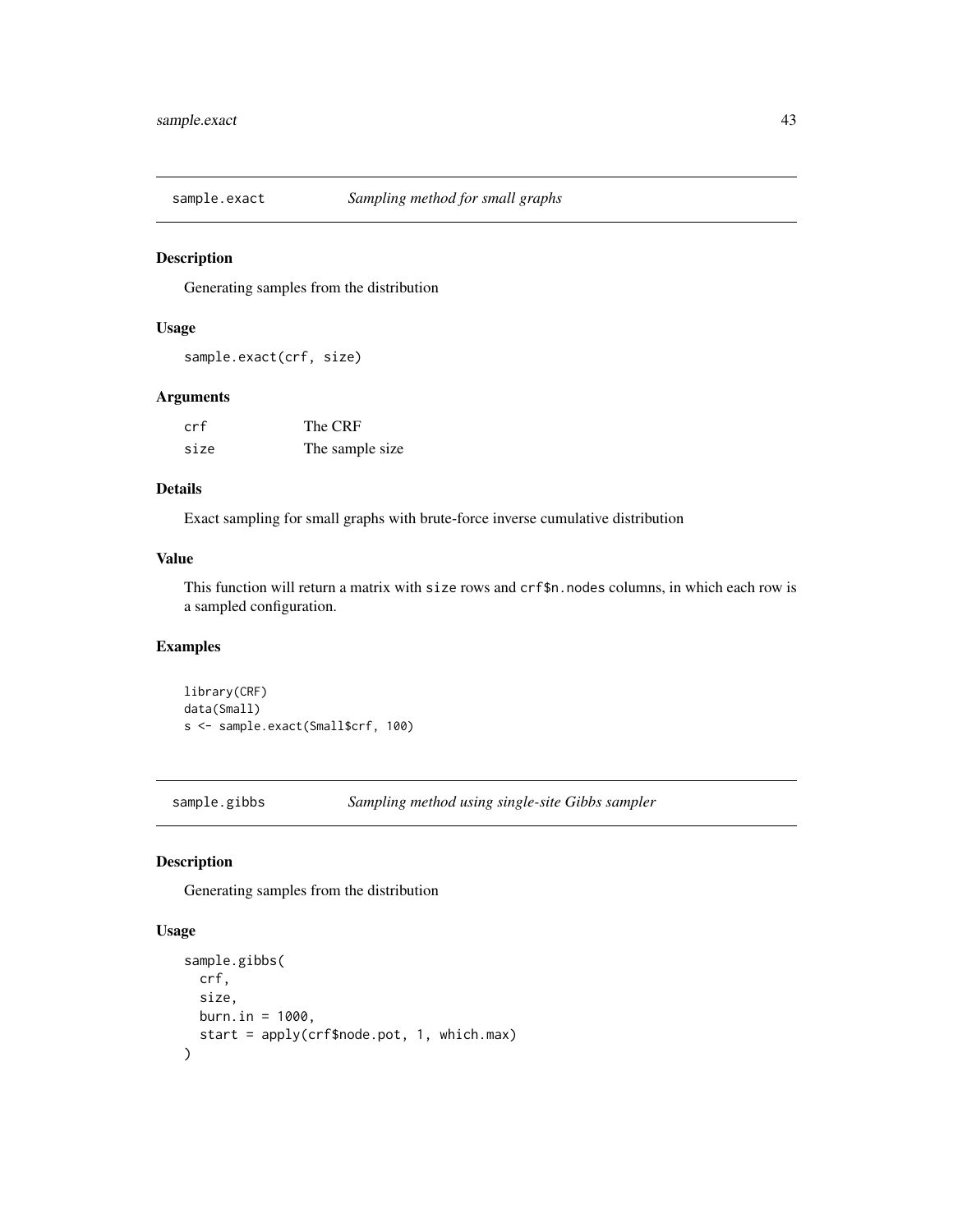#### <span id="page-43-0"></span>Arguments

| crf     | The CRF                                                       |
|---------|---------------------------------------------------------------|
| size    | The sample size                                               |
| burn.in | The number of samples at the beginning that will be discarded |
| start   | An initial configuration                                      |

### Details

Approximate sampling using a single-site Gibbs sampler

#### Value

This function will return a matrix with size rows and crf\$n.nodes columns, in which each row is a sampled configuration.

#### Examples

```
library(CRF)
data(Small)
s <- sample.gibbs(Small$crf, 100)
```
<span id="page-43-1"></span>sample.junction *Sampling method for low-treewidth graphs*

### Description

Generating samples from the distribution

### Usage

```
sample.junction(crf, size)
```
#### Arguments

| crf  | The CRF         |
|------|-----------------|
| size | The sample size |

### Details

Exact sampling for low-treewidth graphs using junction trees

#### Value

This function will return a matrix with size rows and crf\$n.nodes columns, in which each row is a sampled configuration.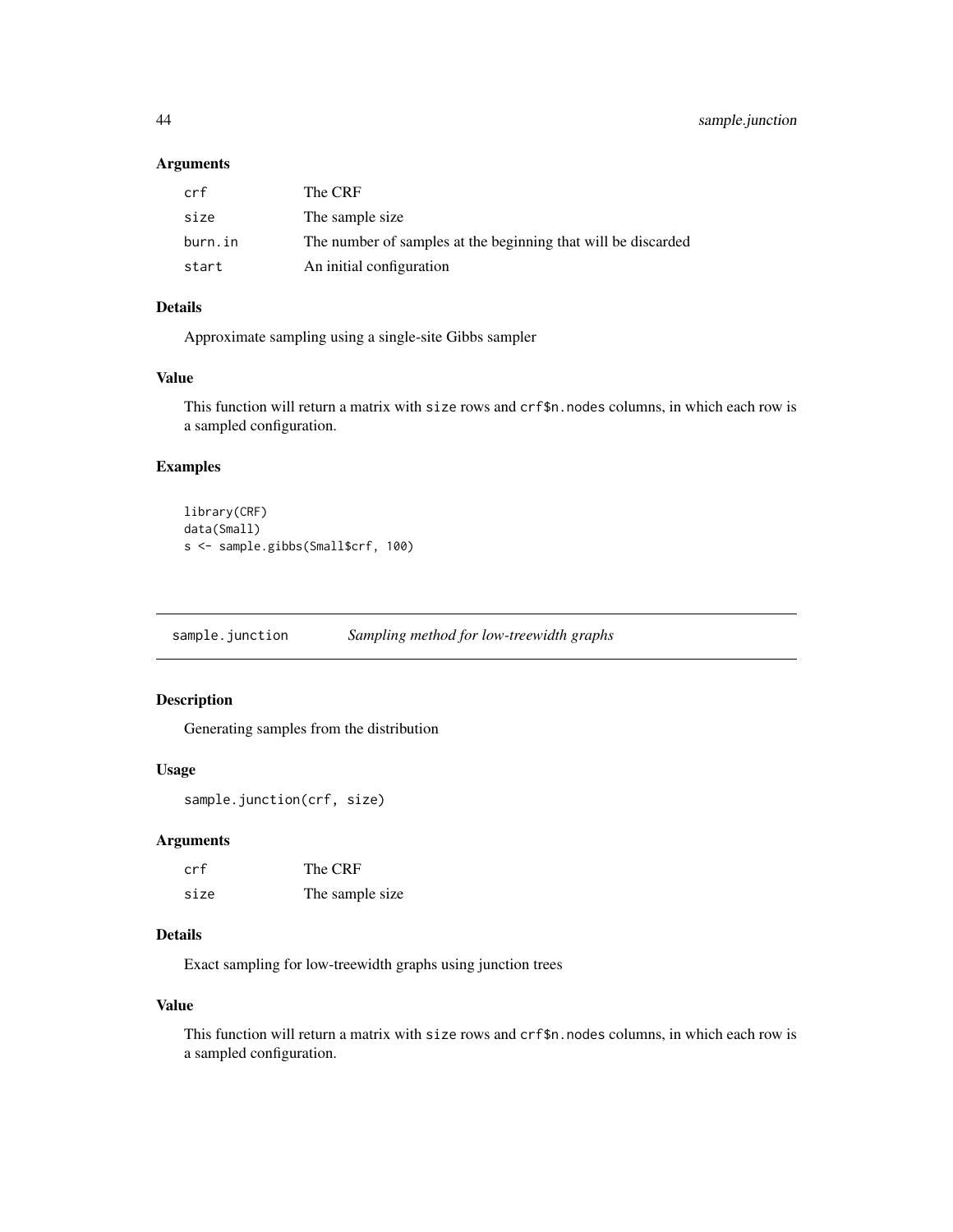### <span id="page-44-0"></span>sample.tree 45

### Examples

```
library(CRF)
data(Small)
s <- sample.junction(Small$crf, 100)
```
<span id="page-44-1"></span>sample.tree *Sampling method for tree- and forest-structured graphs*

### Description

Generating samples from the distribution

### Usage

sample.tree(crf, size)

### Arguments

| crf  | The CRF         |
|------|-----------------|
| size | The sample size |

### Details

Exact sampling for tree- and forest-structured graphs with sum-product belief propagation and backward-sampling

#### Value

This function will return a matrix with size rows and crf\$n.nodes columns, in which each row is a sampled configuration.

```
library(CRF)
data(Small)
s <- sample.tree(Small$crf, 100)
```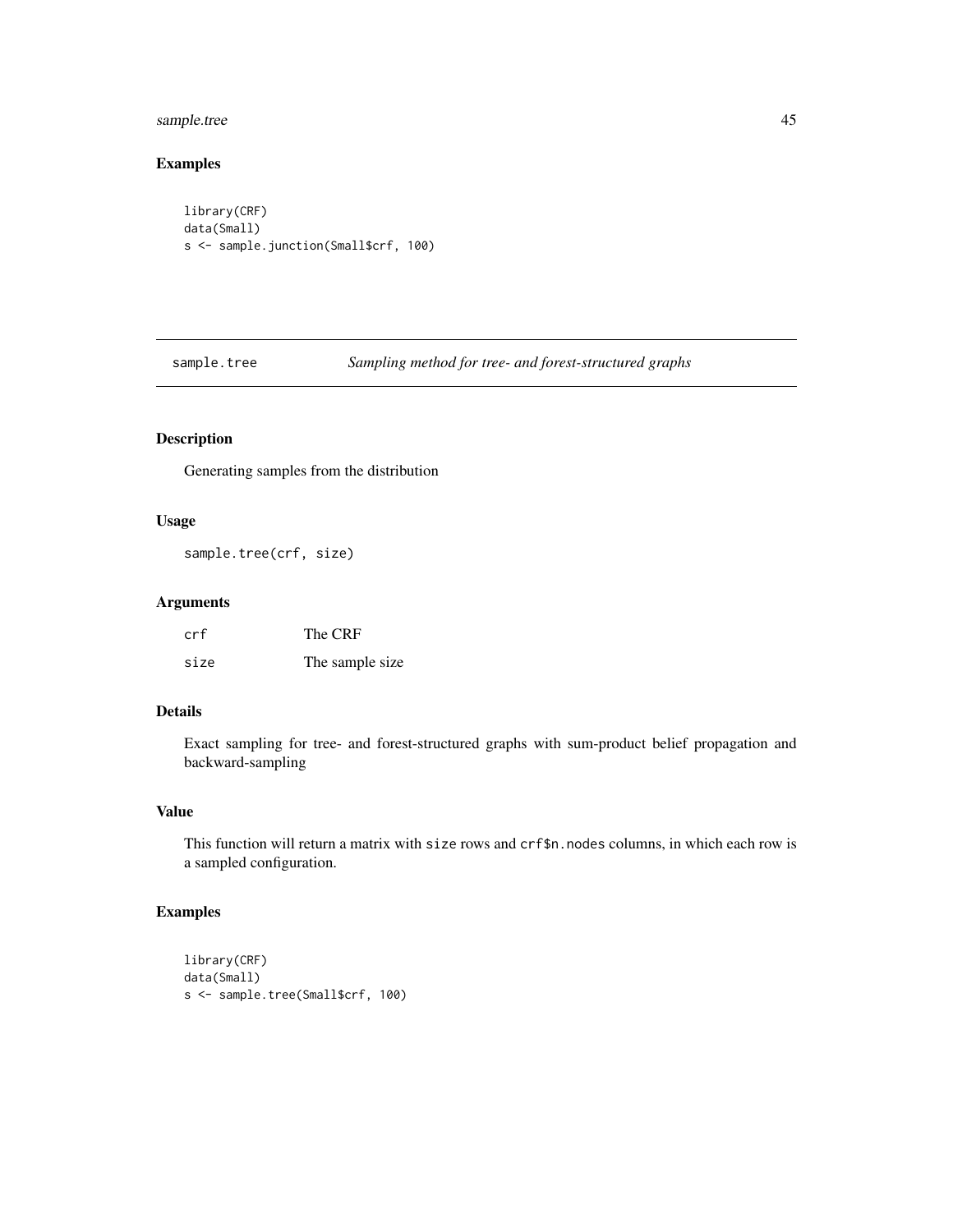<span id="page-45-0"></span>

This data set gives a small CRF example

#### Usage

data(Small)

#### Format

A list containing two elements:

- crf The CRF
- answer A list of 4 elements:
	- decode The most likely configuration
	- node.bel The node belief
	- edge.bel The edge belief
	- logZ The logarithmic value of CRF normalization factor Z

<span id="page-45-1"></span>

| sub.crf | Make sub CRF |  |
|---------|--------------|--|
|---------|--------------|--|

### Description

Generate sub CRF by selecting some nodes

#### Usage

sub.crf(crf, subset)

#### Arguments

| crf    | The CRF generated by make.crf   |
|--------|---------------------------------|
| subset | The vector of selected node ids |

#### Details

The function will generate a new CRF from a given CRF by selecting some nodes. The vector subset contains the node ids selected to generate the new CRF. Unlike [clamp.crf](#page-5-1), the potentials of remainning nodes and edges are untouched.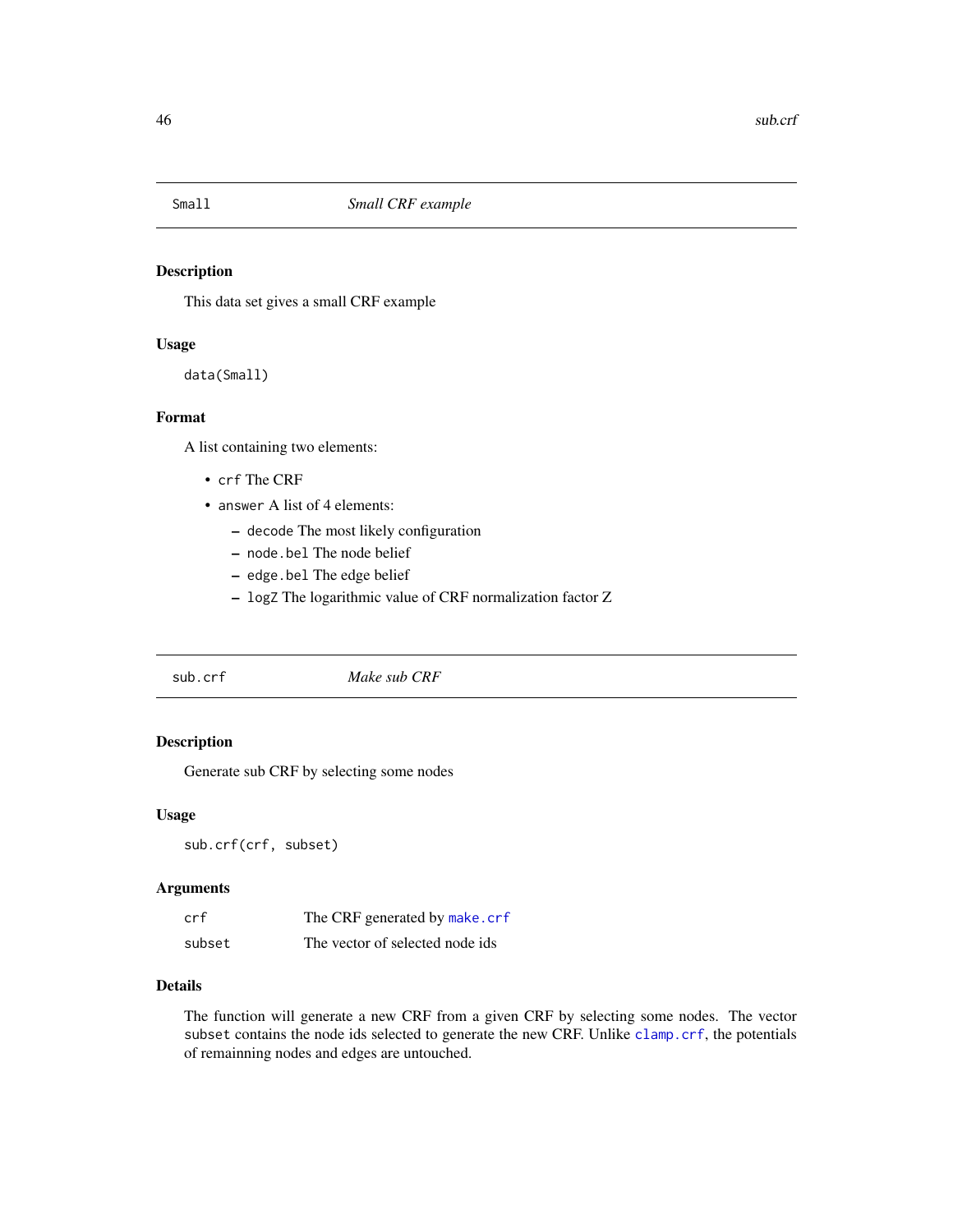#### <span id="page-46-0"></span>train.crf 47

### Value

The function will return a new CRF with additional components:

| original | The original CRF data.                                        |
|----------|---------------------------------------------------------------|
| node.id  | The vector of the original node ids for nodes in the new CRF. |
| node.map | The vector of the new node ids for nodes in the original CRF. |
| edge.id  | The vector of the original edge ids for edges in the new CRF. |
| edge.map | The vector of the new edge ids for edges in the original CRF. |

### See Also

[make.crf](#page-33-1), [clamp.crf](#page-5-1)

### Examples

```
library(CRF)
data(Small)
crf <- sub.crf(Small$crf, c(2, 3))
```
<span id="page-46-1"></span>train.crf *Train CRF model*

### Description

Train the CRF model to estimate the parameters

### Usage

```
train.crf(
  crf,
  instances,
  node.fea = NULL,
  edge.fea = NULL,
  node.ext = NULL,
  edge.ext = NULL,
  nll = crf.nll,
  infer.method = infer.chain,
  ...,
  trace = \theta\mathcal{L}
```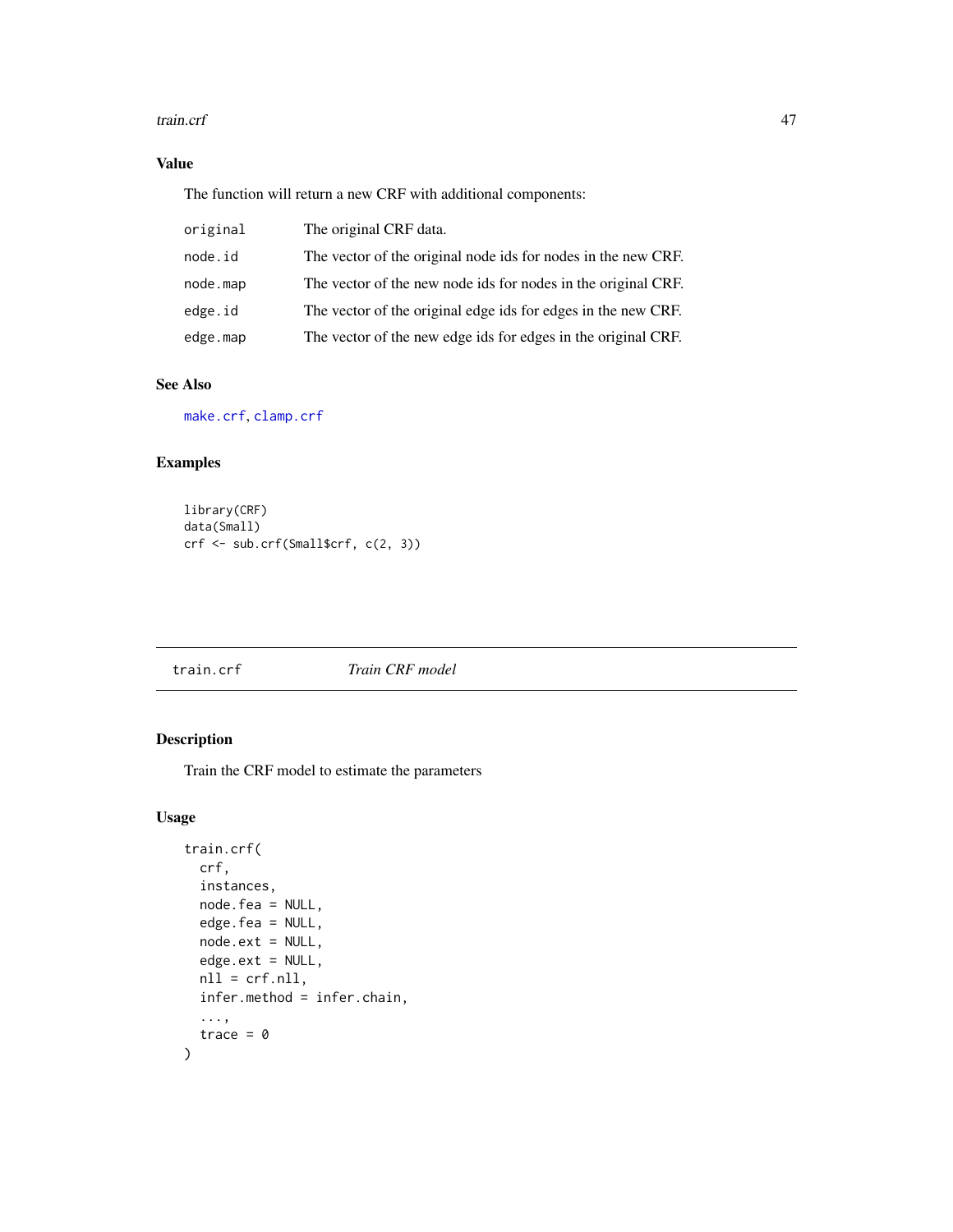#### Arguments

| crf          | The CRF                                                                                 |
|--------------|-----------------------------------------------------------------------------------------|
| instances    | The training data matrix of CRF model                                                   |
| node.fea     | The list of node features                                                               |
| edge.fea     | The list of edge features                                                               |
| node.ext     | The list of extended information of node features                                       |
| edge.ext     | The list of extended information of edge features                                       |
| nll          | The function to calculate negative log likelihood                                       |
| infer.method | The inference method used to compute the likelihood                                     |
| $\ddots$     | Extra parameters need by the inference method                                           |
| trace        | Non-negative integer to control the tracing informtion of the optimization pro-<br>cess |

#### Details

This function train the CRF model.

In the training data matrix instances, each row is an instance and each column corresponds a node in CRF. The variables node.fea, edge.fea, node.ext, edge.ext are lists of length equal to the number of instances, and their elements are defined as in [crf.update](#page-8-1) respectively.

#### Value

This function will directly modify the CRF and return the same CRF.

### See Also

[crf.update](#page-8-1), [crf.nll](#page-7-1), [make.crf](#page-33-1)

<span id="page-47-1"></span>train.mrf *Train MRF model*

#### Description

Train the MRF model to estimate the parameters

### Usage

```
train.mrf(
 crf,
  instances,
 nll = mrf.nll,infer.method = infer.chain,
  ...,
  trace = \theta\mathcal{L}
```
<span id="page-47-0"></span>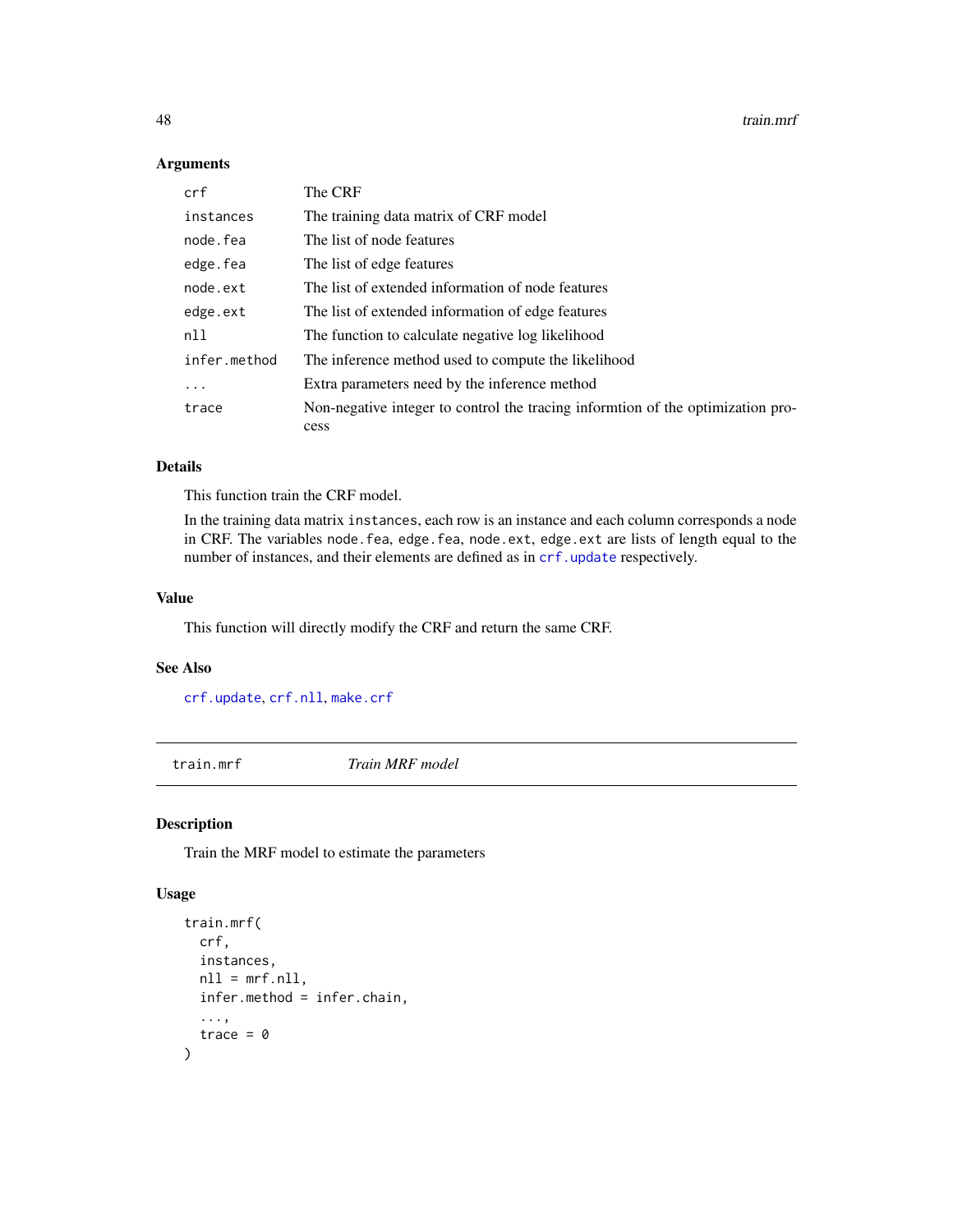#### <span id="page-48-0"></span>Tree and the state of the state of the state of the state of the state of the state of the state of the state of the state of the state of the state of the state of the state of the state of the state of the state of the s

#### Arguments

| crf          | The CRF                                                                         |
|--------------|---------------------------------------------------------------------------------|
| instances    | The training data matrix of CRF model                                           |
| nll          | The function to calculate negative log likelihood                               |
| infer.method | The inference method used to compute the likelihood                             |
| $\cdots$     | Extra parameters need by the inference method                                   |
| trace        | Non-negative integer to control the tracing informtion of the optimization pro- |
|              | cess                                                                            |

#### Details

This function trains the Markov Random Fields (MRF) model, which is a simple variant of CRF model.

In the training data matrix instances, each row is an instance and each column corresponds a node in CRF.

#### Value

This function will directly modify the CRF and return the same CRF.

#### See Also

[mrf.update](#page-38-1), [mrf.stat](#page-37-1), [mrf.nll](#page-36-2), [make.crf](#page-33-1)

Tree *Tree CRF example*

### Description

This data set gives a tree CRF example

#### Usage

data(Tree)

#### Format

A list containing two elements:

- crf The CRF
- answer A list of 4 elements:
	- decode The most likely configuration
	- node.bel The node belief
	- edge.bel The edge belief
	- logZ The logarithmic value of CRF normalization factor Z